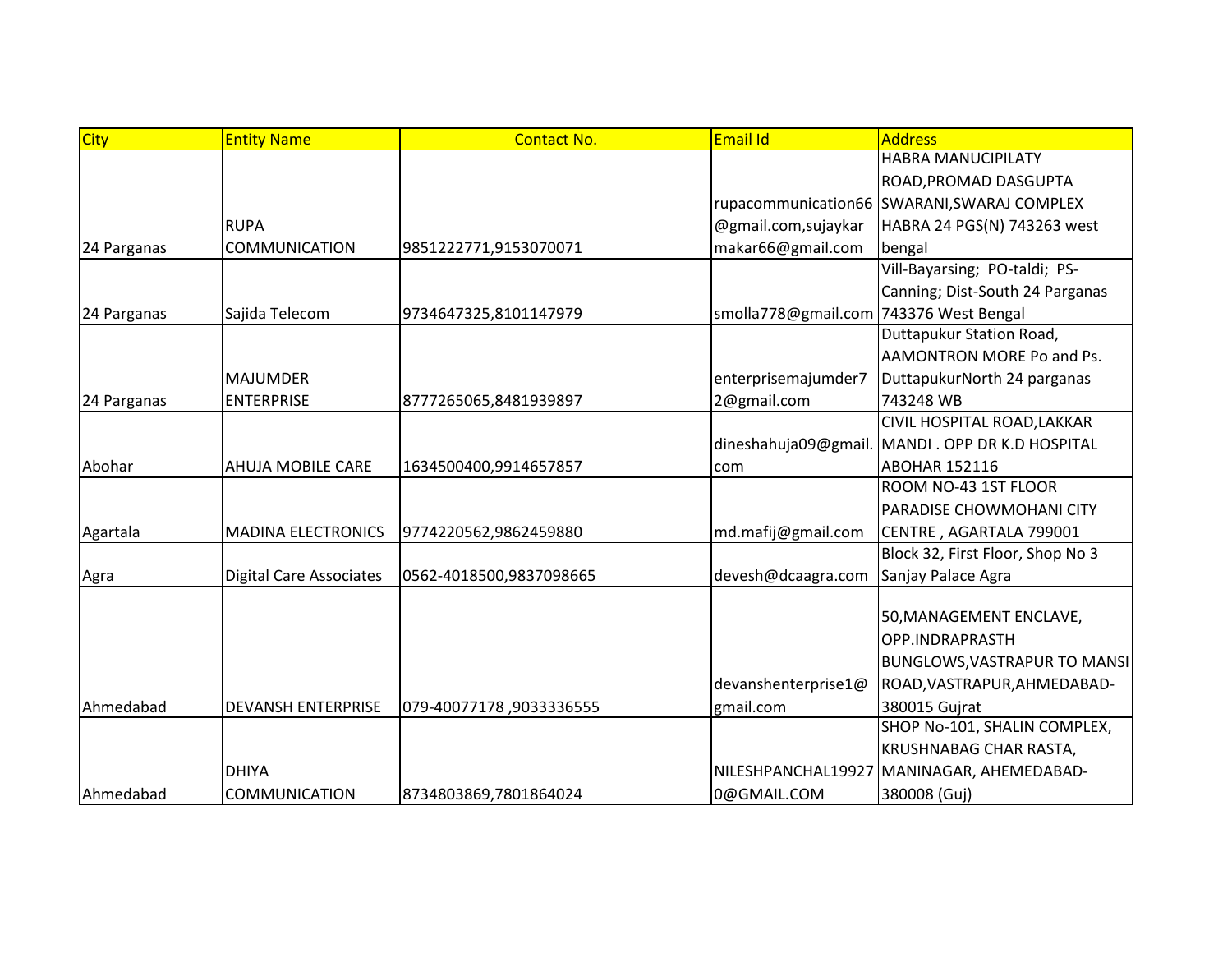|                  |                            |                                                    |                                       | B/48-1, Tejendra Complex, Opp.            |
|------------------|----------------------------|----------------------------------------------------|---------------------------------------|-------------------------------------------|
|                  |                            |                                                    |                                       | CMC, Nr.Kotak Bank, Soni ni chal,         |
| Ahmedabad        | <b>H RAYS</b>              | 8511120354,9998577266                              | hraystms@gmail.com                    | Odhav, Ahmedabad 382415 Gujrat            |
|                  |                            |                                                    |                                       | 4-Dipawali Shopping Center                |
|                  |                            |                                                    |                                       | opp.old High Court Under Bridge           |
|                  |                            |                                                    | mobilecarecenter7@g                   | income tax Circle Ahmedabad               |
| Ahmedabad        | <b>MOBILE CARE CENTER</b>  | 08866612929;8849110539,8000005234                  | mail.com                              | 380009 (Guj)                              |
|                  |                            |                                                    |                                       | RUPAM CINEMA MURTIMANT                    |
|                  |                            |                                                    |                                       | COMPLEX 3RD.FLOR SHOP.318                 |
|                  |                            |                                                    | zainmobile7@gmail.co KDM MARKET RELIF |                                           |
| Ahmedabad        | <b>ZAIN MOBILE</b>         | 9824120130,9824120130                              | lm                                    | ROADAHMEDABAD 380001                      |
|                  |                            |                                                    |                                       | Sharda, Shopping, Centre, Rabari          |
|                  |                            |                                                    |                                       | Colony, Char, rasta, -N.H.NO-8            |
|                  |                            |                                                    | S.K.MOBILES.SERVICE                   | Amraiwadi, Ahmedabad-                     |
| <b>Ahmedabad</b> | <b>S K MOBILES SERVICE</b> | 7575865628,7575865628                              | @GMAIL.COM                            | 380026(Gujarat)                           |
|                  |                            |                                                    |                                       |                                           |
|                  |                            |                                                    |                                       | municiple block number 35 old             |
|                  |                            |                                                    |                                       | Premmobile97@gmail. dane dabra mangalgate |
| Ahmednagar       | Prem mobile shopee         | 0241-2323297,9823961111                            | com                                   | Ahmednagar 414001 Maharashtra             |
|                  |                            |                                                    |                                       | Out Side Agra Gate, Uttar Ganj,           |
|                  |                            |                                                    | nakodamobileplus@g                    | Near Hotel Narayan Deep, Ajmer-           |
| Ajmer            | Nakoda Mobile Plus         | 9829611389,7737106763                              | mail.com                              | 305001, (Rajasthan)                       |
|                  |                            |                                                    |                                       | 15, 1st Floor, Jayant Complex,            |
|                  |                            |                                                    |                                       | Damale chowk, Near Santoshi               |
| Akola            |                            | 8049744048, Reliable sales & services 0724-2420300 | rms.akola@yahoo.in                    | mata Mandir Akola 444001 MH               |
|                  |                            |                                                    |                                       | LIG-17, AVANTIKA PH-I, ADA                |
|                  | <b>PULKIT COMPUTER</b>     |                                                    | pcservices@yaminico                   | COLONLY, RAMGHAT ROAD,                    |
| Aligarh          | <b>SERVICES</b>            | 5712742345,9927559933                              | mputers.com                           | Aligarh - 202001 (UP)                     |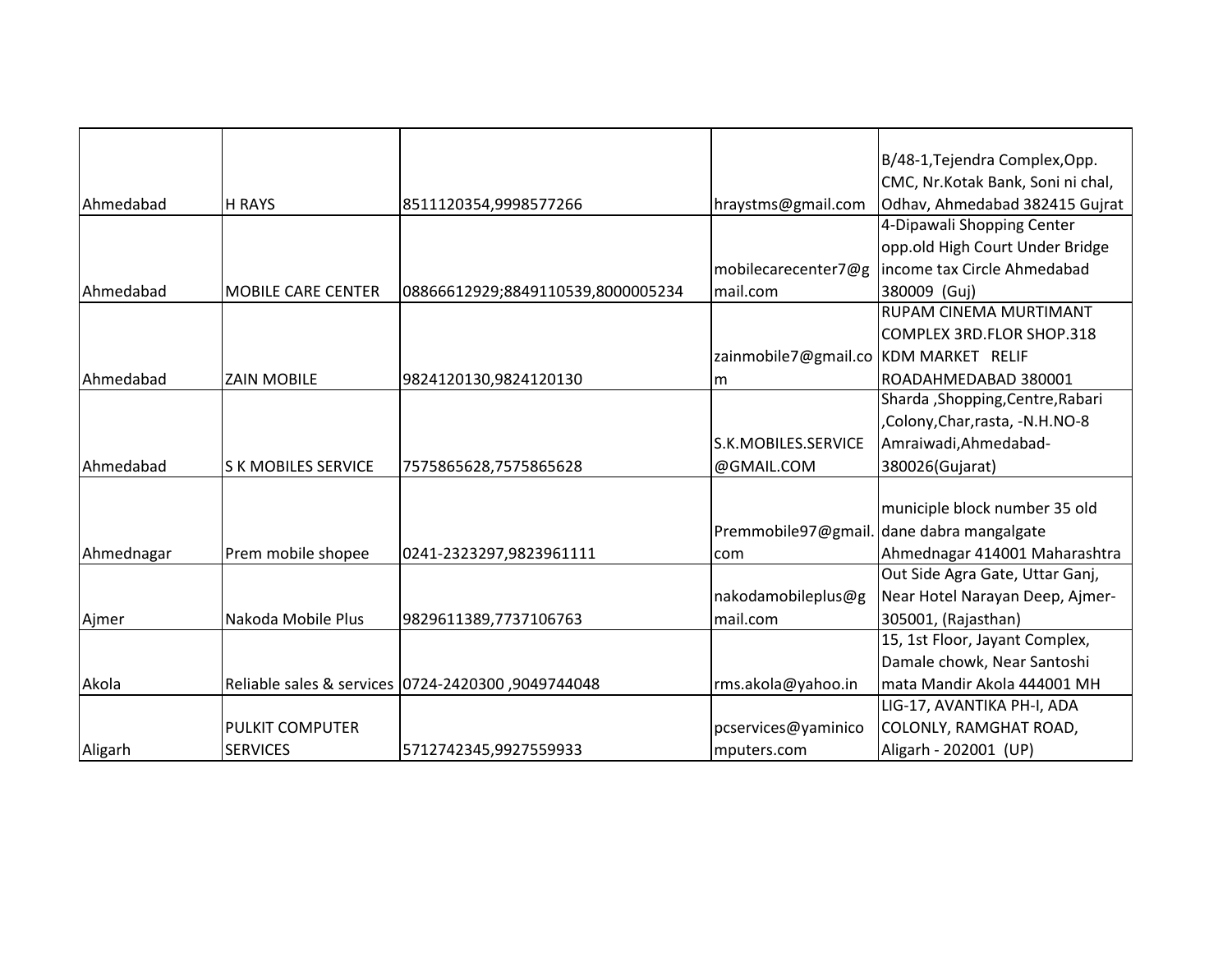|                  |                             |                       |                      | FLAT NO.1, 2nd FLOOR, MARRIS                       |
|------------------|-----------------------------|-----------------------|----------------------|----------------------------------------------------|
|                  |                             |                       |                      | servicealigarh@gmail.c ROAD, MARRIS TOWER, ALIGARH |
| Aligarh          | <b>SIDDIQUI ENTERPRISES</b> | 9759796723,9927800463 | lom                  | 202001 UP                                          |
|                  | Anant communication         |                       | valtarange@yahoo.co  | mamu bhanja opp kyaliram sweets                    |
| Aligarh          | (aligarh)                   | 8279930937,9045050401 | m                    | Aligarh 202001                                     |
|                  |                             |                       |                      | 150A/3/6 MEERAPATTI                                |
|                  | <b>SKY CARE CENTER</b>      |                       | skycarecenter@gmail. | DHOOMANGANJ ALLAHABAD                              |
| Allahabad        | (ALLAHABAD)                 | 9026141623,8355011084 | com                  | 211011 UP EAST                                     |
|                  |                             |                       |                      |                                                    |
|                  |                             |                       |                      | SHOP NO.15, GAYATRI MANDEER                        |
|                  | <b>SHRI VARDHMAN</b>        |                       | yog_vardhman@yaho    | ROAD, NASIYA JI SHOPING CENTER,                    |
| Alwar            | <b>MOBILE STORE</b>         | 9782208810,8696515151 | o.com                | ALWAR - 301001, Rajasthan                          |
|                  |                             |                       |                      | Royal Complex Shop No-4                            |
|                  |                             |                       |                      | (Basement) Civil Line, Opposite                    |
|                  |                             |                       |                      | Nagar Parishhad Veer Chowk,                        |
| Alwar            | My Mahir                    | 9461408008,9667361362 | mymahir@yahoo.com    | Alwar 301001 Rajasthan                             |
|                  |                             |                       | NEWCHAWLACOMMU       | SHKULKUND ROAD, NADI                               |
|                  | <b>NEW CHAWLA</b>           |                       | NICATION@GMAIL.CO    | MOHALLA, NEAR PREAM MANDIR,                        |
| Ambala           | <b>COMMUNICATION</b>        | 8813050005,8813050005 | M                    | AMBALA CITY 134007                                 |
|                  |                             |                       | mobitechambala@gm    | #5683 Nickolson Road Near J&K                      |
| Ambala Cantt     | Mobitech India              | 1714005248,9215555534 | ail.com              | bank Ambala Cantt 133001                           |
|                  |                             |                       |                      | DEVIGANGROAD                                       |
|                  |                             |                       |                      | NEARSANGAMCHOWK                                    |
|                  |                             |                       |                      | shardamobile77@gma AMBIKAPUR 497001 Chhatisgarh    |
| <b>AMBIKAPUR</b> | <b>SHARDA MOBILE</b>        | 7774220126,9826219447 | il.com               | Phone 9827160440                                   |
|                  |                             |                       |                      |                                                    |
|                  |                             |                       |                      | <b>BALA JI TELECOM MAIN BAZAAR</b>                 |
|                  |                             |                       |                      | WARD NUMBER 6 NEAR POLICE                          |
|                  | <b>BALA JI TELECOM</b>      |                       |                      | BALAGTELECM@GMAI SATATION AMLOH FATEHGARH          |
| <b>AMLOH</b>     | (AMLOH)                     | 1765232491,7508760800 | L.COM                | SAHIB 147203 PUNJAB                                |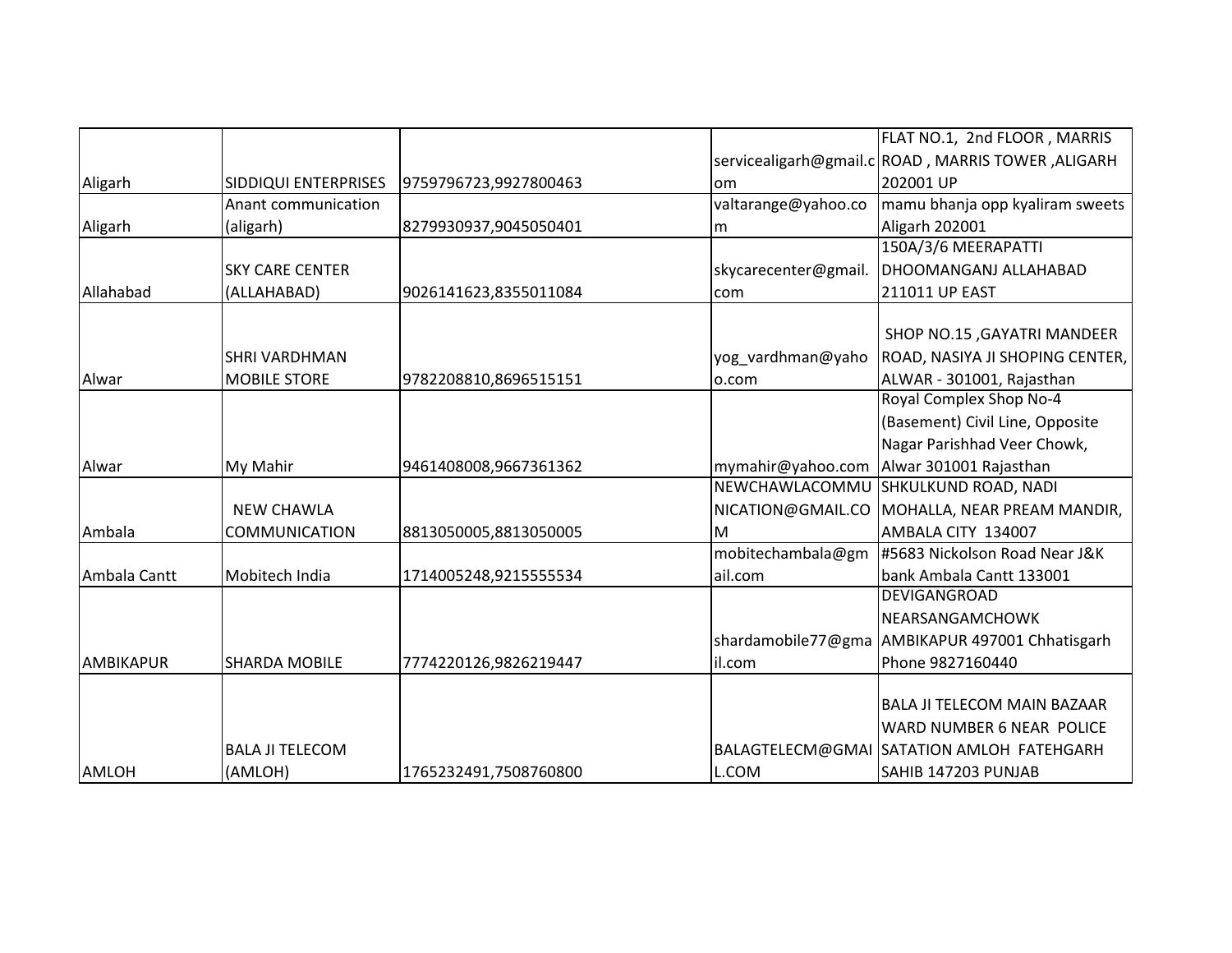| Amreli        | <b>B SERVICE</b>           | 9925995584,9173681269                         | jbserviceamreli2012@<br>gmail.com | 1st Floor, Golden Plaza, Opp. Ram<br>Enterprise, Station Road, Amreli<br>365601 Gujrat phone 8999599992 |
|---------------|----------------------------|-----------------------------------------------|-----------------------------------|---------------------------------------------------------------------------------------------------------|
|               |                            |                                               |                                   |                                                                                                         |
|               |                            |                                               |                                   | SHOP NO 18 & 28 PDT. DEEN                                                                               |
|               |                            |                                               |                                   | DAYAL UPADHIAYA SHOPPING                                                                                |
|               |                            |                                               |                                   | COMPLEX, BHANDARI                                                                                       |
|               |                            |                                               | satyadaya.timeless1@              | <b>BRIDGE, (NEAR HALL</b>                                                                               |
| Amritsar      | <b>SATYADAYA TIMELESS</b>  | 1835050559,9872547333                         | gmail.com                         | GATE), AMRITSAR 143001 (PUNJAB)                                                                         |
|               |                            |                                               |                                   | Shop No. 201, Sunrise Palaza, Near                                                                      |
|               |                            |                                               | sahilkumarsahilkumar              | Bakewell Bakery Cooper Road,                                                                            |
| Amritsar      | Cell Point (Amritsar)      | 9803154331,9803154331                         | @yahoo.com                        | Amritsar 143001                                                                                         |
|               |                            |                                               |                                   |                                                                                                         |
|               |                            |                                               |                                   | #14/120 BESIDE SV HOSPITAL,                                                                             |
|               | <b>MS COMMUNICATIONS</b>   |                                               |                                   | shalamfarooq@gmail.c NEAR VARUN HOSPITAL, KAMALA                                                        |
| Anantapur     | (Anantpur)                 | 9966772575,9966772575                         | lom                               | NAGAR, ANANTAPUR 515001 AP                                                                              |
|               |                            |                                               |                                   | <b>NEAR RAJEEV</b>                                                                                      |
|               |                            |                                               |                                   | STECHEU, ANANTAPUR ROAD                                                                                 |
|               |                            |                                               | PYRAMIDMOBILES431                 | KALYANDURGANANTAPUR DIST                                                                                |
| Anantapur     | pyramid Mobiles            | 8497221717,9949943832                         | @GMAIL.COM                        | 515761 ANANDRA PRADESH                                                                                  |
|               |                            |                                               | sayeed.qazi@gmail.co              | Lal Chowk Anantnag 192101 J&K                                                                           |
| Anantnag      |                            | Mobile Point (Anantnag) 9906826065,9906826065 | lm                                | Near Bata Showroom                                                                                      |
|               | <b>SHYAMA</b>              |                                               |                                   | ara.service2014@gmai   WALIYA COMPLEX KARMAN TOLA                                                       |
| Ara           | <b>INTERNATIONAL</b>       | 8252297422,9525498849                         | l.com                             | ARA 802301 Bihar                                                                                        |
|               |                            |                                               |                                   | A.D.B. CHOWK HP PETROL PUMP                                                                             |
|               |                            |                                               |                                   | dilshadmobilecare.arar   .P.L.A PUBLIC SCHOOL ARARIA                                                    |
| <b>ARARIA</b> | <b>Dilshad Mobile Care</b> | 7765882982,7479536281                         | ia@gmail.com                      | 854311                                                                                                  |
|               |                            |                                               |                                   | G.H ROAD, WARD NO. 08, JYOTI                                                                            |
|               |                            |                                               | KUMARNAVEEN7677                   | <b>COMPLEX FORBESGANJ 854318</b>                                                                        |
| <b>ARARIA</b> |                            | PUJA COMMUNICATION 9852277677,9852277677      | @REDIFFMAIL.COM                   | <b>Bihar</b>                                                                                            |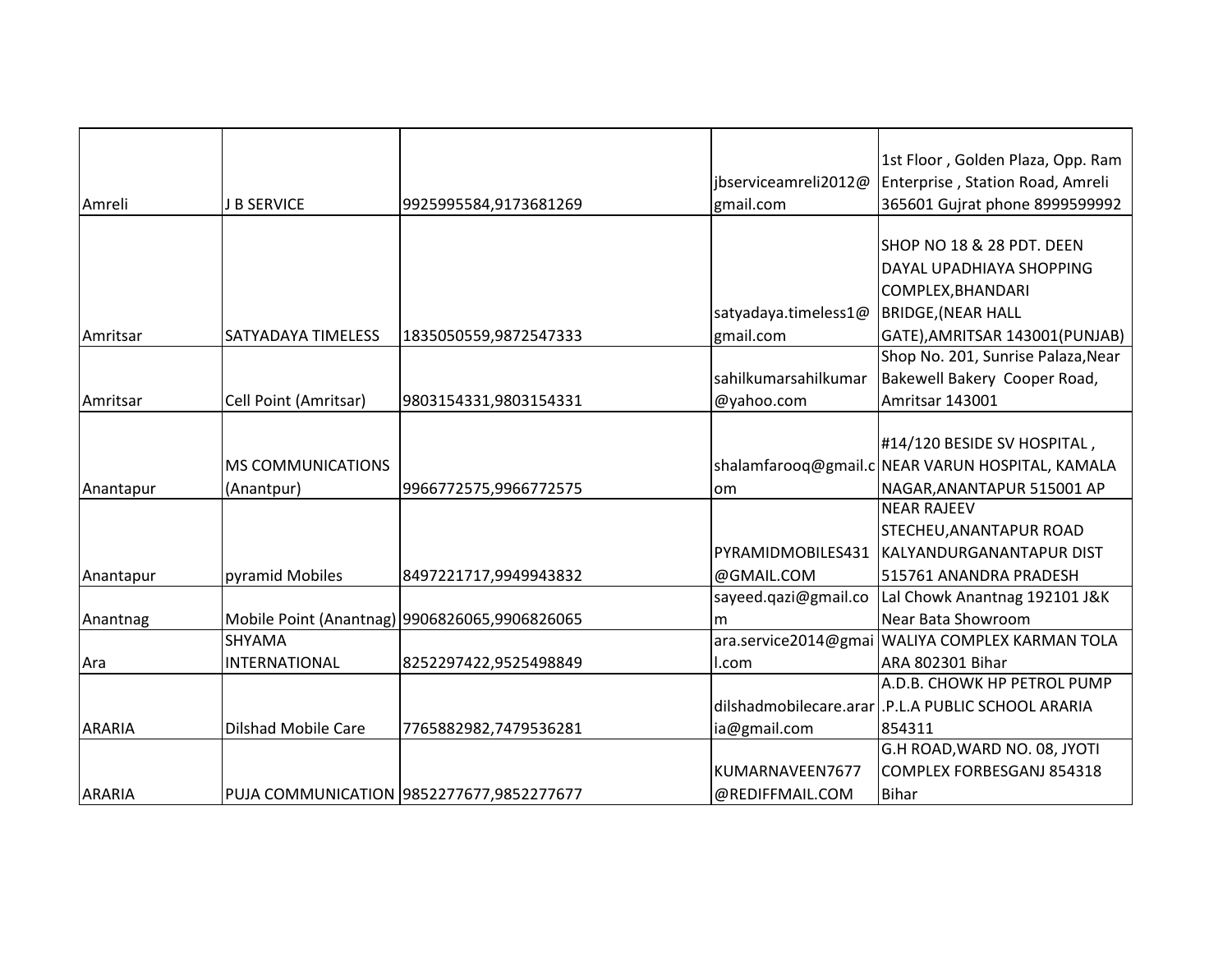|              |                           |                       |                      | SHOP NO 1/2 BEHIND SADIYA                          |
|--------------|---------------------------|-----------------------|----------------------|----------------------------------------------------|
|              |                           |                       | mobilehouse101@gm    | THEATER DALAWADI ROAD                              |
|              |                           |                       |                      | ail.com, karan.jannus@ PAITHAN GATE AURANGABAD     |
| Aurangabad   | <b>MOBILE HOUSE</b>       | 8855994993,8855994993 | gmail.com            | 431001 MH                                          |
|              |                           |                       |                      |                                                    |
|              |                           |                       |                      | <b>SHOP NO 5 NATRAJ COMPLEX</b>                    |
|              | <b>Ajay Communication</b> |                       |                      | ajaycommunication.kb JJAGRUTI HANUMAN TEMPLE BAJAJ |
| Aurangabad   | (WALUJ)                   | 8999477719,8999477719 | n@gmail.com          | NAGAR AURANGABAD 431001                            |
|              |                           |                       |                      | maaz mobile center dr.laita pd                     |
|              |                           |                       |                      | road, inside bangali market, near                  |
|              |                           |                       |                      | almashmaaz@gmail.co mahaveer mandir Aurangabad     |
| Aurangabad   | maaz mobile center        | 9504158165,9504158165 | lm.                  | 824101                                             |
|              |                           |                       |                      | Shop no-06 Globle Avenue Near                      |
|              |                           |                       |                      | takecare.solution@gm AMC buliding Paithan Gate     |
| Aurangabad   | <b>EXPERT SOLUTION</b>    | 2402328884,9823970000 | ail.com              | Aurangabad 431001 MH                               |
|              |                           |                       |                      |                                                    |
|              |                           |                       | vijaytradersazamgarh | Pandey Bazar Chauraha Arajibagh                    |
| Azamgarh     | <b>VIJAY TRADERS</b>      | 9169638100,9125251386 | @gmail.com           | azamgarh 276001 UP WEST                            |
|              |                           |                       |                      |                                                    |
|              |                           |                       |                      | upper bazar near rotary                            |
|              | Jal BALA JI               |                       | ripulgautam11@gmail  | chowk, opp. jai durga furniture, sai               |
| <b>Baddi</b> | <b>COMMUNICATIONS</b>     | 9882187997,8627999919 | com                  | road, baddi (hp) 173205                            |
|              |                           |                       |                      |                                                    |
|              |                           |                       |                      | S. TEL COMMUNICATION, JOLADA                       |
|              |                           |                       | GULABTERDALJKD@G     | BAZAR, SHIVAJI CIRCLE ROAD                         |
|              |                           |                       |                      | MAIL.COM, gulabterdal NEAR LAXMI TEMPLE JAMKHANDI  |
| Bagalkot     | <b>S TEL CMMUNICATION</b> | 7411877385,8197363960 | jkd@gmail.com        | 587301 KARNATKA                                    |
|              |                           |                       |                      | Shop no:8, 1st Floor lala ki                       |
|              |                           |                       |                      | gysenterprises2@gmai dharamshala nahra nahri road, |
| Bahadurgarh  | <b>GVS ENTERPRISES</b>    | 8950240240,8950002627 | I.com                | Bahadurgarh 124507 haryana                         |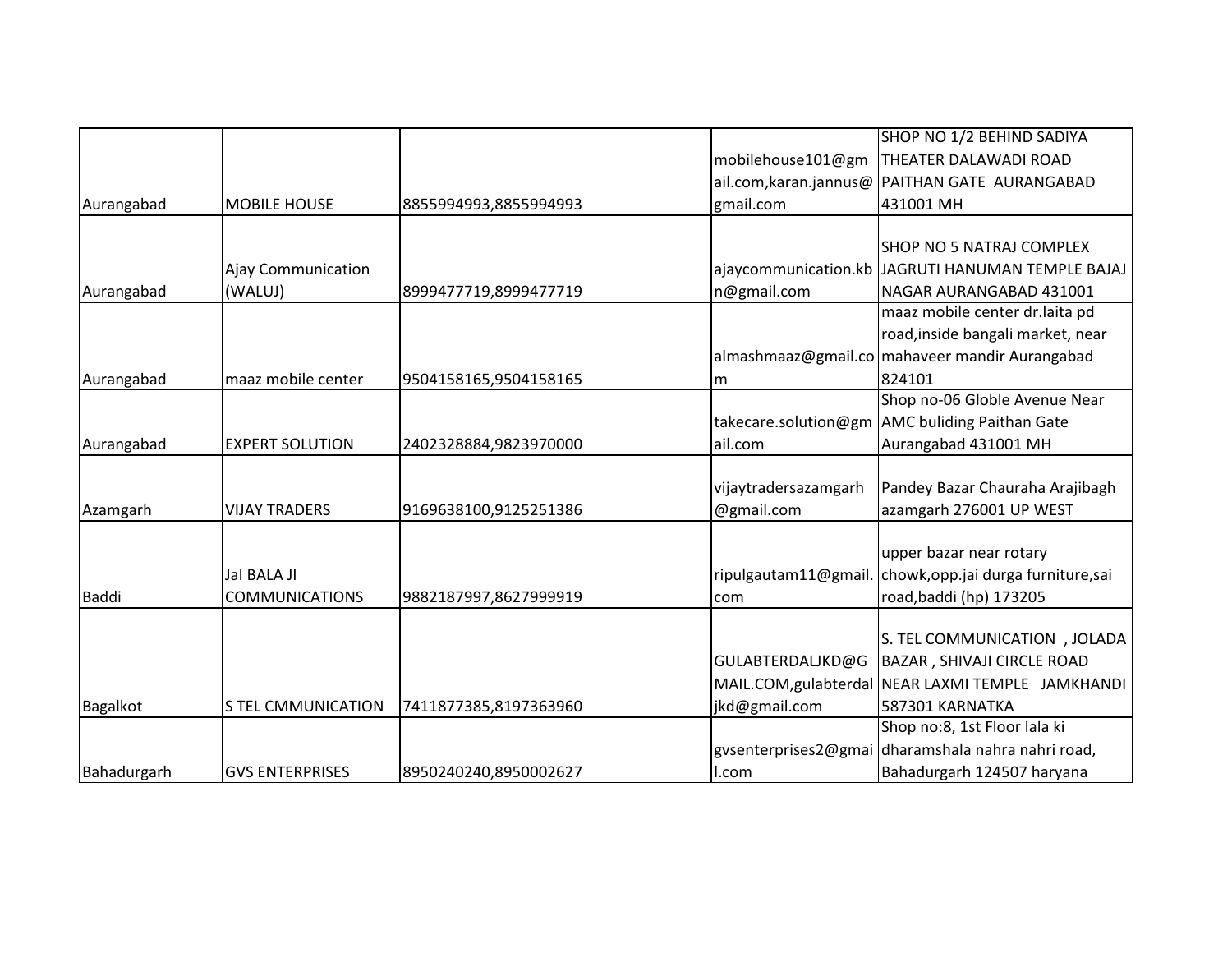|                 |                           |                         |                     | S N PLAZA NEAR BESMENT OF                             |
|-----------------|---------------------------|-------------------------|---------------------|-------------------------------------------------------|
|                 |                           |                         | AKENTERPRISESBRH@   | <b>HDFC BANK GONDA ROAD DIGIHA</b>                    |
| <b>Bahraich</b> | A K ENTERPRISES           | 5252234322,7007803038   | <b>GMAIL.COM</b>    | TIRAHA BAHRAICH 271801 U.P                            |
|                 |                           |                         |                     | 2/1/4, PILKHANA ROAD,                                 |
|                 |                           |                         |                     | RANIBAGAN,                                            |
|                 |                           |                         |                     | ayushinfotech12@gma BERHAMPORE,MURSHIDABAD            |
|                 |                           |                         |                     | il.com,biswas.manojit2 (NEAR TATA INDICASH ATM),      |
| Bahrampur       | <b>AYUSH INFOTECH</b>     | 229015075656,9434180091 | 009@gmail.com       | 742101 WB                                             |
|                 |                           |                         | Vikashbhartiya009@g | <b>Excel Computer Chowk Uttar line</b>                |
| Balrampur       | <b>Excel Computer</b>     | 9936900511,9838900511   | mail.com            | Balrampur 271201UPE                                   |
|                 |                           |                         |                     |                                                       |
|                 |                           |                         |                     | support@3comtech.in, C/O - DTS, #65, Eshwari Complex, |
|                 |                           |                         | helpdesk@3comtech.i | 1st flr, Dr.Rajkumar Road,                            |
| Bangalore       | <b>3COM TECHNOLOGIES</b>  | 9686900771,9686900771   | n                   | Prakashnagar, Blr - 560021                            |
| Bangalore       |                           |                         |                     |                                                       |
|                 |                           |                         |                     |                                                       |
|                 |                           |                         |                     | #33, DK COMPLEX, GROUND                               |
|                 |                           |                         |                     | geetha6873@gmail.co   FLOOR, BEHIND KOTAK MAHINDRA    |
|                 | <b>SHREE DHANLAKSHMI</b>  |                         |                     | m, pavan_lakshmi@red BANK DEVASANDRA MAIN ROAD,       |
|                 | <b>ENTERPRISES</b>        | 080-25614446,9342543879 | iffmail.com         | K.R.PURAM, BANGALORE 560036                           |
|                 |                           |                         |                     |                                                       |
|                 |                           |                         |                     | : #58 Near Ranganatha Swamy                           |
|                 |                           |                         |                     | temple, Maralu Bagilu Road                            |
|                 |                           |                         | Kuttimohanmohan@g   | Devanahalli Town Bangalore (dist)-                    |
| Bangalore       | <b>V R K Distributors</b> | 919945776248,9945776248 | mail.com            | 562110, Karnataka. INDIA                              |
|                 |                           |                         |                     |                                                       |
|                 |                           |                         |                     | No.736/1 new masjid road.gopu                         |
|                 | Nexus communication       |                         | Faiyazkhan m@yahoo  | store building. T.Dasarahalli                         |
| Bangalore       |                           | 8028399546,9900320021   |                     | Bangalore-560057                                      |
|                 | services                  |                         | .com                |                                                       |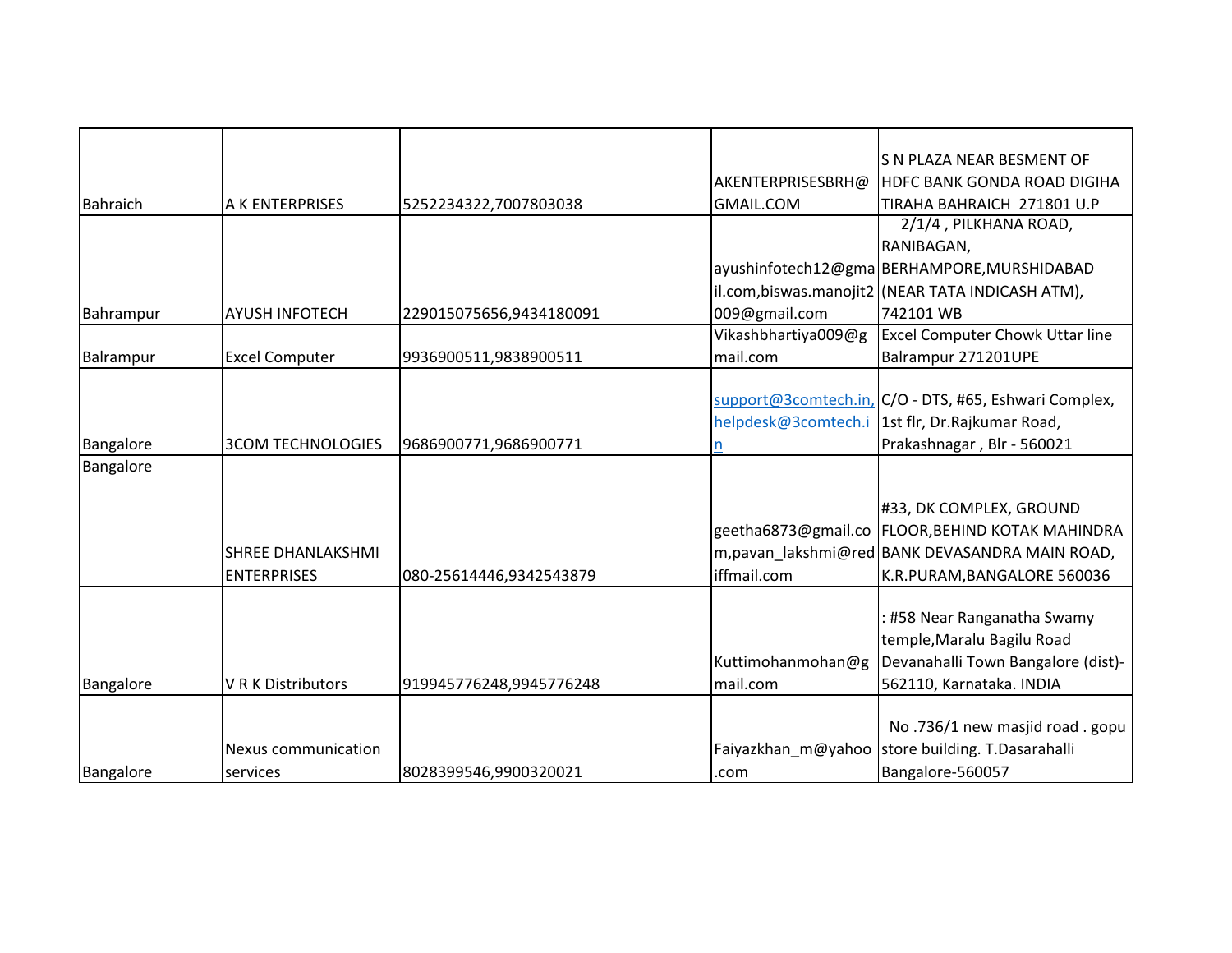|                 |                              |                         |                       | MD PLAZA MARKET, BEHIND MRF                        |
|-----------------|------------------------------|-------------------------|-----------------------|----------------------------------------------------|
|                 |                              |                         | rajenterprisesbaka@g  | TYRE AGENCYKATORIYA ROAD,                          |
| Banka           | <b>RAJ ENTERPRISES</b>       | 06424-222244,9709685660 | mail.com              | <b>BANKA 813102</b>                                |
|                 | mobile solution              |                         | panmilan123@gmail.c   | SANKATTALA, bishnupur, bankura                     |
| <b>Bankura</b>  | (BANKURA)                    | 9734201427,8436155600   | <b>om</b>             | 722122 WEST BENGAL                                 |
|                 |                              |                         |                       | National Highway Nanak Bhawan                      |
|                 | Newtech                      |                         |                       | newtechcommunicatio Opposite Guru Nanak School     |
| Baramulla       | communication                | 9858228076,9858228076   | n.2013@gmail.com      | Baramulla 193101 J&k                               |
|                 |                              |                         |                       | Old roadways shahji market                         |
|                 | Customer telepoint           |                         | Ashok telepoint@redi  | backside nagar nigam mandir                        |
| <b>Bareilly</b> | (Bareilly)                   | 9557997758,9557997758   | ffmail.com            | Bareilly UP West 244001                            |
|                 |                              |                         |                       | Shop No. F27,1st floor Opp. Sainik                 |
|                 |                              |                         |                       | Petrol Pump Near Prakash Art                       |
|                 |                              |                         | hb.infotechbly@gmail. | M.C.I Plaza Civil lines Bareilly                   |
| <b>Bareilly</b> | <b>HB Infotech Solutions</b> | 9808642719,8899024024   | com                   | 243001                                             |
|                 |                              |                         |                       | ketultelecom@gmail.c 4 RAVIRAJ COMPLEX BAREJA Dist |
| <b>BAREJA</b>   | <b>KETUL TELECOM</b>         | 7600112020,9979163632   | lom                   | Ahemdabad 382425                                   |
|                 |                              |                         |                       | amit83bhatt@gmail.co OPPOSITE New BUS STAND        |
| Barnala         | punjab telecom               | 9872689004,9815187344   | m                     | BARNALA 148101                                     |
|                 |                              |                         |                       | FF3 Kadambam Complex                               |
|                 |                              |                         | SHREEJICARE06@GMA     | Opp.Govt.Press Kothi Road                          |
| Baroda          | <b>SHREEJI CARE</b>          | 9819508009,7096551707   | IL.COM                | Raopura VADODARA 390001                            |
|                 |                              |                         |                       | <b>STATION RAOD, MAIN</b>                          |
|                 |                              |                         |                       | <b>CHOWK, TALUKDER</b>                             |
|                 | <b>SRISTI MOBILE</b>         |                         |                       | kankanmalakar3@gma COMPLEX, PATHSALA BARPETA       |
| <b>BARPETA</b>  | <b>REPAIRING CENTRE</b>      | 9613375237,9613375237   | il.com                | 781325 ASSAM                                       |
|                 |                              |                         |                       |                                                    |
|                 |                              |                         |                       | 167/1 OLD CALCUTTA ROAD,                           |
|                 |                              |                         | saguninfotech2014@g   | ANANDAPURI (14 NO RAIL GATE)                       |
| Barrackpore     | <b>SAGUN INFOTECH</b>        | 9088998989,9836161888   | mail.com              | <b>BARRACKPORE KOLKATA 700123</b>                  |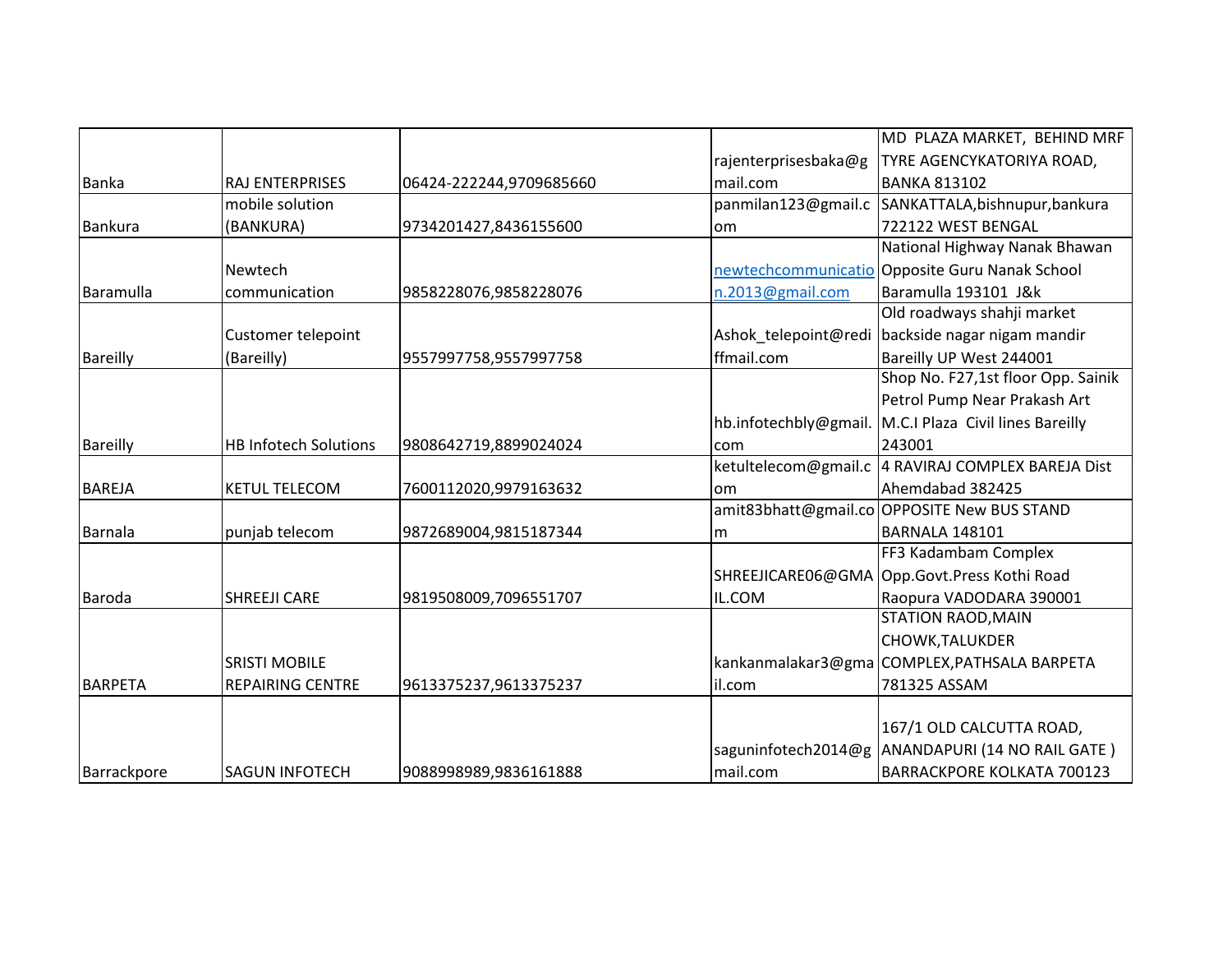|                 |                           |                                           | balwankhlr@gmail.co     | Near UCO Bank, Bhagat Singh                            |
|-----------------|---------------------------|-------------------------------------------|-------------------------|--------------------------------------------------------|
| Barwala         | <b>Ansh Communication</b> | 01693-243407,9671122007                   | Im                      | Chowk BARWALA(Haryana)125121                           |
|                 |                           |                                           |                         |                                                        |
|                 |                           |                                           |                         | Martin Burn Road, Opposite                             |
|                 | PROFILE The Shop of       |                                           | diganta_profile@yaho    | Subhash Sangha, Near P.C.M. Girls                      |
| <b>Basirhat</b> | Mobile                    | 9434159900,9434159900                     | o.co.in                 | School. Basirhat 743411 WB                             |
|                 |                           |                                           |                         |                                                        |
|                 |                           |                                           |                         | Chaudhary Communication, lakkar                        |
|                 | Chaudhary                 |                                           |                         | tarmindersingh77@gm   mandi, city road, Opposite       |
| Batala          | Communication             | 8528540981,8528540981                     | ail.com                 | vodafone store Batala 143505                           |
|                 |                           |                                           |                         |                                                        |
|                 |                           |                                           |                         | AGGARWAL COLONY, 4Oft                                  |
|                 |                           |                                           |                         | OPPOSITE YOG-n-GYM, BHATTI                             |
| <b>Bathinda</b> | <b>SINGH INFOSYSTEMS</b>  | 9915903939,9915903939                     |                         | singhinfos@gmail.com ROAD, Bathinda 151001 Punjab      |
|                 | Krishna Electronics       |                                           |                         | Pratikmoorjani@gmail. Opposite Mangal Plaza, Chang     |
|                 |                           |                                           |                         | Gate Beawar 305901 Rajasthan                           |
| <b>Beawar</b>   | (Beawar)                  | 8890318801,8890318801                     | com<br>ZAMA.161116@GMAI | SIDDHIVINAYK COMPLEX DP ROAD                           |
| <b>Beed</b>     | <b>DELUX MOBILE</b>       | 9011364646,7020311386                     | <b>L.COM</b>            | <b>BEED 431122 MH</b>                                  |
|                 |                           |                                           |                         | Narwade complax beed road Near                         |
|                 | RK Mobile shop            |                                           |                         | rkmobilecare27@gmai new bus stop majalgaon 431131      |
| <b>Beed</b>     | (Majalgaon)               |                                           |                         | MH                                                     |
|                 |                           | 9225870987,9226870987                     | I.com                   |                                                        |
|                 |                           |                                           |                         | Yashwantrao Chavan Chowk, Nagar                        |
|                 |                           |                                           |                         | honestymobilezone@g Palika Complex, Shop number 37,    |
|                 |                           |                                           |                         | mail.com, honesty.mob   Ambajogai, Dist: - Beed 431517 |
| <b>Beed</b>     |                           |                                           | ile.zone@gmail.com      | <b>MH</b>                                              |
|                 | Dhanlaxmi Mobile          | HONESTY MOBILE ZONE 7588056992,9922223212 | narwade81@gmail.co      | shastri chowk, gevrai,                                 |
|                 |                           |                                           |                         |                                                        |
| <b>Beed</b>     | (BEED)                    | 9028940001,9028940001                     | m                       | distt:beed, Maharashtra 431127                         |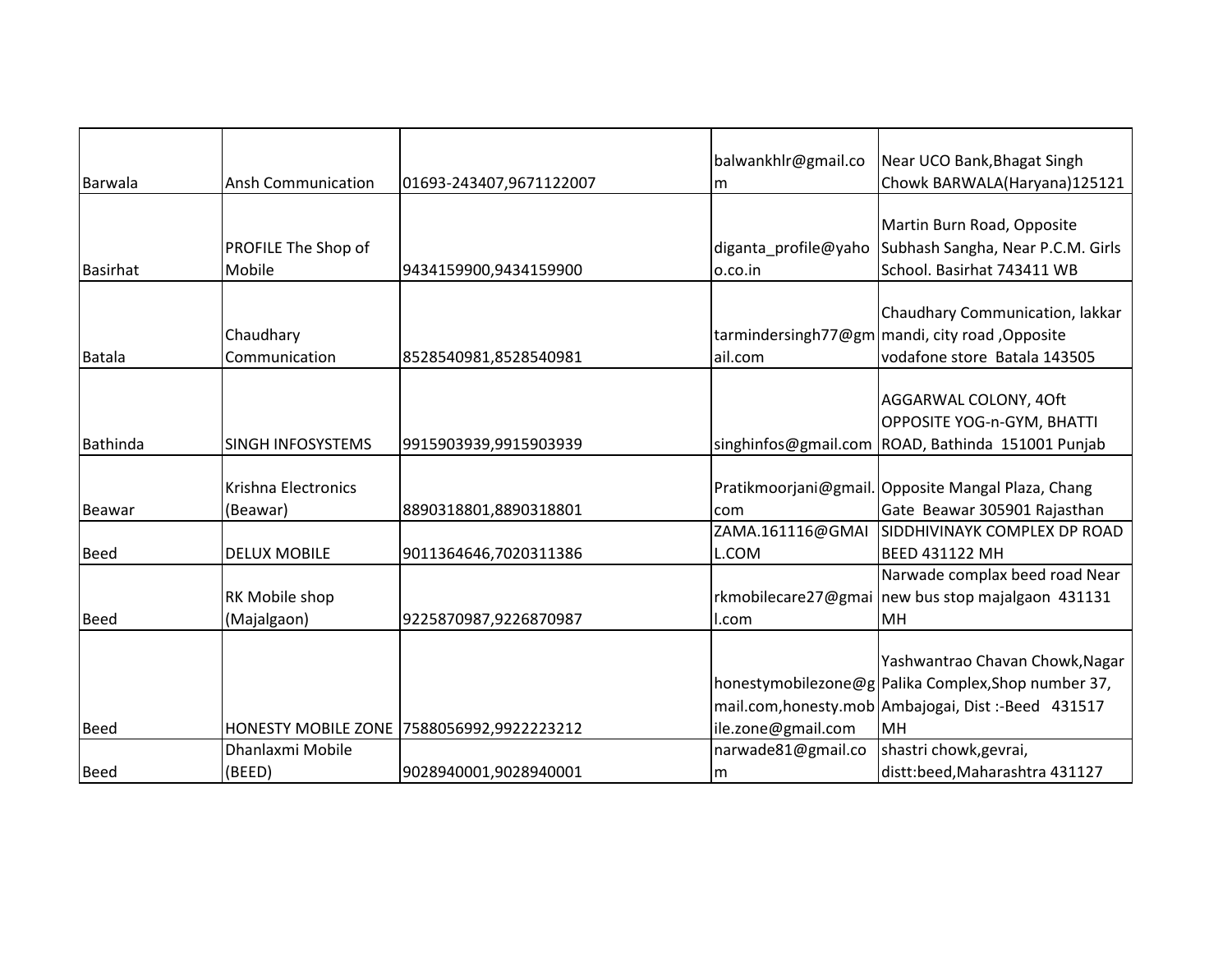|                | <b>MOBILE POINT</b>       |                       |                      | MOBILEPOINT_BGS@Y MAIN MARKET NAURANGAPUL      |
|----------------|---------------------------|-----------------------|----------------------|------------------------------------------------|
| Begusarai      | (Begusarai)               | 9835268918,9835268918 | AHOO.CO.IN           | BEGUSARAI 851101                               |
|                |                           |                       |                      | state bank main branch road                    |
|                |                           |                       | sisirkumar panda@ya  | Opposite Side of municipality GYM              |
| Behrampur      | <b>S R Mobile Care</b>    | 9437028488,9040221222 | hoo.com              | berhampur 760001 odissa                        |
|                |                           |                       |                      |                                                |
|                |                           |                       |                      | NEAR OM HOSPITAL, NARNAOL                      |
|                | A S ENTERPRISES           |                       | a.s.enterprises89@gm | <b>ROAD BEHROR, OLD BUS STAND</b>              |
| <b>Behrore</b> | (BEHROR)                  | 9509994111,9509994111 | ail.com              | ALWAR RAJASTHAN 301701.                        |
|                |                           |                       |                      | main road opp mangalore                        |
|                | <b>Modern Enterprises</b> |                       | amiransari313@gmail. | restuarent athani dist Belgaum                 |
| Belgaum        | (Belgaum)                 | 9901774584,9901774584 | com                  | 591304                                         |
|                |                           |                       |                      |                                                |
|                |                           |                       |                      | <b>Bus Stand Road opposite</b>                 |
|                |                           |                       |                      | horticulture office Athani .TQ                 |
|                | <b>OMKAR ENTERPRISES</b>  |                       | omkarmobileservice@  | Athani .Dist, Belagavi (Belgaum)               |
| Belgaum        | (Belgaum)                 | 9482044520,9482044520 | gmail.com            | State Karnataka -591304                        |
|                |                           |                       |                      | #1607/C, Advocate Ganachari                    |
|                |                           |                       |                      | Building, First Floor, Ansurkar Galli          |
|                |                           |                       | e.techsol.bgm@gmail. | Near Bhute Plywoods Belagavi-                  |
| Belgaum        | Jairaj Enterprises        | 9481427714,8123799997 | com                  | 590001 Karnataka                               |
|                |                           |                       | pratapcommunication  |                                                |
|                |                           |                       | 2010@gmail.com,prat  |                                                |
|                | <b>PRATAP</b>             |                       |                      | apcommunication@ya NH 28 B CHHAWANI TO SUPRIYA |
| <b>Bettiah</b> | <b>COMMUNICATION</b>      | 9931073291,9931073290 | hoo.com              | ROAD BETTIAH 845438 BIHAR                      |
|                |                           |                       | shrismobile@gmail.co | <b>SHRI S MOBILE NAGAR PALIKA</b>              |
| Betul          | <b>SHRI S MOBILE</b>      | 9981375888,9425685433 | Im                   | COMPLEX BETUL 460001 (M.P)                     |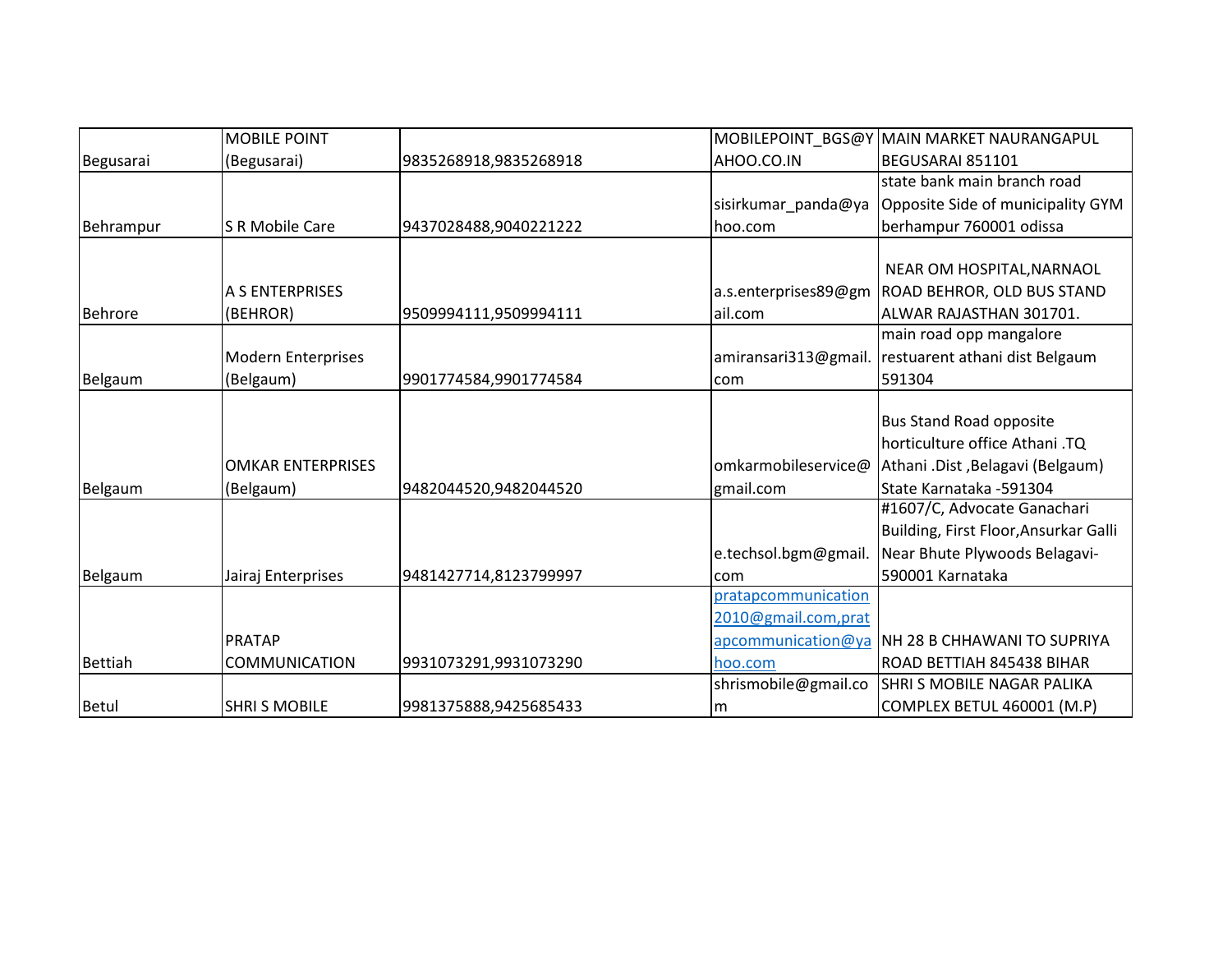|               |                              |                                            |                       | <b>ADARSH ELECTRONIC</b>                          |
|---------------|------------------------------|--------------------------------------------|-----------------------|---------------------------------------------------|
|               |                              |                                            |                       | OPP.GOPIGANJ NAGAR PALIKA                         |
|               |                              |                                            | ADARSH.ELECTRONIC     | OFFICE GYANPUR ROAD GOPIGANJ                      |
| Bhadohi       | <b>ADARSH ENTERPRISES</b>    | 9889078988,9125258253                      | @GMAIL.COM            | SRN BHADOHI 221303                                |
|               |                              |                                            |                       | SUPER MARKET COMPLEX, PATAL                       |
|               |                              |                                            |                       | BABU ROAD, NEAR-ANDHRA                            |
|               | <b>ADITYA</b>                |                                            | aditya2009bgp@gmail.  | BANK, BHAGALPUR-812001                            |
| Bhagalpur     | <b>COMMUNICATION</b>         | 9006611903,7260011903                      | com                   | (Bihar)                                           |
|               |                              |                                            |                       | KAHGAHA BHAVAN, SWAMI                             |
|               |                              |                                            |                       | <b>VIVEKANAND PATH NEAR BANK OF</b>               |
|               | <b>GAYATRI SERVICE POINT</b> |                                            | gayatriservicepoint79 | <b>INDIA ADAMPUR BHAGALPUR</b>                    |
| Bhagalpur     | (Bhagalpur)                  | 8405013896,7808410894                      | @gmail.com            | 812001                                            |
|               |                              |                                            |                       |                                                   |
|               |                              |                                            |                       | ommobileworld@yaho OLD LAXMAN MANDIR,             |
| Bharatpur     | OM MOBILE WORLD              | 5644226707,9828550933                      | lo.co.in              | BHARATPUR -321001, Rajasthan                      |
|               |                              |                                            |                       | G.S.M10384@GMAIL.COPP.GOVT.HOSPITAL FIROZPOR      |
|               |                              |                                            |                       | OM, lalatelecom@gmai ROAD PAHARI BHARATPUR 321204 |
| Bharatpur     | <b>G S MOBILE</b>            | 9928343400,9928343400                      | l.com                 | (RAJ.)                                            |
|               |                              |                                            |                       | 28, Ist Floor, BUSINESS CENTE,                    |
|               |                              |                                            | RSALIM2805@GMAIL.     | Near GHOGHA GATE,                                 |
| Bhavnagar     |                              | ASHAN MOBILE SERVICE 8866766868,9974573556 | <b>COM</b>            | BHAVANAGAR -364001 (GUJ)                          |
|               |                              |                                            |                       | Shree Shankar Chitrashala, Near                   |
|               |                              |                                            |                       | Vijay talkiesCity-                                |
|               |                              |                                            | bajrang.bairagi@yaho  | Bhawanimandi, Dist-                               |
| Bhawani Mandi | <b>SHIVANI MOBILE</b>        | 9261172111,9828217714                      | 0.00.in               | Jhalawar(Rajasthan)                               |
|               |                              |                                            |                       | shop no f-147/157 akashganga                      |
|               | kailash mobile and           |                                            | kailash.mobile369@g   | complex near dillan complex                       |
| <b>Bhilai</b> | repairing                    | 0788-4030301,9303391023                    | mail.com              | supela bhilai 490023                              |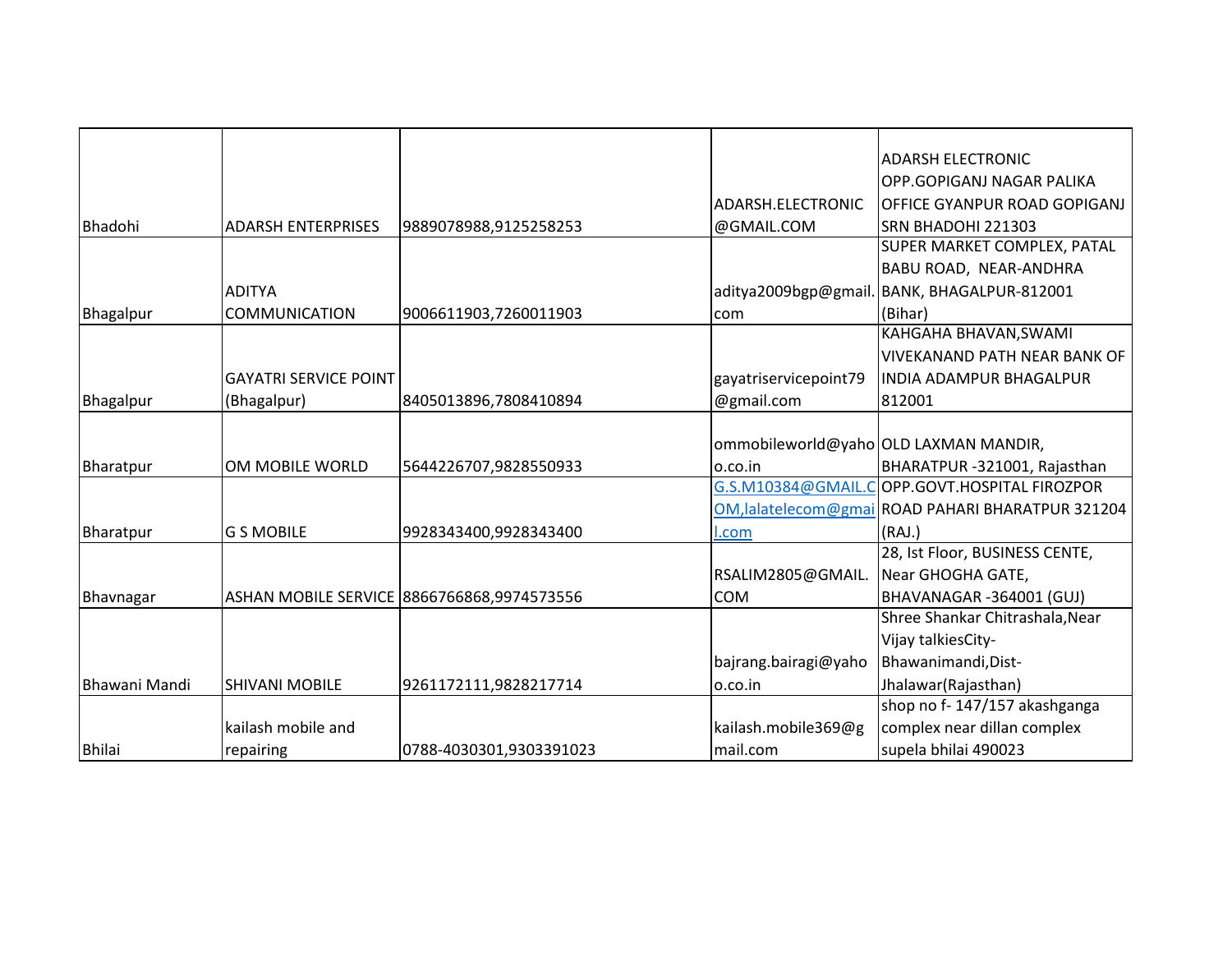|                     |                             |                       |                                         | <b>OPPOSITE NEW CLOTH MARKET</b>                    |
|---------------------|-----------------------------|-----------------------|-----------------------------------------|-----------------------------------------------------|
|                     |                             |                       |                                         | <b>SHOP NO A2 NEAR GANGAPUR</b>                     |
|                     | <b>KANAWAT MOBILE &amp;</b> |                       | kanawatjitu@gmail.co                    | <b>CHORAYA PUR ROAD BHILWARA</b>                    |
| Bhilwara            | <b>REPAIRING CENTER</b>     | 1482248402,9829718802 | Im                                      | 311001                                              |
|                     |                             |                       |                                         | G-16, KRISHNA COMPLEX, AGRA                         |
|                     |                             |                       |                                         | ROAD, NEAR KALYAN                                   |
|                     |                             |                       |                                         | xperto.bhiwandi@gma NAKA,BHIWANDI 421302 Thane      |
| Bhiwandi            | <b>XPERTO</b>               | 7498034777,7498034777 | il.com                                  | Mumbai                                              |
|                     |                             |                       | unicomp.system@redi                     |                                                     |
|                     |                             |                       |                                         | ffmail.com, unicompsys Shop No - B1 Biju Tower, Nr  |
|                     |                             |                       | tem.bhiwani@rediffm                     | Vodafone Store Maham Gate                           |
| <b>Bhiwani</b>      | Unicomp System              | 9812174640,9255410071 | ail.com                                 | Bhiwani - 127021                                    |
|                     |                             |                       |                                         | C/O JAI MOBILE SERVICE SHOP                         |
|                     |                             |                       |                                         | NO. B-14, VIJAY MARKET                              |
|                     |                             |                       |                                         | gsmsolutionsbpl@gma BARKHEDA, BHEL BHOPAL-462023    |
| <b>Bhopal</b>       | <b>GSM SOLUTIONS</b>        | 9926553553,755425197  | il.com                                  | (M.P.)                                              |
|                     |                             |                       |                                         |                                                     |
|                     |                             |                       |                                         | PLOT-NO-167, BAPUJI NAGAR,                          |
|                     |                             |                       | cellularuniverse@redif NEAR WATER TANK, |                                                     |
| Bhubaneshwar        | <b>CELLULAR UNIVERSE</b>    | 9337417575,9337417575 | fmail.com                               | BHUBANESWAR - 751009, (ORISSA)                      |
|                     |                             |                       |                                         |                                                     |
|                     |                             |                       |                                         | SHOP NO, 2, JADEJA CHAMBERS,                        |
|                     |                             |                       | kishan549wc@live.co                     | NEAR SAMTA FURNITURE. BHUJ                          |
| Bhuj                | P N TELECOM                 | 9825203405,9825583075 | Im                                      | 370001 Gujrat                                       |
|                     |                             |                       |                                         | MEER COMPLEX, NEAR VERMA                            |
|                     |                             |                       |                                         | PETROL PUMP, RANCHI ROAD,                           |
|                     |                             |                       |                                         | computerservices1212   BIHAR SHARIF Pin Code 803101 |
| <b>Bihar Sharif</b> | <b>COMPUTER SERVICES</b>    | 9771399292,9771399292 | @gmail.com                              | <b>Bihar</b>                                        |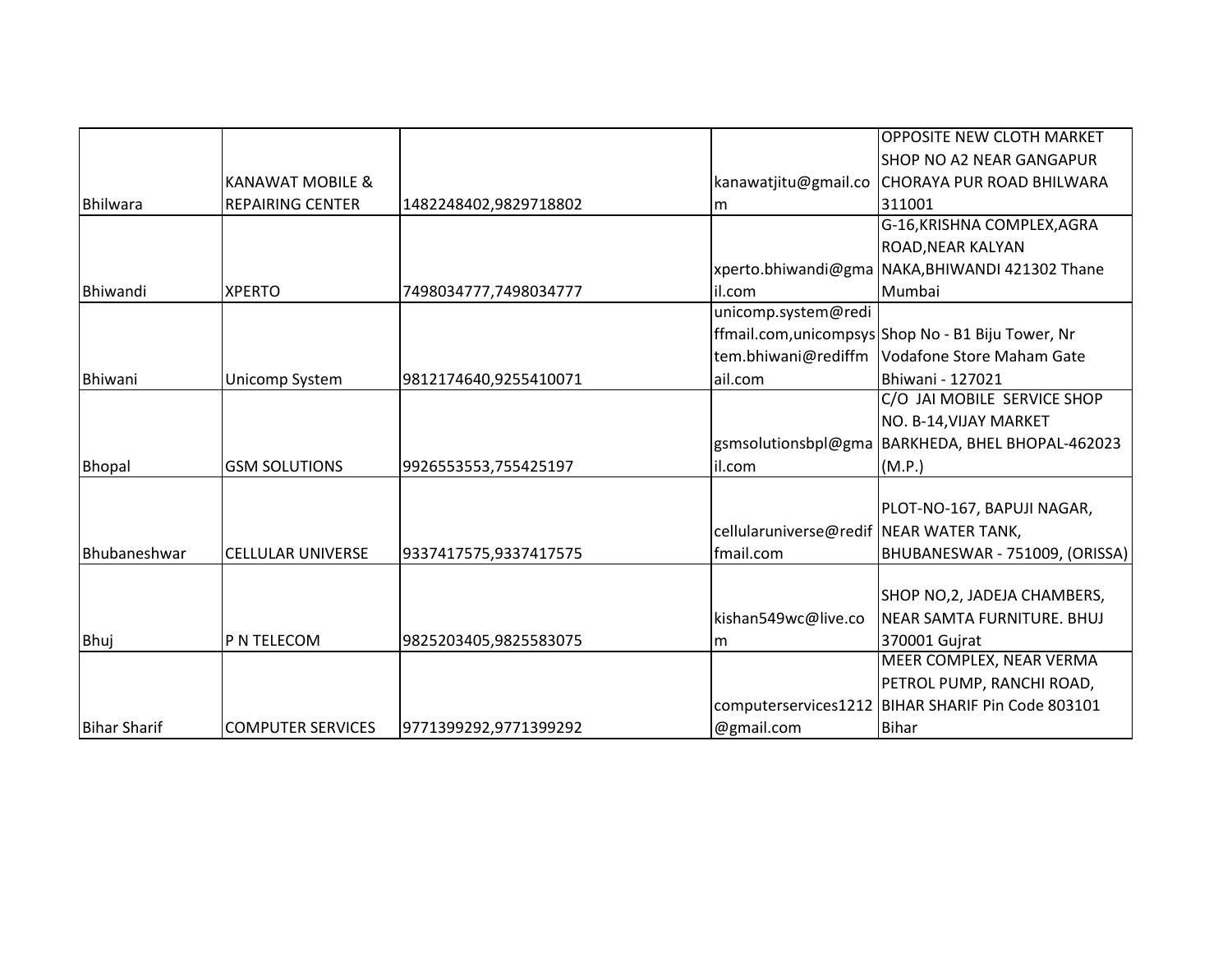|                   |                               |                       | pprmobilesolutions2@                   |                                                    |
|-------------------|-------------------------------|-----------------------|----------------------------------------|----------------------------------------------------|
|                   |                               |                       | gmail.com, pprmobiles                  | S S Complex Shop No 111 Vijaypur                   |
| Bijapur           | ppr mobile Services           | 9731830517,906044599  | ervices@gmail.com                      | (Bijapur) 586101 Karnataka                         |
|                   |                               |                       |                                        | Shop NO. B-24 Bothra Complex,                      |
|                   | Vinayaka Mobile               |                       | vinayaka.bkn@gmail.c                   | Modern Market, Bikaner- 334001,                    |
| <b>Bikaner</b>    | Solutions                     | 9672838844,9166603464 | lom                                    | (Rajasthan)                                        |
|                   |                               |                       |                                        |                                                    |
|                   |                               |                       |                                        | mediamobilebikaner@ Shop no-203, 1st Floor Ganpati |
| <b>Bikaner</b>    | Media Mobile                  | 9252027283,9352027283 | gmail.com                              | Plaza, K E M Road, Bikaner 334001                  |
|                   |                               |                       |                                        | c/o Babaje Communications                          |
|                   |                               |                       |                                        | Madhya Nagar Chowk marwari                         |
|                   | <b>BABJEE</b>                 |                       | rajmobicare2@gmail.c                   | Line bilaspur C.G 495001 C.G.                      |
| Bilaspur          | <b>COMMUNICATIONS</b>         | 7725423275,9826199047 | om                                     | Phone 9039800209                                   |
|                   |                               |                       |                                        |                                                    |
|                   | <b>S R K ENTERPRISE (APSA</b> |                       | awalhassansk2013@g                     | NETAJI ROAD,LIC BULDING, ROOM                      |
| <b>Birbhum</b>    | MOBILE)                       | 9153067560,9932602143 | mail.com                               | NO 20, NALHATI, BIRBHUM 731220                     |
|                   |                               |                       |                                        |                                                    |
|                   |                               |                       |                                        | SHOP NO, 30 SHIV KALA ARCADE,                      |
|                   |                               |                       |                                        | <b>BEHIND KOTAK MAHINDRA BANK</b>                  |
|                   |                               |                       | gulamgilani@gmail.co                   | STATION ROAD, BOISAR 401501                        |
| <b>Boisar</b>     | <b>RAZA MOBILE</b>            | 9730931143,9096532373 | lm                                     | Mahrastra                                          |
|                   |                               |                       |                                        | Jagannath Para Infront Of                          |
|                   | <b>R K Mobile Service</b>     |                       | srikantbb2@gmail.co                    | Patneshwari Temple Bolangir-                       |
| <b>Bolangir</b>   | (Bolangir)                    | 6652234270,9937487719 | Im                                     | 767001                                             |
|                   |                               |                       |                                        |                                                    |
|                   |                               |                       |                                        | CHAPAGURI ROAD, BOC GATE, OPP-                     |
|                   | <b>NEW TECHNO MOBILE</b>      |                       | newtechno.mobileserv SOMA SWEETS NORTH |                                                    |
| <b>BONGAIGAON</b> | <b>SERVICE</b>                | 8402926450,9085672010 | ice@gmail.com                          | BONGAIGAON 783380 ASSAM                            |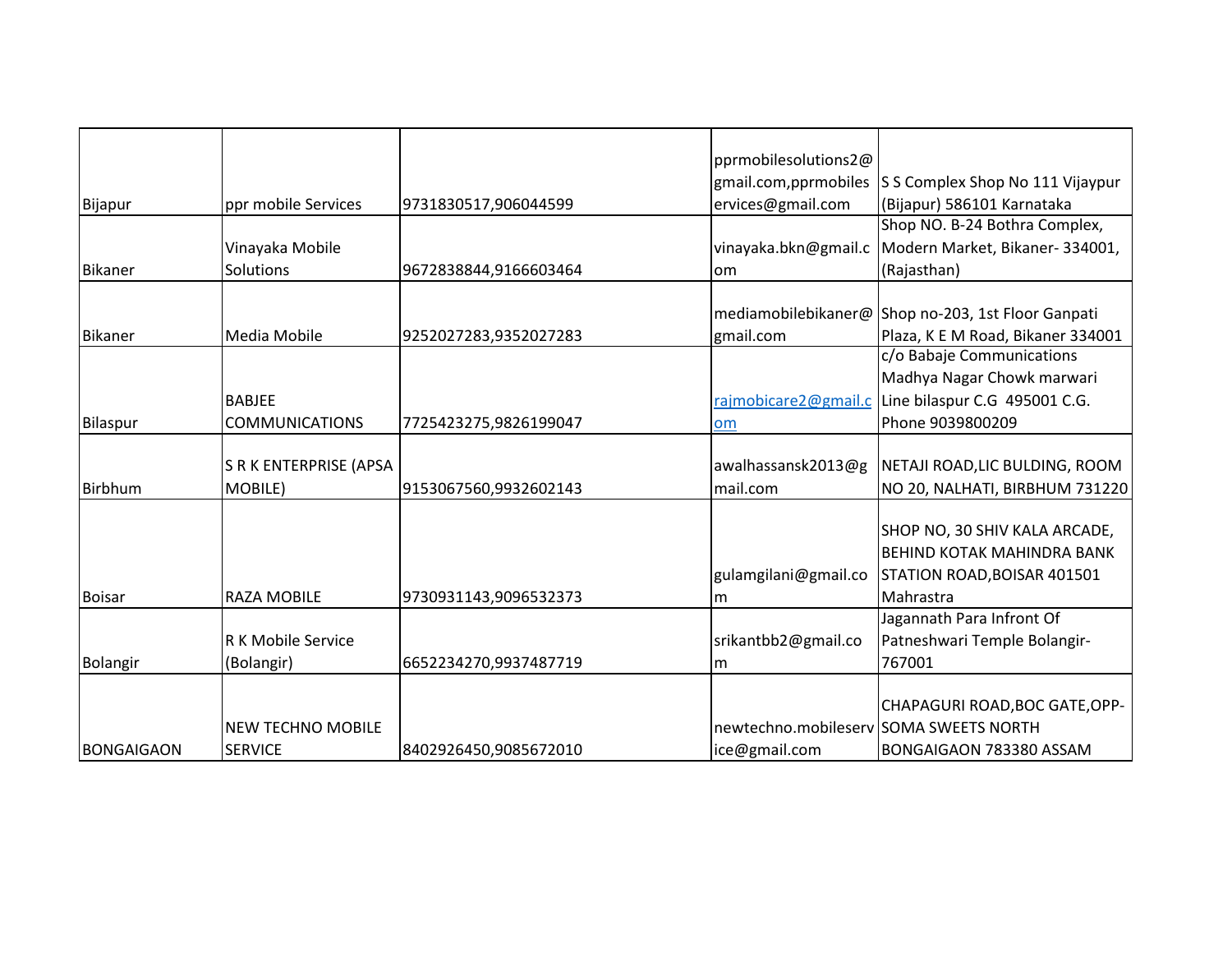|               | <b>COMPUTERS CLINIC</b>   |                         |                      | gtbadaun@rediffmail.c 18/78 A, OPP SITARA BIDI AGENCY  |
|---------------|---------------------------|-------------------------|----------------------|--------------------------------------------------------|
| <b>BUDAUN</b> | (Baduan)                  | 8439128246,9627039421   | lom                  | CHOON MANDI BUDUAN 243601                              |
|               |                           |                         |                      | KESHABGANJ CHATI G.T ROAD near                         |
|               |                           |                         |                      | mercymobile@gmail.c U.I.T COLLEGE BURDWAN 713104       |
| Burdwan       | <b>MERCY ELECTRONICS</b>  | 9126216220,9333102887   | lom                  | <b>WB</b>                                              |
|               |                           |                         |                      | Bhojpur Khadi Gramodyog                                |
|               | Maa Mangala               |                         |                      | k.sat_9431441104@re   Bhawan, Badi Bazar Road, Civil   |
| Buxar         | Enterprises               | 9431441104,9431441104   | diffmail.com         | Line, Buxar - 802101 (Bihar)                           |
|               |                           |                         |                      |                                                        |
|               |                           |                         |                      | jp complex, pakwa innar, naya                          |
|               |                           |                         |                      | careinfotech1214@gm jungal road bhojpur (dumraon)distt |
| <b>Buxar</b>  | care infotech             | 7764012995,7764012995   | ail.com              | buxar 802133 bihar                                     |
|               |                           |                         |                      | <b>GROUND FLOOR, ALFAHAD</b>                           |
|               |                           |                         |                      | <b>ARCADE, SABHA SCHOOL CROOS</b>                      |
|               |                           |                         | prabeesh.mobilelab@  | ROAD, PUTHIYARA, CALICUT                               |
| Calicut       | <b>MOBILE LAB</b>         | 0495 4017003,9846143103 | gmail.com            | 673004                                                 |
|               |                           |                         |                      | C-17, Daru Shalam Complex,                             |
|               |                           |                         | telescancare@gmail.c | Mavoor Road, Calicut- 673004                           |
| Calicut       | <b>TELE SCAN</b>          | 4953067141,9995495919   | lom                  | (KERELA)                                               |
|               |                           |                         |                      | Mobile Plaza, New Super Market,                        |
|               |                           |                         | mobileplazachakia@g  | Main Bara, Chakia, East                                |
| Chakia        | new mobile plaza          | 8294272222,9939243555   | mail.com             | Champaran, Bihar-845412                                |
|               |                           |                         |                      |                                                        |
|               |                           |                         |                      | NEW MARKET, LOHA MANDI, NEAR                           |
|               | <b>QUICK TECH SERVICE</b> |                         |                      | BIHAR CHITRLAYA, SAHEBGANJ,                            |
| Chapra        | <b>CENTER</b>             | 9122241195,9122241195   | satyapuji@gmail.com  | CHAPRA 841301 BIHAR                                    |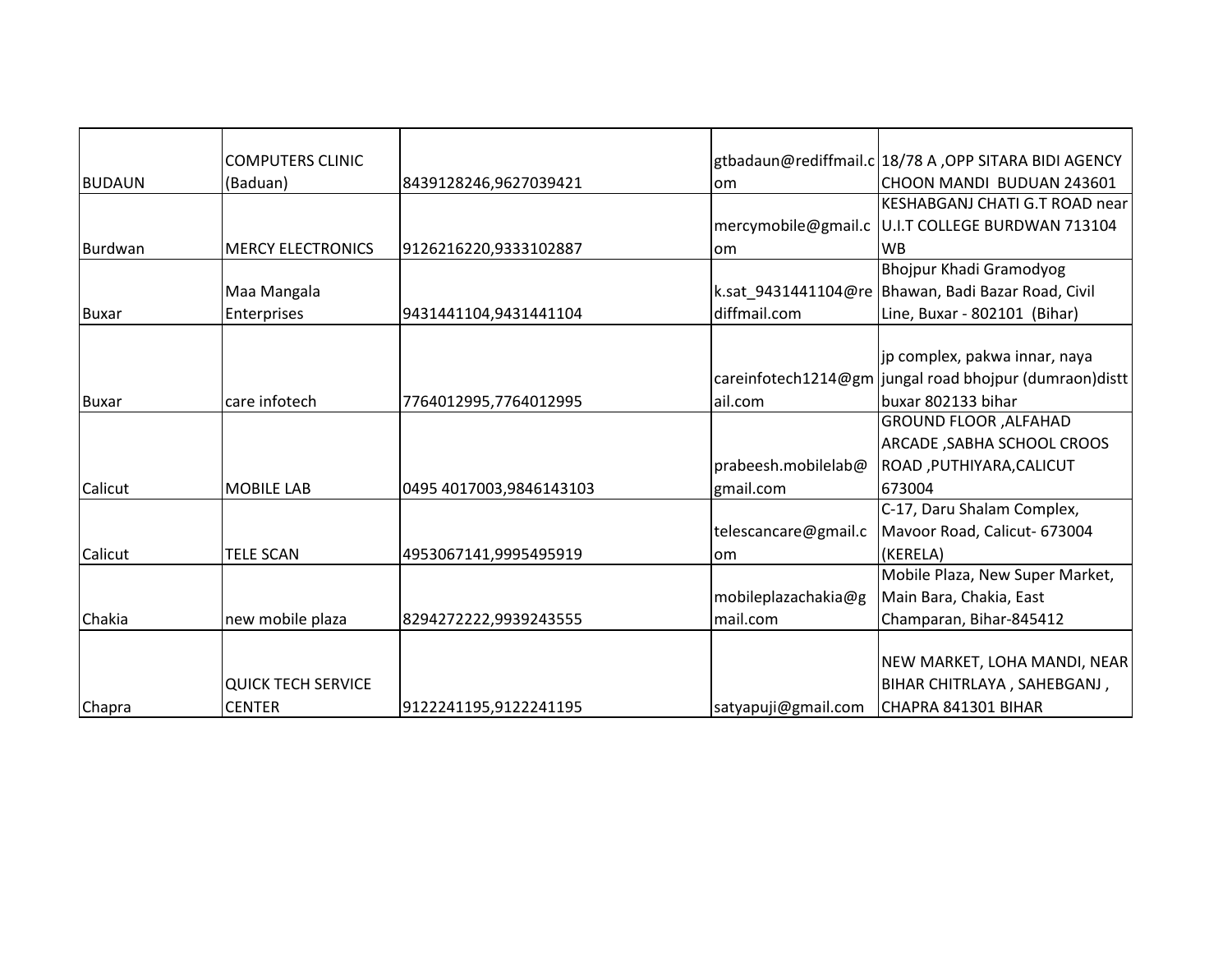|                |                         |                                              |                                            | NO,3, GROUND FLOOR, ANANDHAN                          |
|----------------|-------------------------|----------------------------------------------|--------------------------------------------|-------------------------------------------------------|
|                |                         |                                              |                                            | STREET, NORTH USMAN ROAD,                             |
|                |                         |                                              |                                            | T.NAGAR, (OPP-NORTH USMAN                             |
|                | <b>DEPROSYS</b>         |                                              |                                            | deprosysorg@gmail.co ROAD MURUGAN IDLY                |
| Chennai        | <b>TECHNOLOGIES</b>     | 4442124467,9566139900                        | m                                          | SHOP)CHENNAI-600017                                   |
|                |                         |                                              |                                            | <b>B25&amp;26,CITY CENTER COMPLEX</b>                 |
|                |                         |                                              | skytouchenterprises@                       | PURASAWAKKAM HIGH ROAD                                |
| Chennai        |                         | SKYTOUCH ENTERPRISES 044-42656477,9551255504 | gmail.com                                  | <b>CHENNAI 600010</b>                                 |
|                |                         |                                              |                                            | Beside SBI, 1st Floor BB Road,                        |
|                |                         |                                              |                                            | vishumobilecare@gma Chikkaballapur, 562101 Karnataka, |
| Chikkaballapur | <b>VISHU MOBILES</b>    | 08156-274312,8453334777                      | il.com                                     | India.                                                |
|                |                         |                                              |                                            |                                                       |
|                |                         |                                              | gowda888000@gmail.                         | kushi mobile care tempo stand                         |
|                |                         |                                              | com, gova appi@gmail.                      | road svg complex jhansy field road                    |
| Chintamani     | Kushi Mobile Care       | 8880001333,9916185101                        | com                                        | chintamani karnataka 563125                           |
|                |                         |                                              |                                            | C-6/B-7, Meera Nagar,                                 |
|                | Shree Ram Refrigeration |                                              | gopalvyas@rocketmail Chittorgarh - 312001, |                                                       |
| Chittorgarh    | & Electricals           | 1472246527,9829671889                        | .com                                       | (Rajasthan)                                           |
|                |                         |                                              |                                            | <b>B. J ENTERPRISES TOWN HALL</b>                     |
|                |                         |                                              |                                            | ROAD SOUTH KALAMASSERY,                               |
|                |                         |                                              |                                            | KOCHIN 682033 PHONE NO                                |
|                |                         |                                              | bastiannorton@gmail.                       | :04843196414, MOBILE                                  |
| Cochin         | <b>B.B ENTERPRISES</b>  | 4843196414,8594004401                        | com                                        | NO:8594004401                                         |
|                |                         |                                              |                                            |                                                       |
|                |                         |                                              |                                            |                                                       |
|                |                         |                                              |                                            | 315/7, 1st Floor, Viyes Complex,                      |
|                |                         |                                              |                                            | Sanganoor Main Road, Rathinapuri                      |
| Coimbatore     | <b>ACELINX INFOTECH</b> | 9578391242,9994346791                        | acelinxit@gmail.com                        | COIMBATORE 641027 Tamilnadu                           |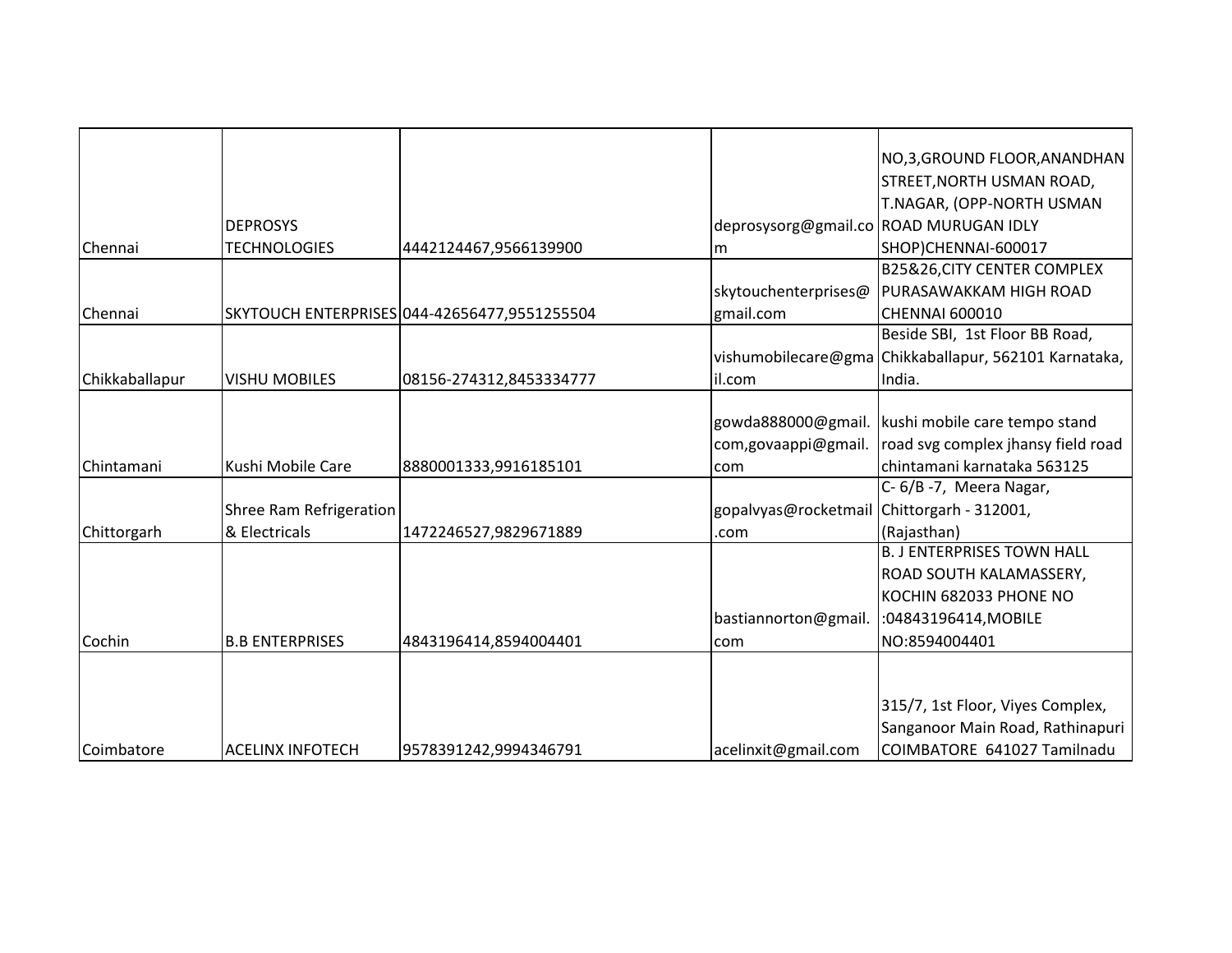|            |                         |                         |                                      | 37, CENTURY TOWER, SATHY                                |
|------------|-------------------------|-------------------------|--------------------------------------|---------------------------------------------------------|
|            |                         |                         |                                      |                                                         |
|            |                         |                         |                                      | p.rajkumar245@gmail. ROAD, GANDHIPURAM                  |
| Coimbatore | <b>SRK MICRO MOBILE</b> | 4224387573,8124507909   | com                                  | COIMBATORE 641012 TAMILNADU                             |
|            |                         |                         | servicefb0000@gmail.                 | B.S. ROAD, NEAR COOCH BEHAR                             |
| Coochbehar | <b>CELL CARE</b>        | 9475202809,9475202809   | com                                  | HOTEL, COOCH BEHAR 736101 WB                            |
|            |                         |                         |                                      |                                                         |
|            |                         |                         |                                      | M/S OA INFOTECH, KATHAJODI                              |
|            |                         |                         |                                      | ROADBADAMBADI1ST FLOOR OF                               |
|            |                         |                         |                                      | KAMAL AUTOMOBILESCUTTACK-                               |
| Cuttack    | <b>OA INFOTECH</b>      | 9937021252,9776634800   | oainfo.cut@gmail.com 753012ODISHA    |                                                         |
|            |                         |                         | rajugupta11@yahoo.c                  | baderia studio old gadi adda road                       |
| Dabra      | baderia service center  | 7524400375,9827645227   | om                                   | dabra 475110 M.P.                                       |
|            |                         |                         |                                      | Near -RSS                                               |
|            | <b>Shavirag Electro</b> |                         |                                      | shavirag@rediffmail.co bhawan,hamidganj,daltonganj      |
| Daltonganj | Electronics             | 9431151543,8271093389   | lm                                   | 822101 Jharkhand 9576844048                             |
|            |                         |                         |                                      | Sakmapul Mirzapur Road near                             |
|            | Shri Radhe Radhe        |                         |                                      | radheradhe2010@redi Nokia service center Darbhanga      |
| Darbhanga  | Communication           | 9709888444,7992443494   | ffmail.com                           | Bihar 846004                                            |
|            |                         |                         |                                      | Tanu mobile, opp khadi show                             |
|            | Tanu mobile and         |                         |                                      | tannu.mobile@gmail.c room, riddhi-siddhi complex, Dausa |
| Dausa      | enterprises             | 01427-220901,9828544652 | lom                                  | 303303 Rajasthan                                        |
|            |                         |                         |                                      | MOBILECARE, LVR COMPLEX, 7TH                            |
|            |                         |                         |                                      | <b>MAIN 8TH CROSS, PJ</b>                               |
|            | mobile care             |                         | mobilecare.dvg@gmail EXTN,DAVANGERE- |                                                         |
| Davangere  | (DAVANGERE)             | 08192-233236,9900616805 | .com                                 | 577002, KARNATAKA                                       |
|            |                         |                         |                                      | 25-Tilak Road, Opp H P                                  |
|            |                         |                         | alliedinfotel@gmail.co               | Kindergarten School, Dehra Dun -                        |
| Dehradun   | Allied Info - Tel       | 9837062101,9837062101   | m                                    | 248001 (Uttrachal)                                      |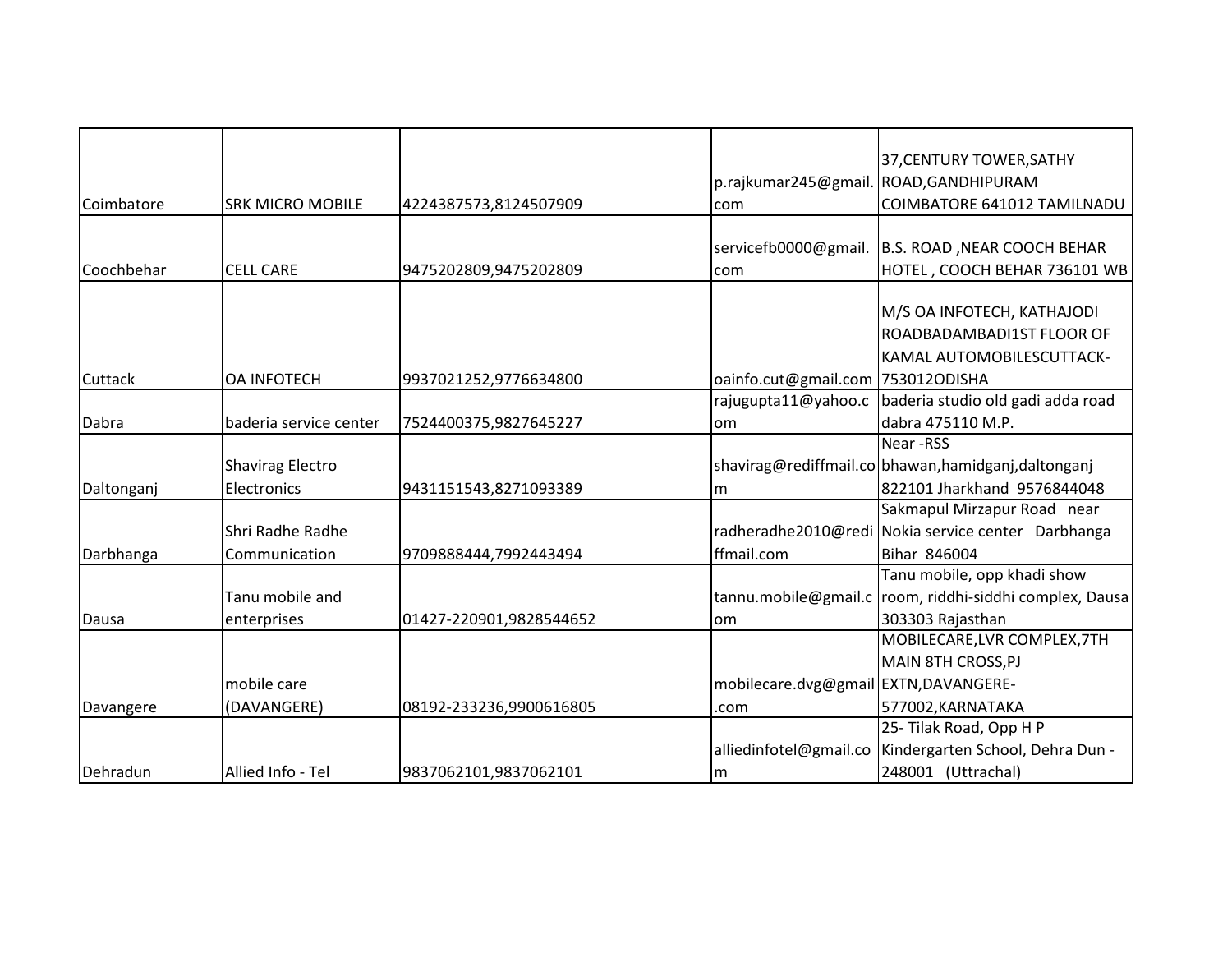|                |                           |                       |                       | UMAPATI BANARJEE ROAD,                                 |
|----------------|---------------------------|-----------------------|-----------------------|--------------------------------------------------------|
|                |                           |                       |                       | EUREKA CAMPUS, CASTAIRS                                |
|                | <b>EUREKA ELECTRONICS</b> |                       | eureka.kumar@gmail.   | TOWN, DEOGHAR-814112,                                  |
| Deoghar        | <b>ENTERPRISES</b>        | 9771346100,9431384678 | com                   | JHARKHAND, INDIA                                       |
|                |                           |                       |                       | Guruji Complex, Near Renuka Petrol                     |
|                |                           |                       |                       | rechargepoint29@gma Pump Civil Lines, Deoria 274001 UP |
| Deoria         | <b>Recharge Point</b>     | 9450756975,9161114113 | il.com                | <b>EAST</b>                                            |
|                |                           |                       |                       | 31, Laxmi Park Moti Bangla near                        |
|                |                           |                       |                       | siddiqshahidkhan@gm   Mahaveer namkin Ujjain Berg      |
| Dewas          | <b>SIDDIk Enterprise</b>  | 727249008,7089397377  | ail.com               | Dewas (M.P) 455001                                     |
|                |                           |                       | solution.in1@gmail.co | LG-12 URMILA TOWER BANK                                |
|                |                           |                       |                       | m, computerclinic 2016   MORE DHANBAD 826001           |
| Dhanbad        | <b>COMPUTER CLINIC</b>    | 9939987712,9334805242 | @gmail.com            | <b>JHARKHAND</b>                                       |
|                |                           |                       |                       |                                                        |
|                |                           |                       |                       | SHOP NO1, HOTEL RAVI REJENCY                           |
|                | DHANESHWARI               |                       |                       | pankajrampal04@gma KHEDAPATI MARG, NEAR BUS            |
| <b>Dhar</b>    | <b>COMMUNICATION</b>      | 7292408409,9872708684 | il.com                | STAND, DHAR 454001 (MP)                                |
|                |                           |                       |                       |                                                        |
|                |                           |                       |                       | HANUMAN COMPLEX, OPP - PAI                             |
|                | <b>CREATIVE MOBILE</b>    |                       |                       | creativemobilesolution CLINICTIKARE ROAD, DHARWAD      |
| Dharwad        | <b>SOLUTIONS</b>          | 9741692337,8050562337 | s25@gmail.com         | 580001 KARNATAKA,                                      |
|                |                           |                       | SLDHOLPUR@GMAIL.C     | OPPSITE STATION ROAD, DHOLPUR-                         |
| <b>Dholpur</b> | S.L. ENTERPRISES          | 5642220192,9782307487 | <b>OM</b>             | 328001 (Raj)                                           |
|                |                           |                       |                       |                                                        |
|                |                           |                       |                       | "Kulswamini" Pl. No. 13(A), Donday                     |
|                |                           |                       |                       | Colony, Behind Aadarsha School,                        |
|                |                           |                       | hrishikesh.yeole204@  | Dattamandir, Deopur, Dhule                             |
| <b>Dhule</b>   | <b>HRISHIYOG MOBILES</b>  | 9145362992,9145362992 | gmail.com             | 424002 Maharashtra                                     |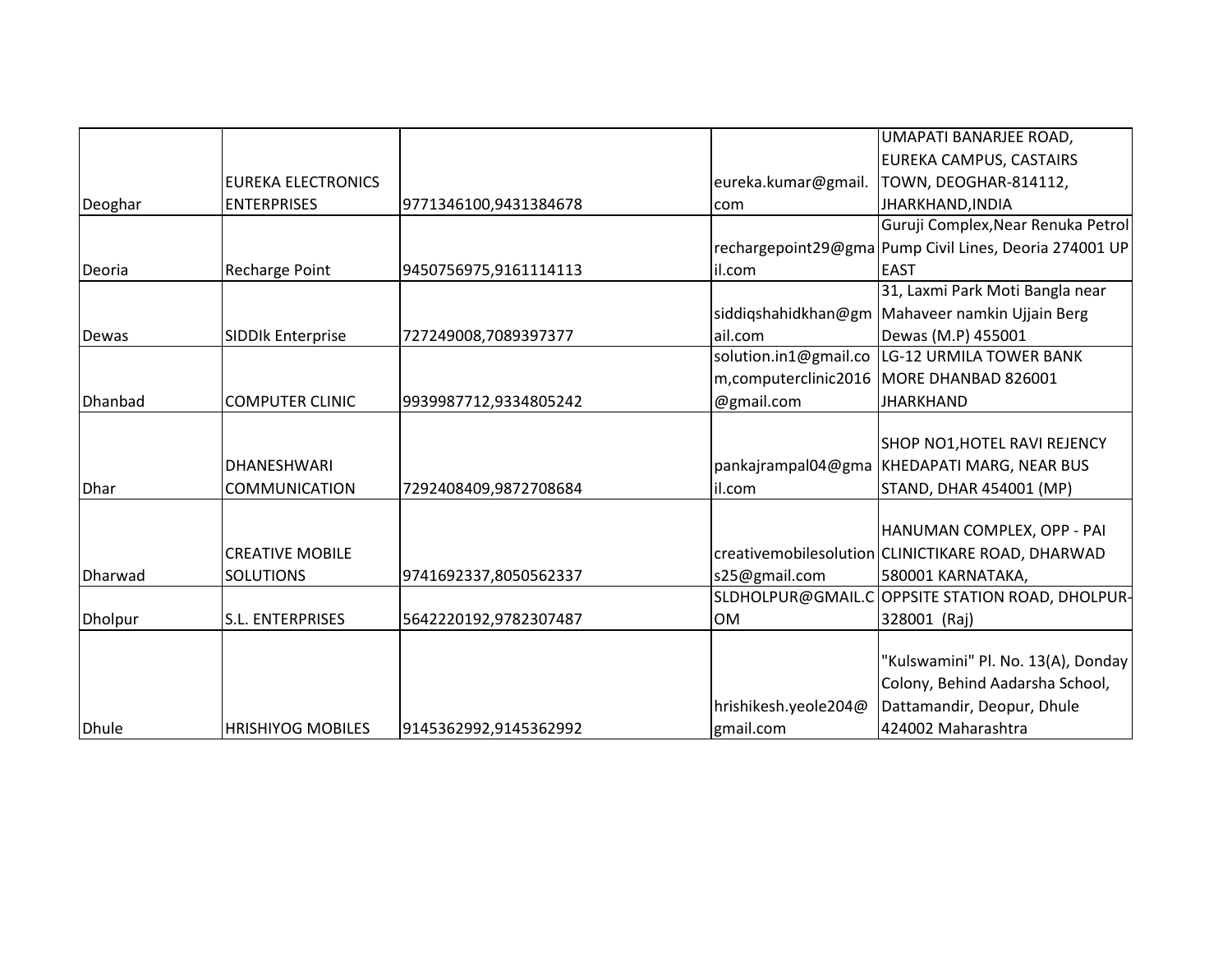|                |                         |                         |                       | 1st FLOOR, OPP. HOTEL                                  |
|----------------|-------------------------|-------------------------|-----------------------|--------------------------------------------------------|
|                |                         |                         |                       | RAJAWASH, MARWARI PATTY, A T                           |
|                | <b>RAMDEO</b>           |                         |                       | dhanukapunit@gmail.c ROAD DIBRUGARH ASSAM -786001      |
| Dibrugarh      | <b>COMMUNICATION</b>    | 8812017104,8812017104   | lom                   | (ASSAM)                                                |
|                |                         |                         | xpluscommunication@   |                                                        |
|                |                         |                         | gmail.com,srimobileca |                                                        |
|                |                         |                         | re.dindigul@gmail.co  | 82.pensioner street, opp laxmi vilas                   |
| Dindigul       | X plus communication    | 8925600077,8925600077   | m                     | bank, Palani Road, Dindigul-624001                     |
|                |                         |                         |                       |                                                        |
|                |                         |                         | microworlddumka@g     | BANDH PARA, PAKUR ROAD                                 |
| Dumka          | <b>MICRO WORLD</b>      | 9308986646,9308986646   | mail.com              | DUMKA - 814101 (JHARKHAND)                             |
|                |                         |                         |                       | kumarraju1019@gmail PT+PO+PS - Pakridayal, near        |
|                |                         |                         |                       | .com,amodkumar9708 Ramjaniya health center Disst- East |
| East Champaran | R K Interprises         | 9507145100,9507145100   | 5@gmail.com           | Champaran 845428 Bihar                                 |
|                |                         |                         |                       |                                                        |
|                |                         |                         |                       | 47-A, VIJAY BLOCK, OPP.                                |
|                |                         |                         |                       | <b>METRO PILLAR NO. 53 NEAR-</b>                       |
|                | Globe Connexion &       |                         |                       | dineshsingh526@gmai NATHU SWEETS, LAXMI                |
| East Delhi     | <b>Services</b>         | 1145720524,8700157006   | l.com                 | NAGAR NEW DELHI 110092                                 |
|                |                         |                         |                       | 1648 MAIN ROAD GANDHI NAGAR                            |
|                |                         |                         | SAIMOBILESCARE@G      | <b>NEAR DENA BANK &amp; POLICE</b>                     |
| East Delhi     | SAI MOBILE CARE         | 9212708989,9999604222   | MAIL.COM              | STATION DELHI 110031                                   |
|                |                         |                         |                       | BABA CELL POINT, D-NO:-23-4-                           |
|                |                         |                         | tvmurthy78@gmail.co   | 63, NEAR SRINIVASA THEATRE                             |
| Eluru          | <b>BABA CELL POINT</b>  | 08812-233989,9492226742 | m                     | ROAD, R R PET, ELURU 534002                            |
|                |                         |                         |                       |                                                        |
|                |                         |                         |                       | Adr Technologies, 40/8092 1st                          |
|                |                         |                         |                       | floor, DD Junction building, Near                      |
|                |                         |                         |                       | Shenoys, Opp Alappat Arcade, Mg                        |
| ERANAKULAM     | <b>Adr Technologies</b> | 0484 4067500,9249454500 |                       | adrcochin@gmail.com Road, Ernakulam 682035 kERALA      |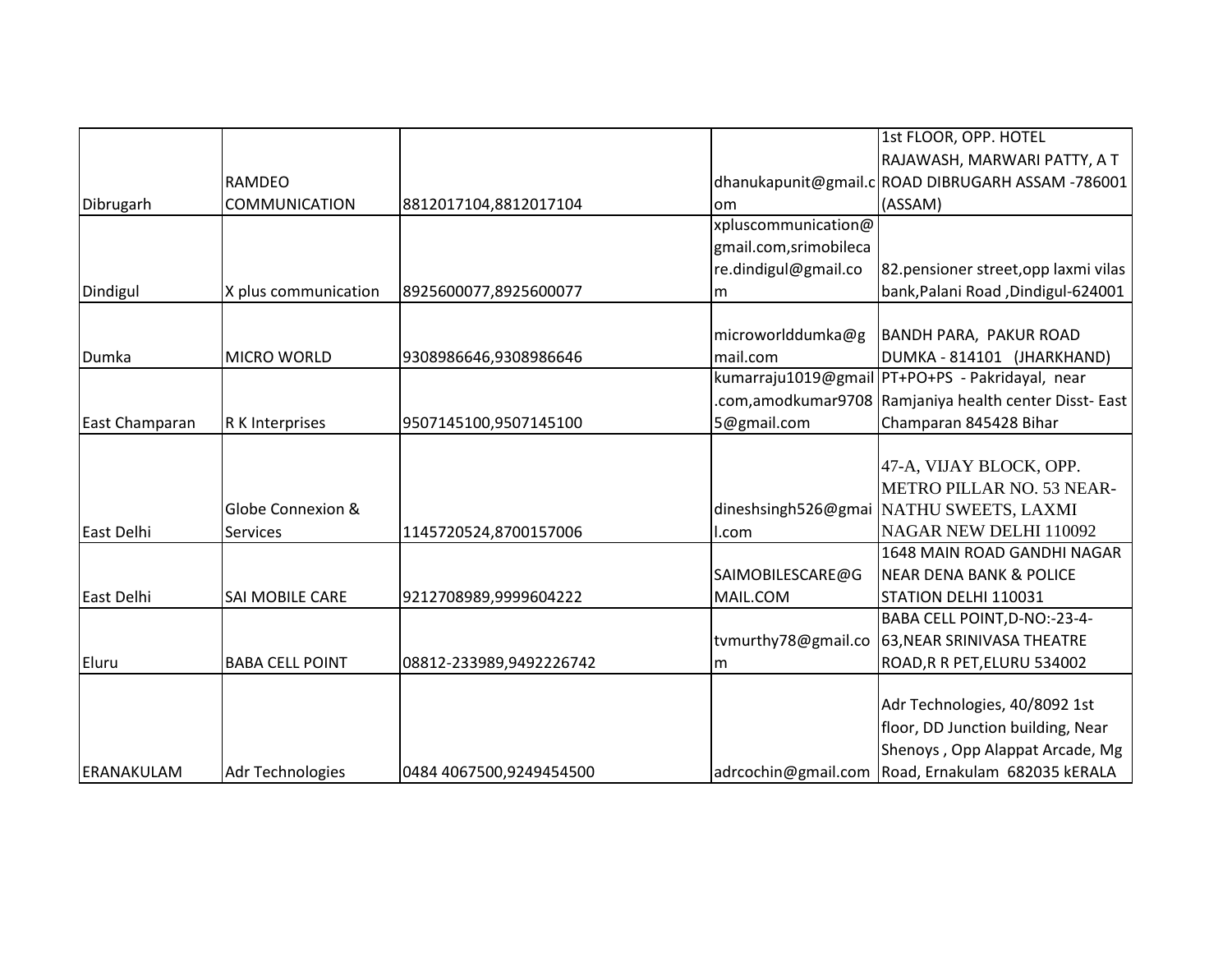|             |                             |                         |                       | vntech.erode@gmail.c   1427, Swasthik Complex, Mettur |
|-------------|-----------------------------|-------------------------|-----------------------|-------------------------------------------------------|
| Erode       | V N TECHNOLOGIES            | 4244021523,9443611221   | lom                   | Road, Erode-638011<br>Tamilnadu                       |
|             |                             |                         |                       |                                                       |
|             |                             |                         |                       | Shop no.-59 First Floor, Neelam Fly                   |
|             |                             |                         | comshivam8@gmail.c    | over market NIT, Faridabad                            |
| Faridabad   | <b>Shivam Communication</b> | 0129-4103637,9911432617 | lom                   | 121001 Haryana                                        |
|             |                             |                         |                       | Near Nehru Park, Near Bus                             |
|             |                             |                         |                       | Gagansodhi367@gmail Stand, Dist. Faridkot, Jaitu      |
| Faridkot    | Raman telecom               | 9814126338,9463980933   | .com                  | ,Jaitu,Punjab                                         |
|             |                             |                         |                       | <b>BHAI KANAHAYA CHOWK OPP</b>                        |
|             |                             |                         |                       | cellworld2006@hotma BABA FARID MARKET FARIDKOT        |
| Faridkot    | <b>CELL WORLD</b>           | 9855566667,9855566667   | il.com                | 151203 PUNJAB                                         |
|             |                             |                         |                       | LAL SARAI NEAR WATER TANK                             |
|             |                             |                         |                       | rtechmobilesallution@ OPPO. SHAHI DARBAR HOTEL        |
| Farrukhabad | <b>R-TECH ENTERPRISES</b>   | 7275991404,9335991404   | gmail.com             | FARRUKHABAD 209625 UPWest                             |
|             |                             |                         |                       | NEAR ANAND HOSPITAL, OPP                              |
|             |                             |                         |                       | MAMA BAKERI, ROAD KHALSA                              |
| Ferozepur   | <b>NAVAL ENTERPRISES</b>    | 9517504561,9872243607   |                       | navalfzr32@gmail.com GURDWAR,FEROZEPUR CANTT          |
|             |                             |                         |                       |                                                       |
|             |                             |                         |                       | Gakhar telecom, fuwhara Chownk,                       |
|             |                             |                         | varungakhar143@yah    | Near Muktsar Bus Stand Guru Har                       |
| Ferozepur   | Gakhar Telecom              | 9217700420,9988111160   | oo.in                 | Sahai Dist Ferozepur 152022                           |
|             |                             |                         | ASHOKTELECO@YAHO      | IN SIDE ZIRA GATE OPP AHUJA                           |
|             |                             |                         | O.COM, smonga97@g     | CLINIC TOKRI BAZAAR 152002                            |
| Ferozepur   | <b>ASHOK TELECOM</b>        | 9872789731,9814956005   | mail.com              | <b>FEROZEPUR CITY</b>                                 |
|             |                             |                         |                       | 293, SECTOR 2, SUHAG NAGAR,                           |
|             | <b>SAI ELECTRONICS</b>      |                         | saielectronicsnokia@g | FIROZABAD 283203 UP WEST                              |
| Firozabad   | (Firozabad)                 | 9837330336,9358070889   | mail.com              | 7417047734                                            |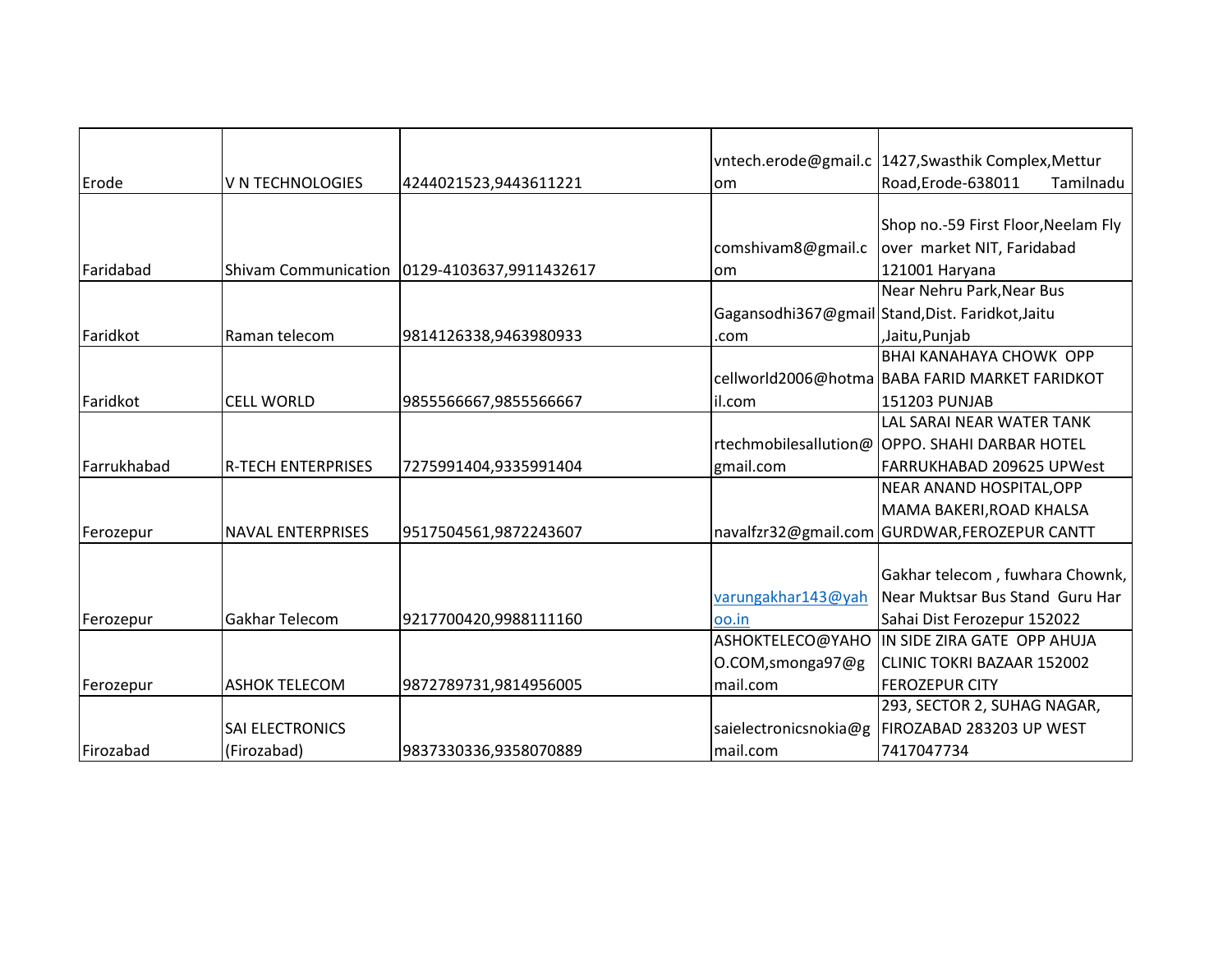|                      |                           |                       |                       | <b>BHAI PRATAP SUPER MARKET,</b>                   |
|----------------------|---------------------------|-----------------------|-----------------------|----------------------------------------------------|
|                      |                           |                       |                       | SHOP NO-13, IST FLOOR, OPP-                        |
|                      |                           |                       |                       | RAILWAY STATION CIRCLE,                            |
| Gandhidham           | <b>ASHAPURA MOBILE</b>    | 9879867103,9879867103 | ttkiran29@gmail.com   | GANDHIDHAM -370201 (Guj)                           |
|                      |                           |                       | MUKESH2013LEMON       |                                                    |
|                      |                           |                       | MOBILES@GMAIL.CO      | JAIN KATLA Kachahari Road,                         |
| <b>Gangapur City</b> | <b>M P MOBILE POINT</b>   | 8104081102,9828790853 | M                     | Gangapur City 322201 Rajasthan                     |
|                      |                           |                       |                       |                                                    |
|                      |                           |                       |                       | SRI LAXMI MOBILE SERVICE                           |
|                      |                           |                       |                       | CENTER , NEAR OLD PROFESSONAL                      |
|                      |                           |                       |                       | COREAR(BHAGEERATI CRICAL)                          |
|                      | <b>SRI LAXMI MOBILE</b>   |                       |                       | <b>OPPSIT BUSTAND ROAD</b>                         |
|                      | <b>SERVICE CENTER</b>     |                       | prasannakulakarni.gvt | GANGAVATHI--583227 DIST--                          |
| Gangavati            | <b>GANGAVATHI</b>         | 9740276477,8147777423 | @gmail.com            | <b>KOPPAL</b>                                      |
|                      |                           |                       |                       |                                                    |
|                      |                           |                       |                       | Main Road, Main Branch SBI, front                  |
|                      |                           |                       |                       | of Dr. S.Kumar Complex Name -                      |
|                      | RK.Mobile Shop &          |                       |                       | rkmobilegarhwa@gma Mukhiya Sarpanch Pandey on 1st  |
| Garhwa               | <b>Rreparing Centre</b>   | 9204571806,9204571806 | il.com                | Floor, Garhwa, Jharkhand 822114                    |
|                      |                           |                       |                       | KOERI BARI NEAR KUSWAHA                            |
|                      |                           |                       |                       | soundvisiongaya@gma THAKURBARI DIGHI TANK GAYA     |
| Gaya                 | <b>SOUND &amp; VISION</b> | 8709563536,7277734000 | il.com                | 823001                                             |
|                      |                           |                       |                       | mobileworldgzb@gmai 116 Choti Bazaria Railway Road |
| Ghaziabad            | <b>NEW MOBILE WORLD</b>   | 1204293575,9911820090 | ll.com                | Ghaziabad 201001 UP                                |
|                      |                           |                       |                       |                                                    |
|                      |                           |                       |                       | <b>BHURAVAV CHAR RASTA NEAR</b>                    |
|                      |                           |                       |                       | <b>TELEPHONE EXCHENGE</b>                          |
|                      |                           |                       | uurajeshdk@gmail.co   | LUNAWADA ROAD BHURAVAV                             |
| Godhra               | <b>POOJA ELECTRICALS</b>  | 2672260072,9725434775 | m                     | (PANCHMAHAL) Godhra 389001                         |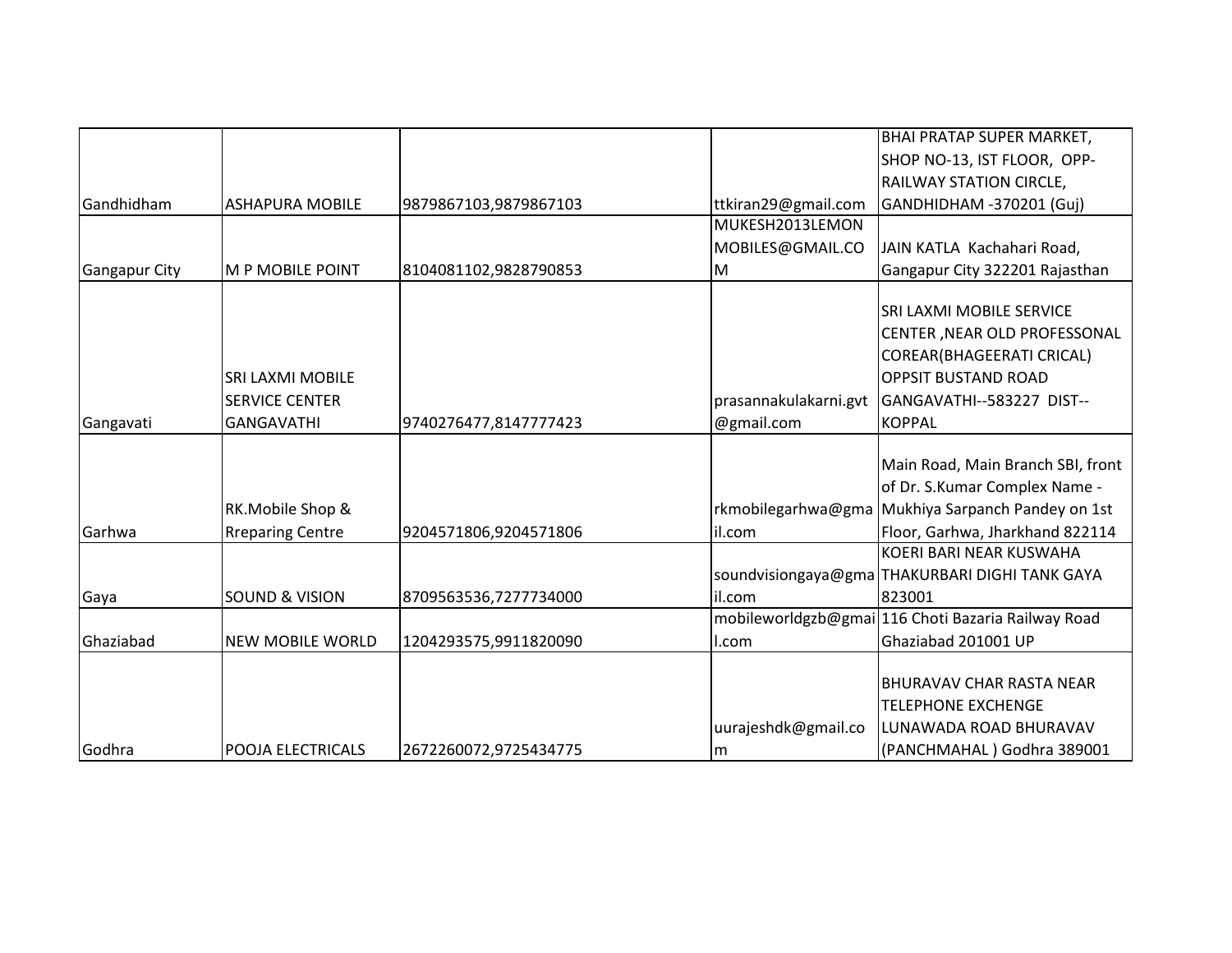|               |                          |                         |                      | <b>NEAR CHITRAGUPT SCHOOL</b>                     |
|---------------|--------------------------|-------------------------|----------------------|---------------------------------------------------|
|               |                          |                         | arif.chowdhary3011@  | COLONELGANJ GONDA 271502                          |
| Gonda         | <b>CHOWDHARY MOBILE</b>  | 05261-244047,9236935308 | gmail.com            | <b>UPE</b>                                        |
|               |                          |                         |                      | Moti Bazar, Near. Khandheriya                     |
|               |                          |                         | kuldevitelicom@gmail | Street, GONDAL - 360311, DIST.                    |
| <b>GONDAL</b> | <b>KULDEVI TELECOM</b>   | 8490937037,8490937037   | com                  | RAJKOT, GUJARAT                                   |
|               |                          |                         |                      | SHIVSHAKTI MOBIE CHANDNI                          |
|               |                          |                         |                      | shiv9372673348@gma CHOWK SALASAR COMPLEX GANG     |
|               |                          |                         |                      | il.com, shivshakti.sarvic WARD Gondia, 441601     |
| Gondia        | <b>SHIVSHAKTI MOBILE</b> | 9372673348,07182-233348 | e@gmail.com          | Maharashtra                                       |
|               |                          |                         |                      |                                                   |
|               | Unique Mobile (Goapl     |                         | dinbandhuy1@gmail.c  | Chhat Ghat Gaytri Mandir Mirganj                  |
| Gopalganj     | Gunj)                    | 9939780698,9939780698   | om                   | Gopalganj 841428 Bihar                            |
|               |                          |                         |                      |                                                   |
|               |                          |                         |                      | SHOP No-04 GROUND FLOOR                           |
|               |                          |                         |                      | OPPSITE HOTEL SAN PALAZA KHOA                     |
|               | Radhika Mobile Service   |                         |                      | deepakgkiran@gmail.c MANDI, GOLGHAR GORAKHPUR -   |
| Gorakhpur     | <b>Centers</b>           | 9452093551,9415158402   | lom                  | 273001 (UP-EAST)                                  |
|               |                          |                         |                      |                                                   |
|               |                          |                         |                      | SHOP NO3, 1ST FLOOR,                              |
|               |                          |                         |                      | DR.JAGANMOHANRAO                                  |
|               |                          |                         |                      | ROJAMOBILES@GMAIL COMPLEX, BESIDE COFFEE NUT, 4/2 |
| Guntur        | <b>ROJA MOBILES</b>      | 0863-6640265,9397969777 | .COM                 | ARUNDELPET, GUNTUR-522002.                        |
|               |                          |                         |                      | D.No.5-140, NEAR WOOD LAND                        |
|               | <b>SURAJ</b>             |                         |                      | SHOE CENTER, MAIN ROAD,                           |
|               | <b>COMMUNICATIONS</b>    |                         | pathan.saida9@gmail. | PIDUGURALLA, DISTRICT GUNTUR                      |
| Guntur        | <b>GUNTUR</b>            |                         |                      | 522413 ANDHRA PRADESH                             |
|               |                          | 9505092577,9505092577   | com                  | opp. rtc bus stand, zp complex,                   |
|               |                          |                         |                      | shop no. 15, GURAJALA 522415                      |
| Guntur        | New Sivaji Cell Sevices  | 9866164407,9542233200   | sivaji183@gmail.com  | <b>Guntur AP</b>                                  |
|               |                          |                         |                      |                                                   |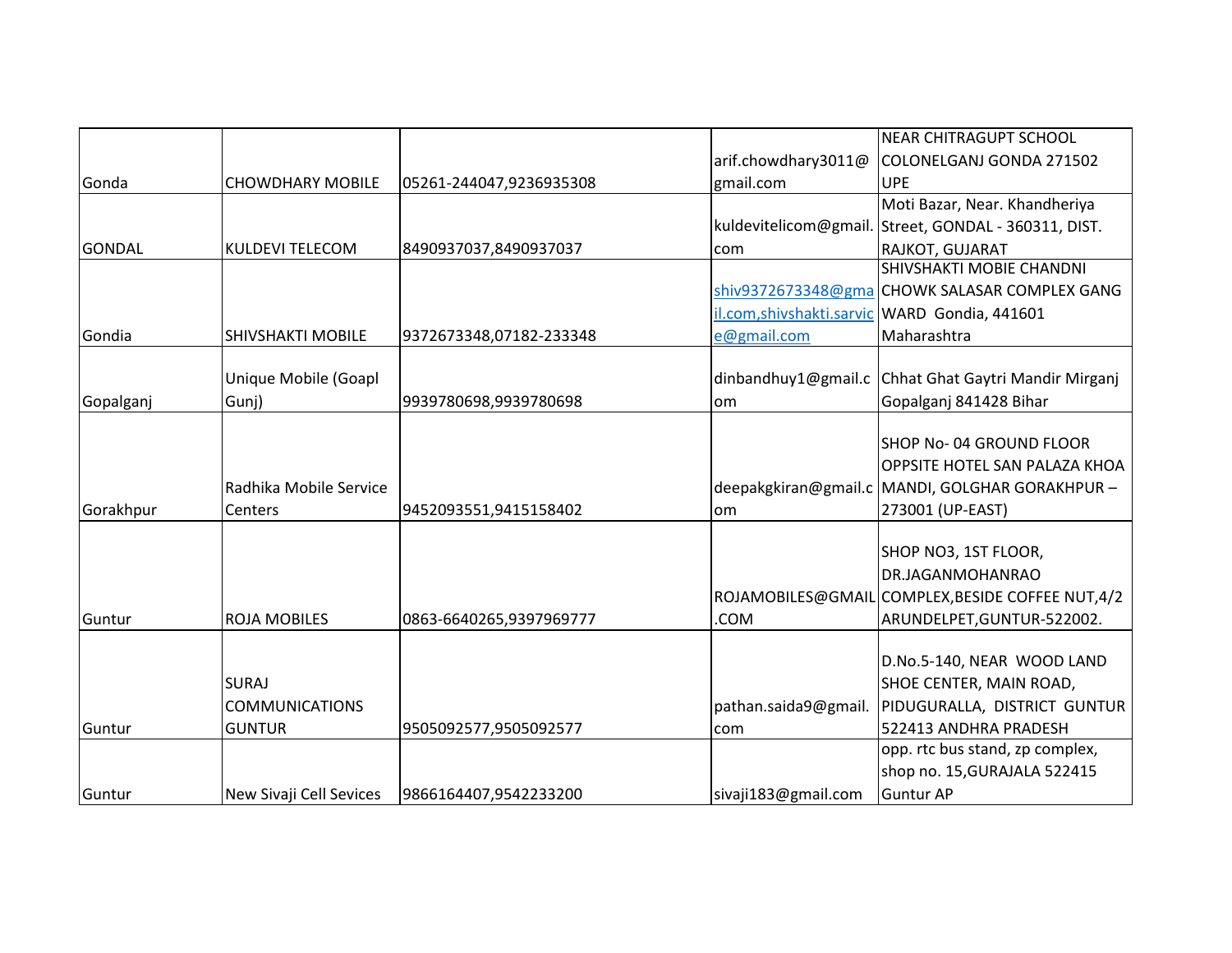|           |                         |                                                 |                                   | <b>SHOP NO 67 SAHOWALIA</b>                            |
|-----------|-------------------------|-------------------------------------------------|-----------------------------------|--------------------------------------------------------|
|           |                         |                                                 |                                   | inderjit traders@yaho COMPLEX SADAR BAZAR              |
| Gurdaspur | <b>INDERJIT TRADERS</b> | 9256602073,9256602073                           | o.co.in                           | GURDASPUR 143521                                       |
|           |                         |                                                 |                                   | Shop no- 4,79/2, opp. saraswati                        |
|           |                         |                                                 |                                   | complex, Near OBC Bank/ Bus                            |
|           |                         |                                                 |                                   | Stand Gali, New Railway Road,                          |
|           |                         |                                                 | Subhashlawaniyan@g                | Adarsh Nagar Gurgaon, Haryana,                         |
| Gurgaon   | Lawaniyan Telecom       | 9716753934,9582494890                           | mail.com                          | 122001                                                 |
|           |                         |                                                 |                                   |                                                        |
|           |                         |                                                 |                                   | SAI OM MOBILE SERVICE, SHOP NO.                        |
|           |                         |                                                 |                                   | LG-9, GOLDEN JUBLIEE PLAZA,                            |
|           |                         |                                                 |                                   | NEAR-SARSWATI HOSPITAL, OLD                            |
|           | <b>SAI OM MOBILE</b>    |                                                 | saiom2190@gmail.co                | DELHI ROAD, SEC-12 GURGAON                             |
| Gurgaon   | <b>SERVICE</b>          | 0124-2308315,9711975393                         | m                                 | 122001 (HARYANA)                                       |
|           |                         |                                                 |                                   |                                                        |
|           |                         |                                                 |                                   | Shop no.1 G.floor, Kriparam                            |
|           |                         |                                                 |                                   | complex, near canara bank opp.                         |
|           |                         |                                                 |                                   | nidhi.kaim2015@gmail Sector 17c gate, village sukhrali |
| Gurgaon   | Nidhi communication     | 9654265814,7503183119                           | .com                              | MG road Gurgaon 122001 Haryana                         |
|           |                         |                                                 |                                   |                                                        |
|           |                         |                                                 |                                   | OPP. GODREJ BULIDING,1ST                               |
|           | <b>VISION TECHNO</b>    |                                                 | visiontechno6@gmail.              | FLOOR, NAZIB BUILDING, ULUBARI,                        |
| Guwahati  | <b>ASSOCIATES</b>       | 9707491578,9707491578                           | com                               | GUWAHATI 781007                                        |
|           |                         |                                                 |                                   |                                                        |
|           |                         |                                                 |                                   | Room No:225,2nd Floor, Kejriwal                        |
|           |                         |                                                 | ontimeservicing@gmai Building,Opp |                                                        |
| Guwahati  | On Time Servicing       | 9957700225,7002308692                           | l.com                             | FBB, Paltanbazar, Guwahati-781008                      |
|           |                         |                                                 |                                   | F-38, Sanjay Complex, Jayendra                         |
|           |                         |                                                 |                                   | Ganj, LASHKAR, NEAR DELHI                              |
|           |                         |                                                 | servgwalior@gmail.co              | ULTRASOUND GWALIOR. 474009                             |
| Gwalior   |                         | Chanakya Technologies   0751-4030519,9425111112 | m                                 | phone 0751-4003030                                     |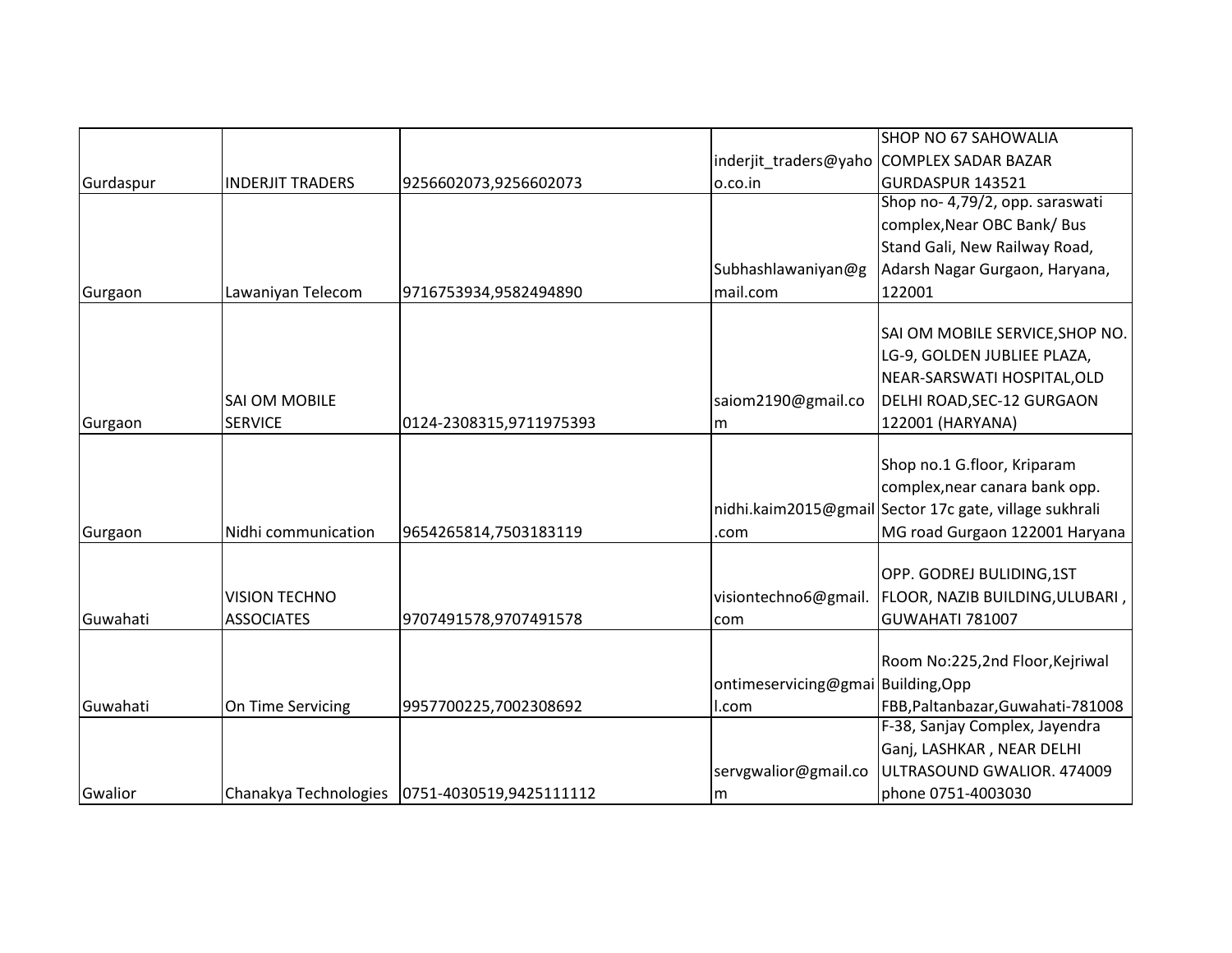|                 |                      |                                            | mobiletuners.abhi@g   | shop no. 24, Jhaveri Market, Topi                  |
|-----------------|----------------------|--------------------------------------------|-----------------------|----------------------------------------------------|
| Gwalior         | Peetambra Mobile     | 7514094477,9303654849                      | mail.com              | Bazar, Gwalior- 474001 (MP)                        |
|                 |                      |                                            |                       | 104, 1ST FLOOR, MAHAVER                            |
|                 |                      |                                            |                       | COMPLEX NAI SARAK NEAR YADAV                       |
|                 | <b>S K COMPUTER</b>  |                                            |                       | CENAMAGWALIOR (M P) PIN-                           |
| Gwalior         | <b>TECHNOLOGIES</b>  | 0751-4066090,8839245513                    | salesskct@gmail.com   | 474001                                             |
|                 |                      |                                            |                       |                                                    |
|                 |                      |                                            |                       | Sunaniya Electronice , Naya Bazar In               |
|                 |                      |                                            |                       | Front Of Kishan complex                            |
|                 |                      |                                            | sunaniyaharda@gmail   | HardaPhone: 07577-225236                           |
| Harda           | Sunaniya Electronics | 07577-225236,9926767782                    | com                   | Mob.+91 9926767782 Pin.461331                      |
|                 |                      |                                            |                       | shop no 6 rd plaza circular road                   |
|                 | Shipra electrical &  |                                            |                       | Sweet.gaurav16@gmai near agarwal dhramsala railway |
| Hardoi          | appliances           | 5852222384,9415089541                      | l.com                 | ganj hardoi 241001                                 |
|                 |                      |                                            |                       | SHOP NO. F-8, FIRST FLOOR, NEW                     |
|                 |                      |                                            |                       | ANSARI MARKET, NEAR PNB BANK,                      |
|                 |                      |                                            | multitasking.haridwar | JWALAPUR, HARIDWAR 249407                          |
| <b>HARIDWAR</b> |                      | MULTI TASKING SYSTEM 9412904999,9412904999 | @gmail.com            | (U.K.)                                             |
|                 | <b>SRI BHAVANI</b>   |                                            | bhavaniinfotronics@g  | SAYADRI CIRCLE, 2ND CROSS                          |
| Hassan          | <b>INFOTRONICS</b>   | 8172235333,9844778819                      | mail.com              | HASSAN 573201 karnatka                             |
|                 |                      |                                            | vmsshirisave@gmail.c  | Vinod Mobiles Near Girls High                      |
| Hassan          | vinod mobiles        | 8722269873,8176226065                      | om                    | <b>School SB Road Hirisave</b>                     |
|                 |                      |                                            |                       |                                                    |
|                 | Maa Brijeshwari      |                                            |                       | maabrijeshwari@gmail NAJIHAI BAZAR, GHANTA GHAR,   |
| Hathras         | Communication        | 8126868684,9058943878                      | .com                  | HATHRAS 204101 UP west                             |
|                 |                      |                                            |                       |                                                    |
|                 | CHANDRAKANT          |                                            |                       | chandrakant_electroni MUNCIPAL COMPLEX, J.P.ROAD,  |
| Haveri          | <b>ELECTRONICS</b>   | 8375297358,9880058258                      | cs@yahoo.co.in        | HAVERI-581110 (Karnataka)                          |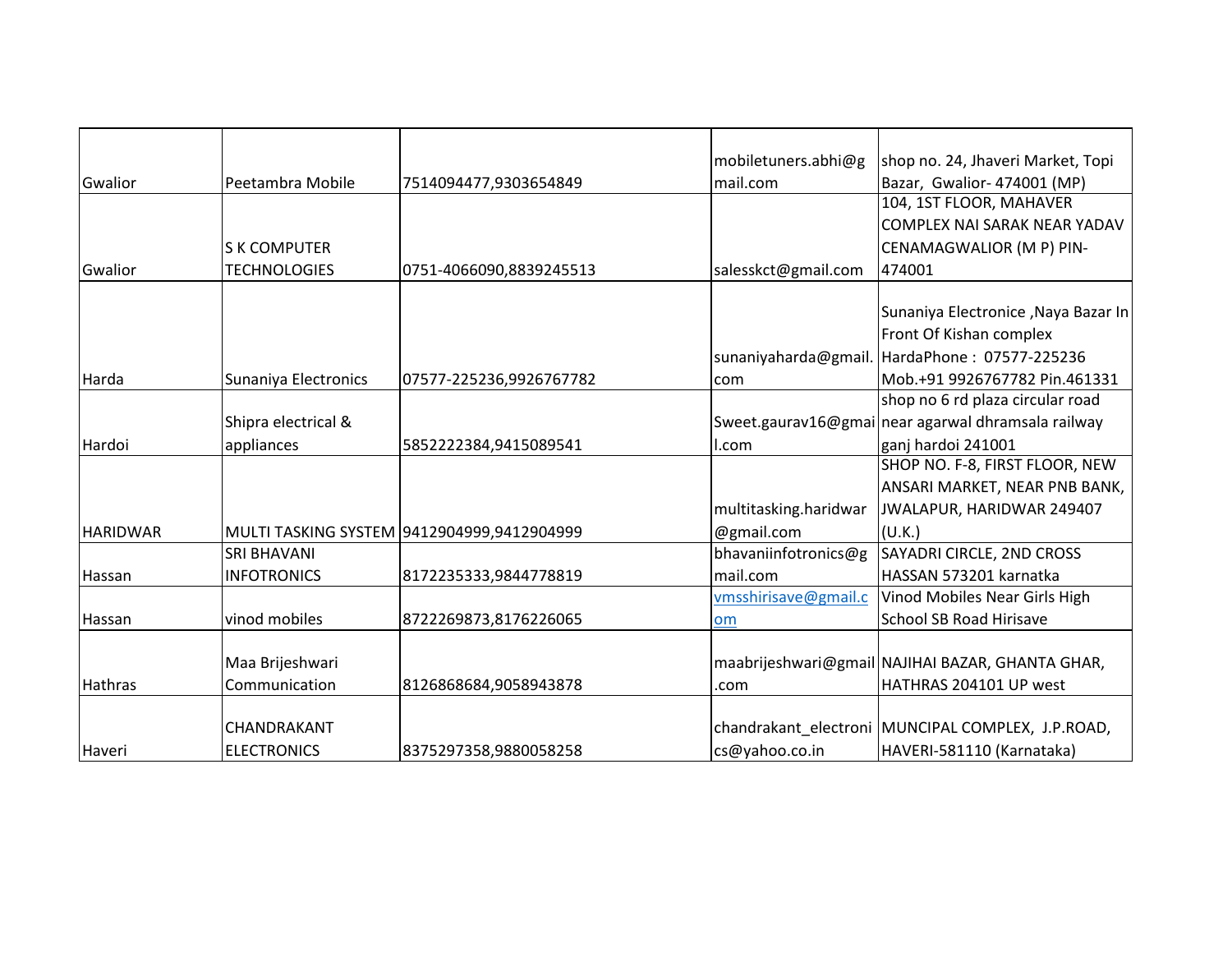|            |                           |                                          |                      | PUGMIL ROAD, KALLU CHOWK,                            |
|------------|---------------------------|------------------------------------------|----------------------|------------------------------------------------------|
|            |                           |                                          | munna.hzb@gmail.co   | BELLOW BANK OF INDIA - HAZARI                        |
| Hazaribagh | NETWORK POINT             | 8409471881,8409471881                    | lm                   | BAGH 825301 Jharkhand                                |
|            |                           |                                          |                      | NAVKAR MOBILE AND XEROX, D/G-                        |
|            |                           |                                          |                      | 5, DURGA COMPLEX, NEAR KUMAR                         |
|            | <b>NAVKAR MOBILE AND</b>  |                                          | BUNTYSHAH_SHAH@Y     | HOUSE, HIMATNAGAR 383001                             |
| Himatnagar | <b>XEROX</b>              | 7016610029,9375127575                    | AHOO.COM             | Gujrat                                               |
|            |                           |                                          |                      | In Front of Saini Dharmasala Under                   |
|            |                           |                                          |                      | goyalvikash555@gmail Satsang Bhawan Hindaun city Dis |
| Hindaun    | Vikash Telecom            | 9887793293,9887793293                    | .com                 | Karauli 322230 (Raj.)                                |
|            |                           |                                          |                      | 261 GREEN SQUARE MARKET NEAR                         |
|            |                           |                                          |                      | VINOD.GLOBALINFOSY AGRASEN BHAVAN HISAR 125001       |
| Hisar      | <b>GLOBAL INFOSYS</b>     | 01662-236611,9215066100                  | S@GMAIL.COM          | HARYANA9468425200                                    |
|            |                           |                                          | arunginotra@gmail.co | #5 Video Market, Hisar-125001                        |
| Hisar      | <b>Startech Solutions</b> | 1662227407,8930057407                    | m                    | (HR)                                                 |
|            | global communication      |                                          | pawangupta50@gmail   | 259 FF Green Square Market Hissar                    |
| Hisar      | (Hissar)                  | 9255162062,9255162062                    | com                  | 125001                                               |
|            |                           |                                          |                      | 34/A KALI DAS BHATTACHARYA                           |
|            |                           |                                          | promptservice.india@ | LANE DOSTILANE SERAMPORE                             |
| Hooghly    | PROMPT SERVICE            | 3326520000,9830056545                    | gmail.com            | 712201 WB                                            |
|            |                           |                                          |                      |                                                      |
|            | <b>MAA TARA MOBILE</b>    |                                          |                      | sudiptobag7@gmail.co HARIPAL.POLICE STATION ROAD     |
| Hooghly    | <b>CENTER</b>             | 03212-242-506,8927999969                 | m                    | HARIPAL, HOOGHLY 712405 WB                           |
|            |                           |                                          | kuldip.hosh@gmail.co | kuldip mobile care, dhobian wali                     |
| Hoshiarpur | kuldip mobile care        | 9417073906,9417055594                    | lm                   | gali, phagwara road hoshiarpur                       |
|            |                           |                                          |                      |                                                      |
|            |                           |                                          |                      | star.communication40 SHOP NO-2 SEMBHI MARKET NEAR    |
|            |                           |                                          |                      | 7@gmail.com,star.serv CHEEMA COURIER GARHSHANKAR     |
| Hoshiarpur |                           | STAR COMMUNICATION 7009100188,7087383407 | ice407@gmail.com     | 144527                                               |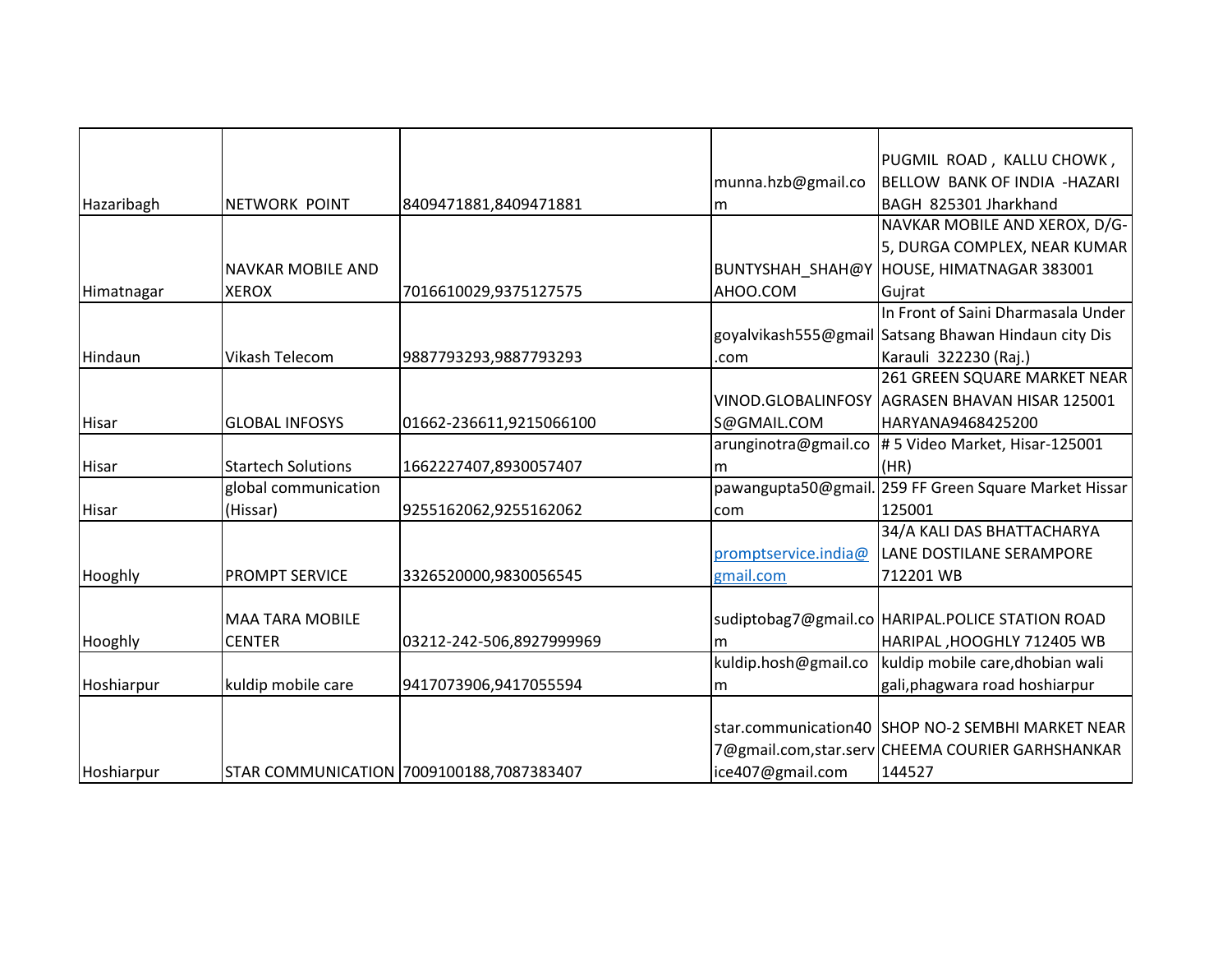|              | <b>SHREE</b>                 |                       |                        |                                                         |
|--------------|------------------------------|-----------------------|------------------------|---------------------------------------------------------|
|              | VENKATESHWARA                |                       |                        |                                                         |
|              | <b>MOBILES &amp; SERVICE</b> |                       |                        | chandru431@gmail.co G. P RAO COMPLEX HAMPI              |
| Hospet       | <b>CENTER</b>                | 7760115876,7760115876 | m                      | ROADHOSPET - 583201Karnataka                            |
|              |                              |                       |                        | 374 BELILIOUS ROAD NEAR                                 |
|              |                              |                       |                        | howrah.airvoice@gma HOWRAH MAIDAN SALES TAX             |
| Howrah       | <b>AIR VOICE</b>             | 9748347344,9230215888 | il.com                 | <b>BUILDING HOWRAH 71101 WB</b>                         |
|              |                              |                       | priyodarshiniinfotech1 |                                                         |
|              | PRIYODARSHINI                |                       |                        | @gmail.com, privotosh 60 G.T. ROAD, GROUND FLOOR        |
| Howrah       | <b>INFOTECH</b>              | 9830057545,8961033731 | .idea@gmail.com        | BALLY HOWRAH - 711201                                   |
|              |                              |                       |                        | North Ghosh Para, Bally, Near                           |
|              |                              |                       |                        | themobilesolutionbally Bally Holt Station & Utsav Lodge |
| Howrah       | THE MOBILE SOLUTION          | 3326716873,9433862030 | @yahoo.co.in           | Howrah 711227 Wb                                        |
|              | <b>LOKENATH SALES &amp;</b>  |                       | milondas22@gmail.co    | 15/3 A KANTAPUKUR LANE                                  |
| Howrah       | <b>SERVICE</b>               | 9804179282,9433435922 | m                      | KADAMTALA HOWRAH-711101                                 |
|              |                              |                       |                        | GAJANAN ASSOCIATES, FIRST                               |
|              |                              |                       |                        | FLOOR, SHOP NO. 73, LAKSHI                              |
|              |                              |                       |                        | anilsdani@gmail.com, BALAKRISHNA SQUARE COMPLEX (       |
|              |                              |                       | gajananassociates@g    | <b>HARSHA COMPLEX ) STATION</b>                         |
| <b>Hubli</b> | <b>GAJANAN ASSOCIATES</b>    | 8364248549,8050233373 | mail.com               | <b>ROAD HUBLI - 580020</b>                              |
|              |                              |                       |                        |                                                         |
|              |                              |                       |                        | SHOP NO 14 AHUJA ESTATE, SHOP                           |
|              |                              |                       |                        | NO 14,1ST FLOOR, ABIDS, BESIDE                          |
|              |                              |                       |                        | <b>TOYLAND</b>                                          |
|              |                              |                       |                        | addviteeyapluss@gmai SHOWROOM.HYD.500001                |
| Hyderabad    | <b>ADDVITEEYA PLUSS</b>      | 9515120401,9515120401 | l.com                  | <b>TELANGANA</b>                                        |
|              |                              |                       |                        | 12-6-2/272/1, GR. FLR, VIVEK                            |
|              | <b>ADVITEEYAA</b>            |                       |                        | NAGAR, KUKKATPALLY OPP.BJP                              |
|              | <b>ENTERPRISES</b>           |                       | adviteeyaa@gmail.co    | KAMAN ROAD, HYDERABAD                                   |
| Hyderabad    | <b>KUKKATPALLY</b>           | 9032386943,9032386943 | m                      | 500072 TELANGANA                                        |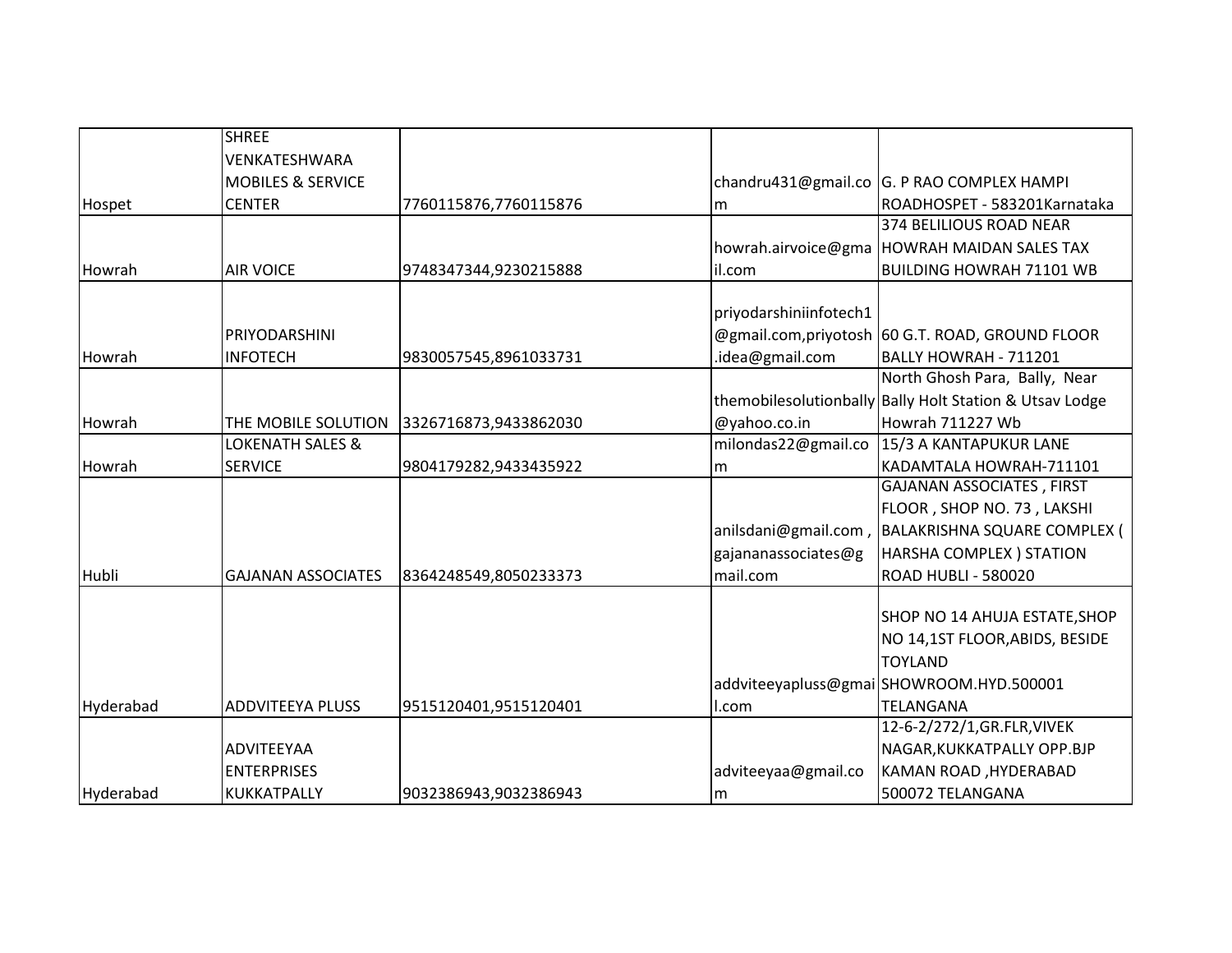|           |                          |                                         |                      | 4-3-279 to 288, TF3, 3rd Floor,                           |
|-----------|--------------------------|-----------------------------------------|----------------------|-----------------------------------------------------------|
|           |                          |                                         |                      | service.mobileinn@gm Anthem Arcade, Gujrati Galli, Koti - |
| Hyderabad | <b>MOBILE INN</b>        | 9963150541,9000059900                   | ail.com              | 500095(Telangana)                                         |
|           |                          |                                         |                      |                                                           |
|           |                          |                                         | vijayacommunications | LIG B 31 shop .no; 2nd floor,                             |
|           |                          |                                         | 55@gmail.com,SLVCO   | A.S.Rao Nagar, Above Good Luck                            |
|           |                          |                                         | MMUNICATIONS7@G      | Hotel, Opp. Tanisq jewelry, (ECIL).                       |
| Hyderabad |                          | SLV COMMUNICATIONS 404951122,8686888093 | <b>MAIL.COM</b>      | Hyderabad-500062 ,Telangana                               |
|           |                          |                                         |                      |                                                           |
|           |                          |                                         | ajayelectronics3@gma | G4/A Yashwant Plaza, Near Railway                         |
| Indore    | <b>AJAY Electronics</b>  | 8269164112,9111111249                   | il.com               | Station Indore 452001 (M.P)                               |
|           |                          |                                         |                      | B-15, Alankar Point, Near Geeta                           |
|           | <b>Smartech Solution</b> |                                         | smartechsolution786  | Bhawan Square, A B Road, Indore -                         |
| Indore    | Center                   | 7314026023,9685220809                   | @gmail.com           | 452001 (MP),                                              |
|           |                          |                                         |                      | MILANPALLY, BARAHAT, ISLAMPUR,                            |
|           |                          |                                         | haran.ghosh123@gma   | UTTARDINAJPUR WEST BENGAL                                 |
| Islampur  | <b>GHOSH MOBILE</b>      | 9002404264,7319370965                   | il.com               | PIN-733202                                                |
|           |                          |                                         |                      |                                                           |
|           |                          |                                         |                      | SHOP NO. 8 KHUSHI PLAZA                                   |
|           |                          |                                         |                      | NPEJBP@GMAIL.COM, KRISHNA HOTEL ROAD OPPOSITE             |
|           |                          |                                         | npejbp@rediffmail.co | <b>BHAWARTAL GARDEN NAPIER</b>                            |
| Jabalpur  | <b>BEST SERVICES</b>     | 7614045035,7489026588                   | m                    | TOWN JABALPUR 482002 (M.P.)                               |
|           |                          |                                         |                      |                                                           |
|           |                          |                                         |                      | royaltelecom23@gmai RAIKOT ROAD, OPP AJITSAR              |
| Jagraon   | ROYAL TELECOM            | 01624-541804,7837777378                 | l.com                | GURUDWARA JAGRAON 142026                                  |
|           |                          |                                         |                      | shop no F-7 1st floor salasar plaza                       |
|           |                          |                                         |                      | Opp. Raisar plaza indier bazar                            |
|           |                          |                                         |                      | anu.sarotiya@gmail.co Jaipur 302004 rajasthan             |
| Jaipur    | Anuraj communicaion      | 0141-4032986,9314035628                 | m                    | phone no. 0141-4032986                                    |
|           |                          |                                         |                      | deep.in20@hotmail.co   B-18, Raisar Plaza, Indra Bazar,   |
| Jaipur    | Globle Networth          | 911415101954,9828800800                 | lm                   | M.I.Road, Jaipur-302001(Raj.)                             |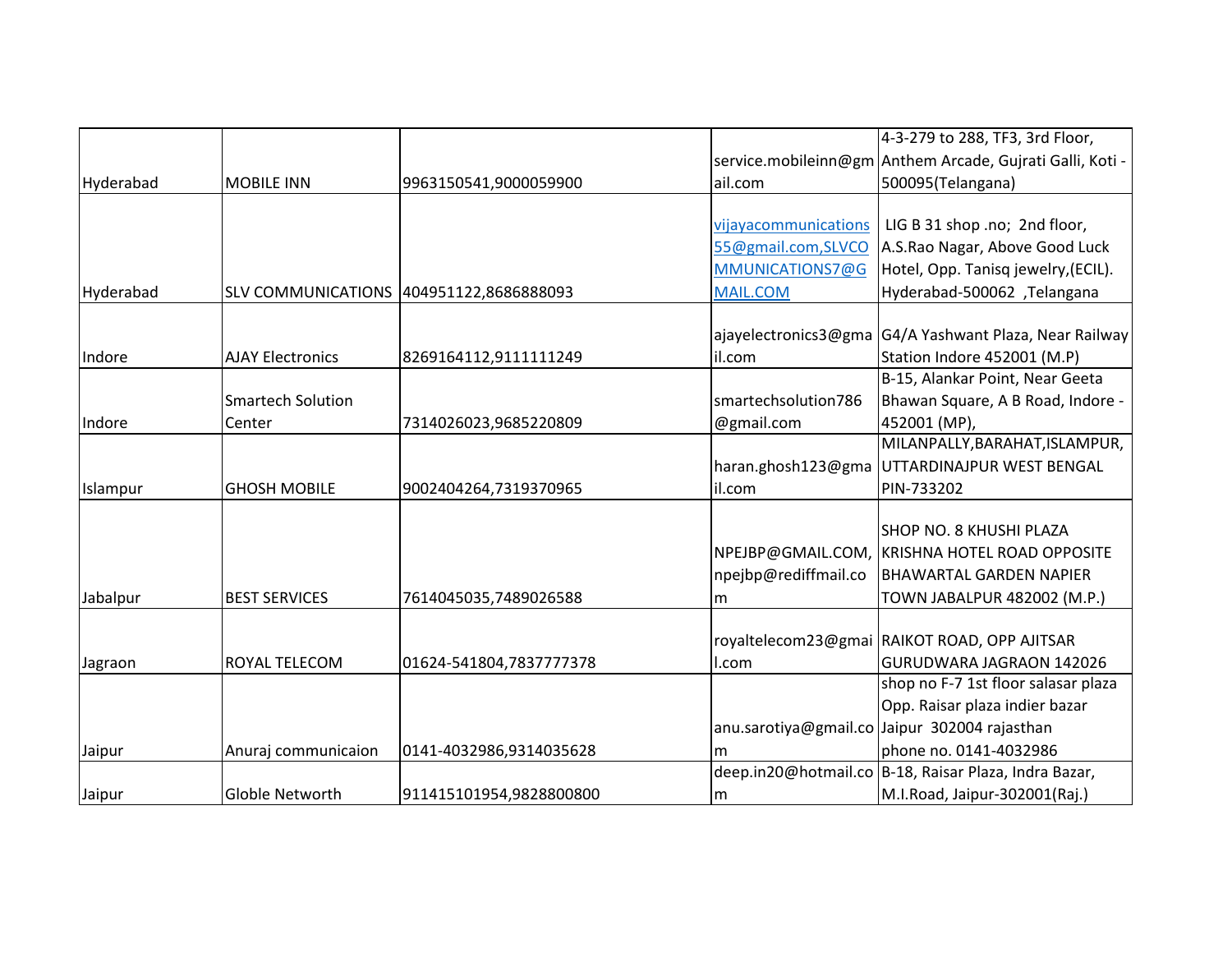|                |                             |                          |                             | Sai Telecom 129, 1st Floor Block - A                     |
|----------------|-----------------------------|--------------------------|-----------------------------|----------------------------------------------------------|
|                |                             |                          |                             | saitelecomjaipur@gma, Opposite SBI Bank, Ganpati Plaza,  |
| Jaipur         | SAI TELECOM (Jaipur)        | 0141-4038884, 9828058484 | il.com                      | MI Road Jaipur. Pin 302001.                              |
|                |                             |                          |                             | Infront of trupti hotel Panikoili                        |
|                | <b>MAA SANTOSHI</b>         |                          |                             | maasantoshientjajpur8 bustand, Panikoili, Jajapur 755043 |
| <b>JAJAPUR</b> | <b>ENTERPRISE (Jajapur)</b> | 8984100545,9078064646    | 3@gmail.com                 | Orissa                                                   |
|                |                             |                          |                             |                                                          |
|                |                             |                          |                             | E-78,1st FLOOR, GOLANI MARKET,                           |
|                |                             |                          |                             | smart.2228@rediffmai NEAR MUNICIPAL CORPORATION          |
| Jalgaon        | <b>SAMRT SERVICES</b>       | 9096194287,8830828370    | I.com                       | <b>BUILDING JALGAON 425001</b>                           |
|                |                             |                          |                             | Shop No 8 Goal Market, Central                           |
|                | <b>JAI BAWA LAL</b>         |                          | jaibawalalenterprises       | Town, Near Gurudwara Jalandhar-                          |
| Jallandhar     | <b>ENTERPRISES</b>          | 9041526026,9041931114    | @gmail.com                  | 144001 (Punjab)                                          |
|                |                             |                          |                             |                                                          |
|                |                             |                          |                             | MAYUR MOBILE SHOPEE, NEAR A.                             |
|                |                             |                          |                             | P. PATEL PETROL PUMP, RAILWAY                            |
|                | <b>MAYUR MOBILE</b>         |                          |                             | agalemayur143@gmail STATION ROAD, MUSTGAD, OLD           |
| Jalna          | <b>SHOPEE</b>               | 9172902121,9175399143    | .com                        | JALNA, JALNA 431203                                      |
|                |                             |                          |                             | JEWAL CHOWK, CANAL ROAD,                                 |
|                |                             |                          |                             | NEAR: ABHINAV THEATRE, JAMMU                             |
| Jammu          | <b>SKY LINK SERVICES</b>    | 1912560655,9419190655    | skylink493@gmail.com 180001 |                                                          |
|                |                             |                          |                             | SHOP NO=2 GROUND FLOOR SANA                              |
|                |                             |                          | SKVIRTUAL@REDIFFM           | <b>COMPLEX AAMBAGAN SAKCHI</b>                           |
| Jamshedpur     | <b>SK VIRTUAL</b>           | 7004829875,9279034510    | AIL.COM                     | JAMSHEDPUR 831001                                        |
|                |                             |                          |                             | MAHARAJGANG CHOWK                                        |
|                |                             |                          | GANPATIMOBILE1244           | KALYANPUR ROAD JAMUI 811307                              |
| Jamui          | <b>GANPATI MOBILE CARE</b>  | 7549353629,9122279838    | @GMAIL.COM                  | (BIHAR)                                                  |
|                |                             |                          | guptadheeraj1@rediff        | B,7civic center station road Jhansi                      |
| Jhansi         | <b>Mayank Enterprises</b>   | 8423459177,9889818090    | mail.com                    | 284001                                                   |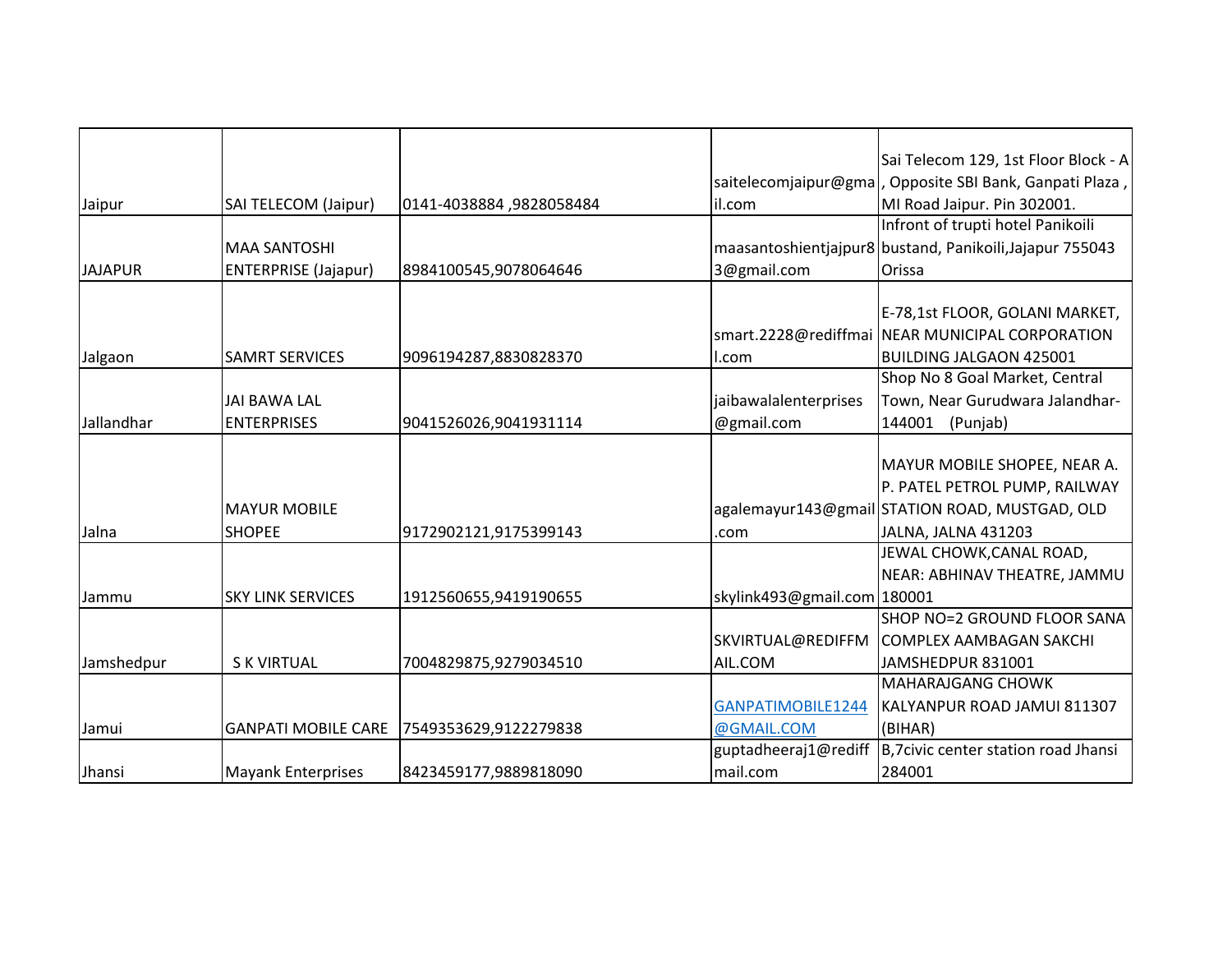|                   |                           |                          |                      | anand.soni944@gmail. 1st floor kasturi tower jhokan bagh |
|-------------------|---------------------------|--------------------------|----------------------|----------------------------------------------------------|
| Jhansi            | Micromax care             | 5102370600,7408888884    | com                  | Jhansi 284001 (UP)                                       |
|                   |                           |                          | santoshsaini93289@g  | Opp DRDA Huda Complex Shop No                            |
| Jind              | <b>Santosh Associates</b> | 9050193289,9050193289    | mail.com             | 61. Jind 126102 haryana                                  |
|                   |                           |                          |                      |                                                          |
|                   |                           |                          |                      | RAJ RANCHOR MANDIER SHOP NO.-                            |
|                   |                           |                          | krishnamobilejodhpur | 41, MGH ROAD , RALWAY STESTION                           |
| Jodhpur           | Krishna mobile & ele.     | 0291-2631001,9982261001  | @gmail.com           | ROAD JODHPUR -342001 (raj.)                              |
|                   |                           |                          |                      | 3, 1st floor shivalik complex, near                      |
|                   |                           |                          |                      | bhamasha paan bhandar, gole                              |
|                   |                           |                          | Vijay.communications | buliding road , sardarpura.                              |
| Jodhpur           | vijay communication       | 9928715825,7568705605    | 2014@gmail.com       | jodapur.342001 Rajasthan                                 |
|                   |                           |                          |                      | shop no 13 basement punit                                |
|                   |                           |                          | idmobileservices5@g  | shopping center m g road junagadh                        |
| Junagadh          | d mobile services         | 9033336339,8000485848    | mail.com             | 362001 Gujrat                                            |
|                   |                           |                          |                      |                                                          |
|                   | Sri Durga                 |                          | giri.pro007@gmail.co | 4/471, Opp Balaji Petrol Bunk,                           |
| Kadapa            | Communications            | 9059488885,9966417861    | m                    | Nagarajpeta, Kadapa 516003 AP                            |
|                   | CHAUHAN                   |                          | veermanoj44@gmail.c  | SHOP NO. 7, S.B.I. ROAD, NEAR                            |
| Kaithal           | <b>COMMUNICATION</b>      | 7056335249,9671062422    | om                   | CHOTA PARK, KAITHAL 136027                               |
|                   |                           |                          | sumukhcommunicatio   |                                                          |
|                   |                           |                          | nskkpasp@gmail.com,  | #01, KVC COMPLEX, BUDIKERE                               |
|                   | <b>SUMUKH</b>             |                          | sumukhcommunicatio   | ROAD, KANAKAPURA, RAMANAGAR                              |
| <b>KANAKAPURA</b> | <b>COMMUNICATIONS</b>     | 080-275-22577,9845889642 | ns@gmail.com         | A DIST. 562117 Karnataka                                 |
|                   |                           |                          |                      |                                                          |
|                   |                           |                          | ajaypaul24@gmail.co  | Village Ghuggar, Tehsil Palampur,                        |
| Kangra            | Paul Video Vision         | 9882447674,9129300200    | m                    | Distt. Kangra - 176061 (HP)                              |
|                   |                           |                          |                      | Near Main Gate Dr. Rajendra                              |
|                   | Shri Som                  |                          |                      | bhabrarinku@gmail.co   Prasad Medical Collage, Tanda,    |
| Kangra            | Communication             | ,9418229162              | m                    | kangra - 176001 (H.P.)                                   |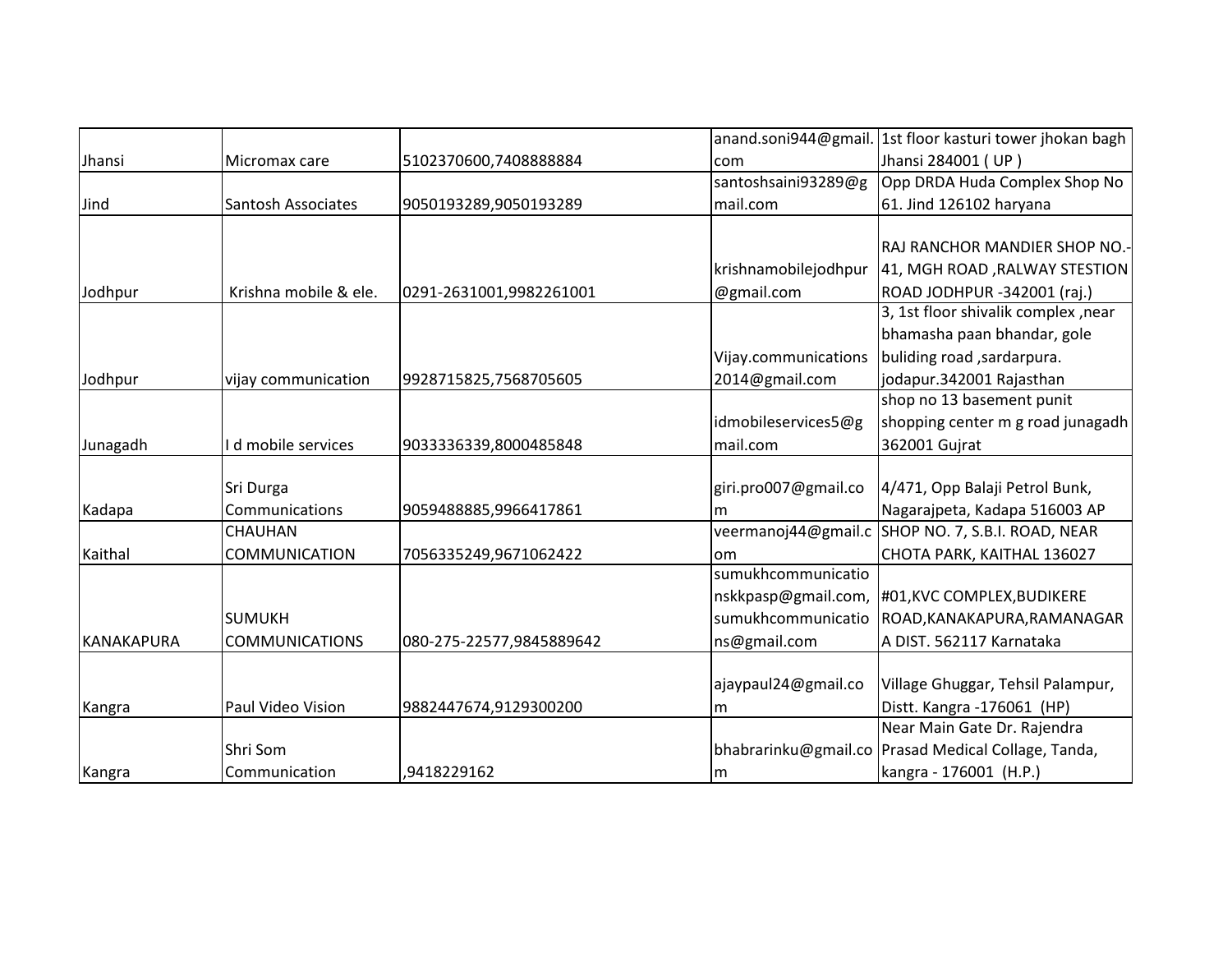|            |                          |                                             |                      | <b>CELLONETZ 2ND FLOOR SUPEX</b>                         |
|------------|--------------------------|---------------------------------------------|----------------------|----------------------------------------------------------|
|            |                          |                                             |                      | <b>CORNER NEAR TRAINING SCHOOL</b>                       |
| Kannur     | <b>CELLONETZ</b>         | 4973251122,9388888890                       | ntk78640@gmail.com   | KANNUR 670002 KERALA                                     |
|            |                          |                                             |                      |                                                          |
|            |                          |                                             |                      | oursagarmobile@gmai Shop No. 5, 124/136 B, Block         |
| Kanpur     |                          | SAGAR MOBILE (Kanpur) 5123006035,9335002100 | I.com                | Govind Nagar Kanpur 208006 UPE                           |
|            |                          |                                             |                      | 282 DEF MALL ROAD KANPUR                                 |
|            |                          |                                             | anupsingh77@gmail.c  | UTTAR PRADESH 208001 Phone                               |
| Kanpur     | <b>SERVICE WORLD</b>     | 9208020001,9208020001                       | lom                  | 7839041600                                               |
|            |                          |                                             |                      | shop no. 5, vasu complex,                                |
|            |                          |                                             |                      | opposite doaba chick chick house,                        |
|            |                          |                                             |                      | fatehenterpriseskpt@g jattpura mohalla, kapurthala       |
| Kapurthala | <b>Fateh Enterprises</b> | 1822501987,9781191222                       | mail.com             | 144601 Punjab                                            |
|            |                          |                                             |                      | Shri Ishwaranand Communication"                          |
|            |                          |                                             |                      | 209 Opp. Kamani maruti                                   |
|            |                          |                                             |                      | mandir, Kanya Shala road, Guruwar                        |
|            | Shri Ishwaranand         |                                             |                      | shiv 9009@yahoo.co.i peth Karad Tal Karad, Dist Satara,- |
| Karad      | Communication            | (02164)222870,9850170870                    | n                    | 415110                                                   |
|            |                          |                                             |                      | SHOP NO G35, H. NO 4-7-484                               |
|            |                          |                                             |                      | <b>ASLAMI COMPLEX NEAR TOWER</b>                         |
|            |                          |                                             | larcommunications16  | <b>CIRCLE KARIMNAGAR 505001</b>                          |
| Karimnagar | <b>AR COMMUNICATION</b>  | 7799550339,8688855606                       | @gmail.com           | TELENGANA                                                |
|            |                          |                                             |                      |                                                          |
|            |                          |                                             |                      | 2-9-38/7, SSA Residency, Near old                        |
|            |                          |                                             |                      | vegitable market, mukarampura,                           |
|            |                          |                                             |                      | opp: Dhangarwadi primary govt.                           |
|            | <b>MARUTHI</b>           |                                             | mahi.maruthitechnolo | school, karimnagar-505001                                |
| Karimnagar | <b>TECHNOLOGIES</b>      | 8786506888,9010530303                       | gies@gmail.com       | Telangana                                                |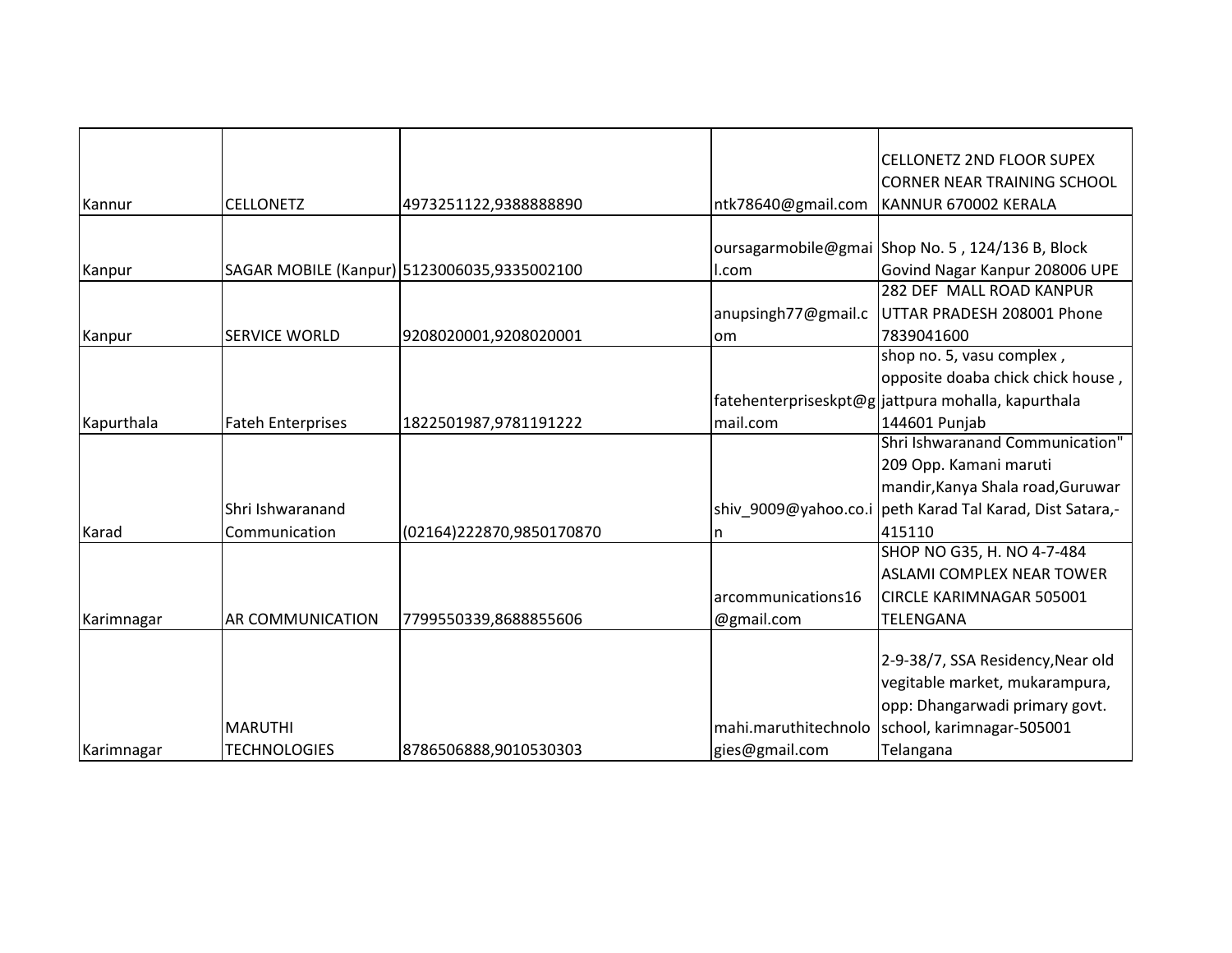|            |                              |                         |                       | suryamobiles service center H.NO                   |
|------------|------------------------------|-------------------------|-----------------------|----------------------------------------------------|
|            |                              |                         |                       | 19-6-165, LAXMI NAGER, Post:-                      |
|            |                              |                         | mahi.1220@gmail.co    | Godavarikhani, Dist: karimnager                    |
| Karimnagar | <b>SURYA MOBILES</b>         | 9848786550,9030836642   |                       | 505209 TELAGANA                                    |
|            |                              |                         | m                     | MR. VIKAS MUGAL CANAL SHOP                         |
|            |                              |                         |                       | NO.270 BACK SIDE SANDHU                            |
|            |                              |                         |                       | <b>MARKET NEAR NEW CHAR</b>                        |
|            |                              |                         |                       | Vikas.sadhar124@gma CHAMAN MATA BASANTI GAMRI      |
| Karnal     | <b>LUXMI TELECOM</b>         | 0184 4045414,9728463728 | il.com                | (KARNAL) 132001                                    |
|            |                              |                         |                       |                                                    |
|            |                              |                         |                       | G-12 & 12-A, 10/54, UPPER                          |
|            |                              |                         |                       | GROUND FLOOR, B.D. CHAMBER,                        |
|            |                              |                         |                       | godsonsenterprises@g D.B. GUPTA ROAD, KAROL BAGH,  |
| Karol Bagh | <b>Godson Enterprises</b>    | 1147454455,             | mail.com              | <b>NEW DELHI-110005</b>                            |
|            |                              |                         |                       | Near Panth ParkHotel Shanti                        |
|            |                              |                         |                       | PlazaGround Floor KashipurDistt-                   |
|            |                              |                         |                       | abbasalisaifi786@gmai Udham Singh NagarUttarakhand |
| Kashipur   | <b>BIG MOBILE MASTER</b>     | 9837362062,9837362062   | l.com                 | Pin-244713                                         |
|            |                              |                         |                       | Shahid Chowk abbas katra 2nd                       |
|            |                              |                         | visiontechktr@gmail.c | Floor in front off IDBI BANK Katihar               |
| Katihar    | vision Tech (Katihar)        | 06452-245214,9122234247 | om                    | 854105                                             |
|            |                              |                         | bastservices1@gmail.c | near icici bank Bargawan, N.H.7                    |
| Katni      | <b>BEST SERVICES (Katni)</b> | 761401466,8962600339    | om                    | Road Katni 483501 M.P.                             |
|            |                              |                         |                       | SAHU PLAZA GHANTA GHAR ROAD                        |
|            |                              |                         | anandmobilecarekatni  | HANUMAN GANJ KATNI 483501                          |
| Katni      | <b>ANAND MOBILE CARE</b>     | 7389275859,7566496006   | @gmail.com            | <b>MP</b>                                          |
|            |                              |                         |                       | B R Computer near ajmeri gate                      |
|            |                              |                         | brcomputerkekri@gm    | sadar bazar kekri 305404                           |
| Kekri      | <b>B R Computer</b>          | 8104270266,8104270266   | ail.com               | Rajasthan                                          |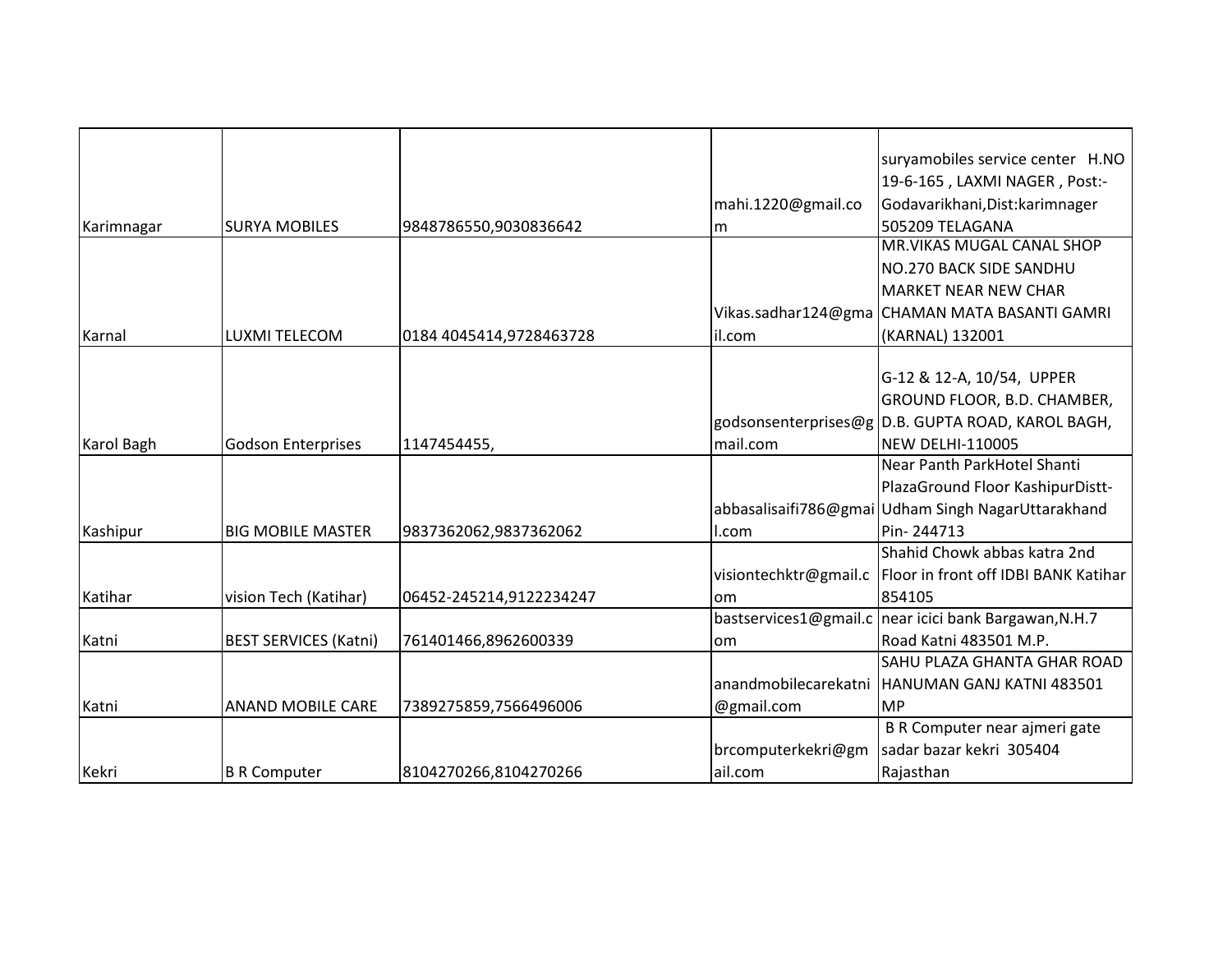|           | <b>ADITYA SERVICE CENTRE</b> |                                              | adityaservicecentrekh | MUKHIA JI MARKET STATION ROAD                        |
|-----------|------------------------------|----------------------------------------------|-----------------------|------------------------------------------------------|
| KHAGARIA  | <b>KHAGARIA</b>              | 8210088165,7352075420                        | agaria@gmail.com      | KHAGARIA 851204 BIHAR                                |
|           |                              |                                              |                       | 1-902 MADHIRA NEAR VASIVI                            |
|           |                              |                                              |                       | SUMACELLPOINT@GM TAKIES WYRA ROAD MADHIRA            |
| Khammam   | <b>SUMA CELL POINT</b>       | 9985667996,9505844775                        | AIL.COM               | 507203 KHAMMAM                                       |
|           |                              |                                              |                       | "Shop No.5 Ahmed complex OPP                         |
|           |                              |                                              |                       | <b>CRYSTAL BAR, OLD CLUB</b>                         |
|           | <b>AKIRA</b>                 |                                              | akira.mobilecare@gm   | ROAD, BOMMANA CENTER                                 |
| Khammam   | <b>COMMUNICATIONS</b>        | 7702239223,9441911917                        | ail.com               | <b>KHAMMAM 507001</b>                                |
|           |                              |                                              |                       |                                                      |
|           |                              |                                              |                       | singh enterprises .shop no 10                        |
|           | <b>Singh Enterprises</b>     |                                              | singhenterprises689@  | gurudwara akali daftar road. Near                    |
| Kharar    | (Kharar)                     | 1605000148,8872703377                        | gmail.com             | post office kharar 140301 punjab                     |
|           | <b>MADHU MOBILE &amp;</b>    |                                              |                       | AMITMOURYA19@GM B-86 RADHA VALLABH MARKET            |
| Khargone  | <b>SERVICE</b>               | 7282234530,9826467005                        | AIL.COM               | KHARGONE 451001 MP                                   |
|           |                              |                                              |                       | ROLL BAG CHOWK NEAR BSNL                             |
|           | <b>MOBILE SOLUTION</b>       |                                              |                       | mobile_solution1@red OFFICE ROAD KISHANGANJ          |
| KISANGANJ | (kISHANGANJ)                 | 7004800347,8809636467                        | iffmail.com           | 855107 KISHANGANJ                                    |
|           |                              |                                              |                       | R.N.B. Road W/No=9, P.O.+ Dist.=                     |
|           |                              |                                              |                       | tarunbhowal12@gmail Kokrajhar, B.T.A.D. (ASSAM)      |
| Kokrajhar | <b>BHOWAL ENTERPRISE</b>     | 8724862571,8724862571                        | .com                  | Pin=783370                                           |
|           |                              |                                              |                       | F36, FIRST FLOOR, TRADE                              |
|           |                              |                                              |                       | pspriteshshah370@gm CENTER,STATION ROAD NEW          |
| Kolhapur  |                              | SHAH MOBILE SERVICES 0231-2653294,9742364358 | ail.com               | SHAHUPURI, KOLHAPUR.416001                           |
|           |                              |                                              |                       |                                                      |
|           | ANAND & CO                   |                                              |                       | capitalakash@gmail.co   P-161, VIP ROAD, SCHEME 7 M, |
| Kolkata   | <b>ELECTRONICS PVT. LTD</b>  | 3364583060,3364583060                        | m                     | KOLKATA-700054 (WB)                                  |
|           |                              |                                              |                       | 78/A, MANSATALA LANE                                 |
|           |                              |                                              |                       | KHIDDERPORE I PLAZA MARKET                           |
|           | <b>MOBILE CLINIC</b>         |                                              |                       | mobileclinic101@gmai SHOP NO 27 GROUND FLOOR         |
| Kolkata   | (KOLKATA)                    | 9331079158,9331079158                        | I.com                 | KOLKATA 700023WEST BENGAL                            |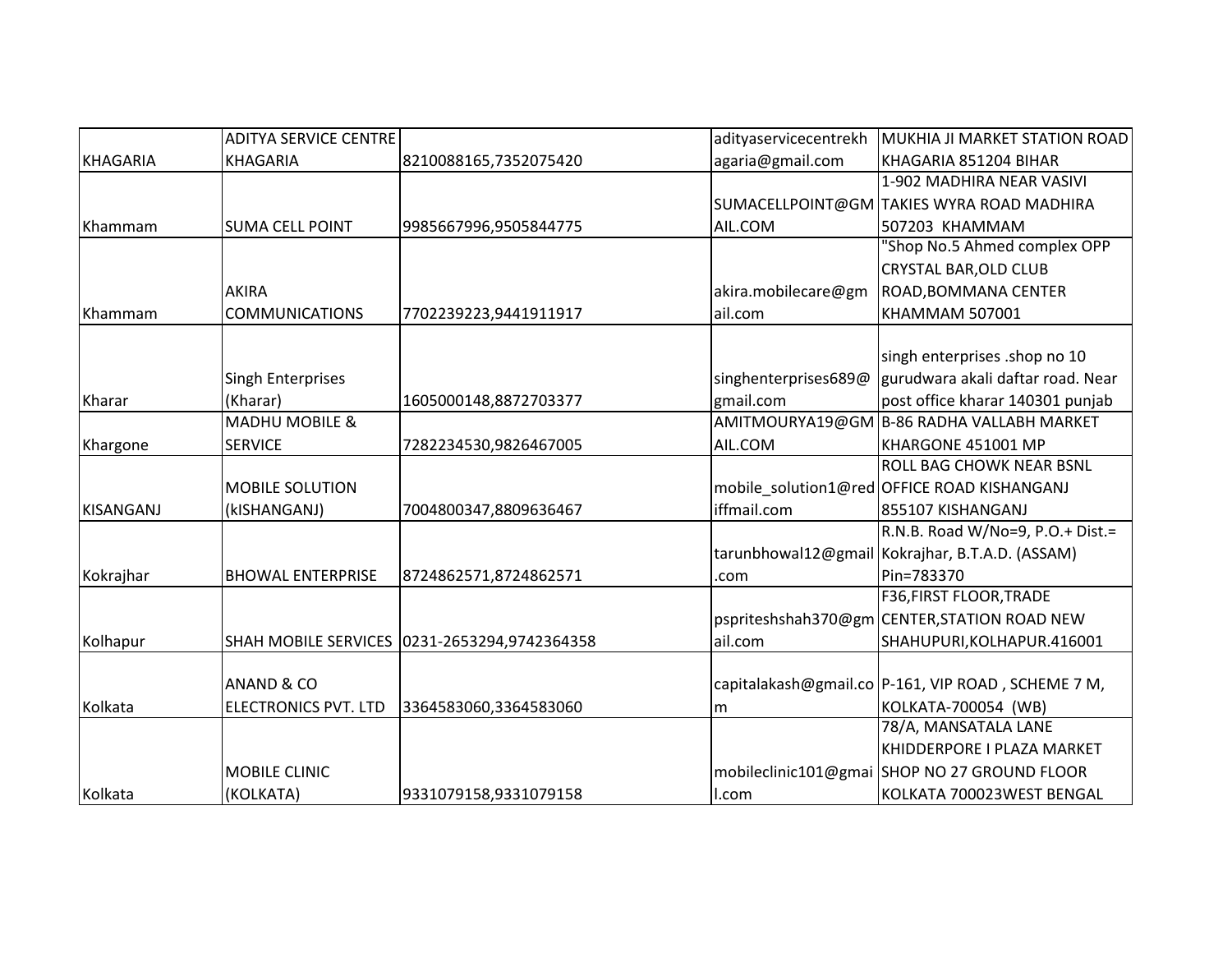|             |                              |                         |                               | 2 NO, NATUN PALLY BAZER,                           |
|-------------|------------------------------|-------------------------|-------------------------------|----------------------------------------------------|
|             |                              |                         |                               | enterprisenath@gmail. SILPARA, KOLKATA 700008 West |
| Kolkata     | NATH ENTERPRISE              | 9903766689,9831007723   | com                           | Bengal                                             |
|             |                              |                         |                               | B-40, RAJA S C MALLICK ROAD, OPP                   |
|             |                              |                         |                               | BATA FOOTWARE (JADAVPUR),                          |
|             |                              |                         |                               | BESIDE KPC MEDICAL COLLAGE                         |
|             | <b>PHOENIX</b>               |                         | phoenix_international         | (main gate), KOLKATA-700032                        |
| Kolkata     | INTERNATIONAL                | 9804386622,9143600700   | 2010@yahoo.in                 | (WB)                                               |
|             |                              |                         |                               | 46/1, Ram Dulal Sirkar Street,                     |
| Kolkata     | <b>S4U Jaiswal Telecom</b>   | 9903076916,9903076916   | s4ugpark@gmail.com            | Kolkata-700006 (WB)                                |
|             |                              |                         |                               |                                                    |
|             |                              |                         |                               | HONG KONG TRADE CENTER, SHOP                       |
|             |                              |                         |                               | NO.14(Ground Floor)16,                             |
|             | <b>SMART SERVICE</b>         |                         | smartservic.in@gmail.         | MANSATALA LANE, KHIDDERPORE,                       |
| Kolkata     | (KOLKATA)                    | 7059907288,7059907288   | com                           | KOLKATA 700023 WB                                  |
|             |                              |                         | varshamoblieshop.kor          | Shop No.-B/3 Vikash Complex                        |
| Korba       | Varsha Mobile Shop           | 9406005112,9406005112   | ba@gmail.com                  | P.H.Road Korba 495677 (C.G.)                       |
|             |                              |                         |                               | D8 Shree Ram Compelx New                           |
|             |                              |                         |                               | Colony Gumanpura Kota 324007                       |
| Kota        | <b>Royal Computers</b>       | 0744-2392760,9352990100 | royalkota@yahoo.com Rajasthan |                                                    |
|             |                              |                         | MANBHV@GMAIL.CO               | Khandelwal trust bhawan, kotri                     |
| Kota        | <b>TROUBLE SHOOTER</b>       | 0744-2360474,9875261442 | M                             | Rd, kota 324007 RAJASTHAN                          |
|             |                              |                         |                               | A M ARCADE, NEAR MARTHOMA                          |
|             |                              |                         |                               | SCHOOL, OLD QS ROAD, PULAMON                       |
|             |                              |                         |                               | syamm2000@gmail.co P.O, KOTTARAKARA 691531         |
| Kottarakara | <b>SERVICE CARE (Kerala)</b> | 9048944393,9747387313   | m                             | <b>KERALA</b>                                      |
|             |                              |                         |                               |                                                    |
|             |                              |                         |                               | RIDHAM, DARUSSALAM                                 |
|             |                              |                         |                               | ridhammobiles@gmail COMPLEX,2ND FLOOR, MAVOOR      |
| KOZHIKODE   | <b>RIDHAM MOBILES</b>        | 7025694646,8606141488   | .com                          | ROAD, KOZHIKODE 673004 KERALA                      |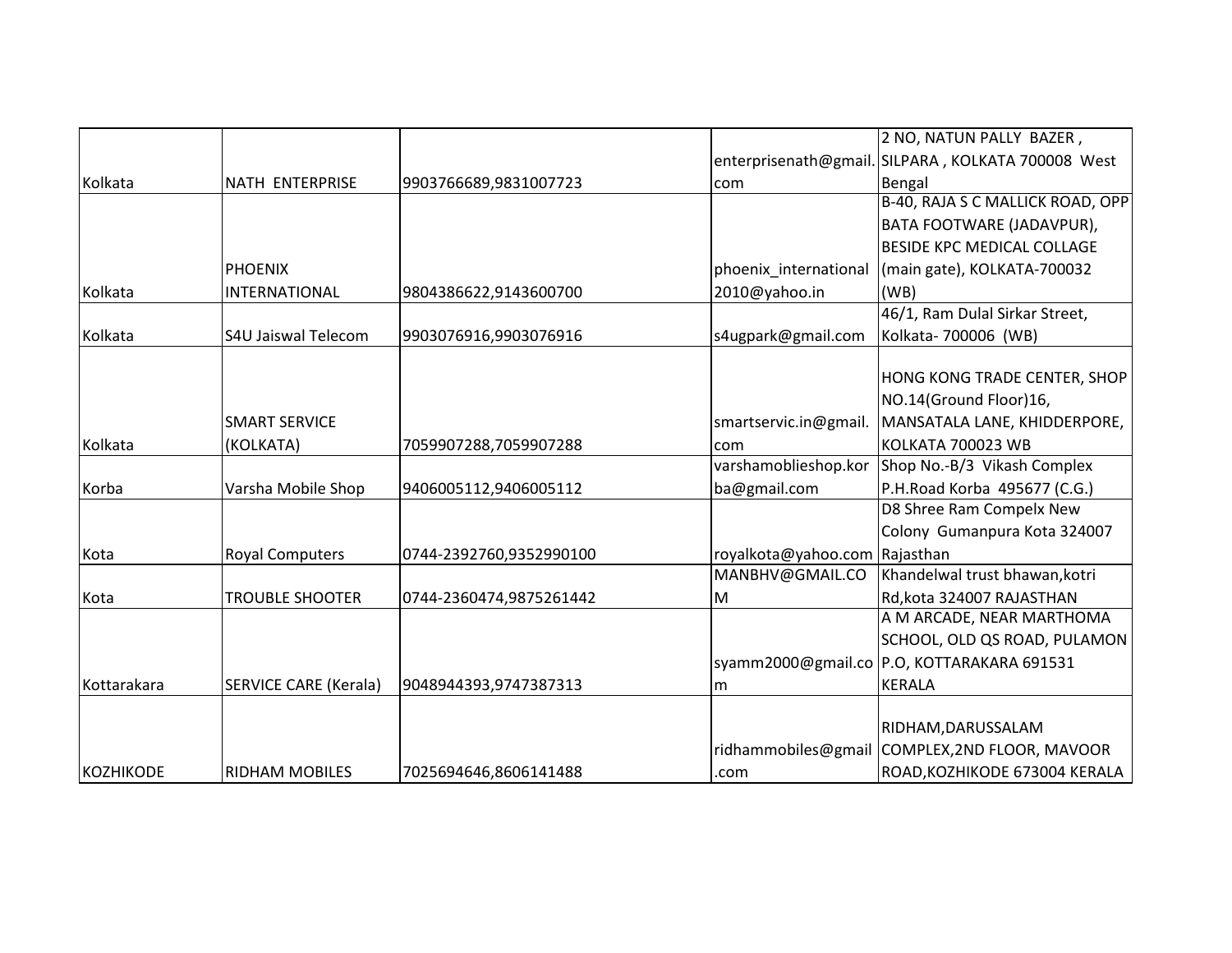|                 | <b>R K TIME</b>              |                                            |                      | MAIN BAZAR BHUNTER, NEAR                             |
|-----------------|------------------------------|--------------------------------------------|----------------------|------------------------------------------------------|
|                 | <b>&amp;COMMUNICATION</b>    |                                            | rajneeshkaushal@yah  | CENTRAL BANK OF INDIA KULLU                          |
| Kullu           | (KULLU)                      | 1902265449,9882065071                      | 00.co.in             | 175125 Kullu                                         |
|                 |                              |                                            |                      |                                                      |
|                 |                              |                                            | ghanshyamthakur007   | Shiva Chownk, Near Bus Stand,                        |
| Kullu           | <b>Thakur Communication</b>  | 9817812222,9817812222                      | @gmail.com           | Bhunter, Distt. Kullu 175125 (H.P.)                  |
|                 |                              |                                            | kurnoolksp@gmail.co  | 43/100 a upstair N.R peta road                       |
| Kurnool         | <b>S S SOLUTION</b>          | 9059230366,9849840769                      | m                    | Kurnool 518001                                       |
|                 |                              |                                            |                      | Sumit Mobile Solution Red Road                       |
|                 |                              |                                            | sumitdangpipli@gmail | Opposite Kartar Motor Kurukshetra                    |
| Kurukshetra     | <b>Sumit Mobile Solution</b> | 9467738000,9467738000                      | com                  | 136118                                               |
|                 |                              |                                            |                      | shop no 9 rajmahal complax opp                       |
|                 |                              |                                            | sainicomputercare@g  | sbi bank railway road thanesar                       |
| Kurukshetra     | saini computer care          | 8222820668,8222820668                      | mail.com             | kurukshetra 136118                                   |
|                 |                              |                                            |                      | Near Railway Station Infront of                      |
|                 |                              |                                            |                      | Sanjay Paithalogy Raniganj                           |
|                 | <b>AIET Computer and</b>     |                                            |                      | thegodisgrate@gmail.c Lakhimpur Kheri up pin Code-   |
| Lakhimpur Khiri | <b>Mobile Centre</b>         | 05872-270280,8960250545                    | om                   | 262701                                               |
|                 |                              |                                            |                      | SHOP NO 1,2,3 GANDHI MARKET                          |
|                 |                              |                                            |                      | NAGER PARISHAD COMPLEX LATUR                         |
|                 | Aryan Mobile Shopee          |                                            | aryancomputerlatur@  | 413512 MAHARASHTRA                                   |
| Latur           | <b>And Service Center</b>    | 02382-250493,9881436590                    | gmail.com            | 9822306450                                           |
|                 |                              |                                            |                      |                                                      |
|                 |                              |                                            |                      | samikshaenterprisesltr MITRA NGAR NR OLD POST OFFICE |
| Latur           |                              | SAMIKSHA ENTERPRISES 9423261767,9421508733 | @gmail.com           | SHIVAJI CHOWK LATUR 413531 MH                        |
|                 |                              |                                            |                      | AKS CARED-1/C/001 SECTOR C LDA                       |
|                 |                              |                                            |                      | COLONY KANPUR ROAD LUCKNOW-                          |
|                 |                              |                                            |                      | 226012 OPP COOPRATION BANK                           |
|                 |                              |                                            |                      | Contact:                                             |
| Lucknow         | <b>AKS CARE</b>              | 9792121258,9839424888                      | aks.care@gmail.com   | 05224072279,9792121258                               |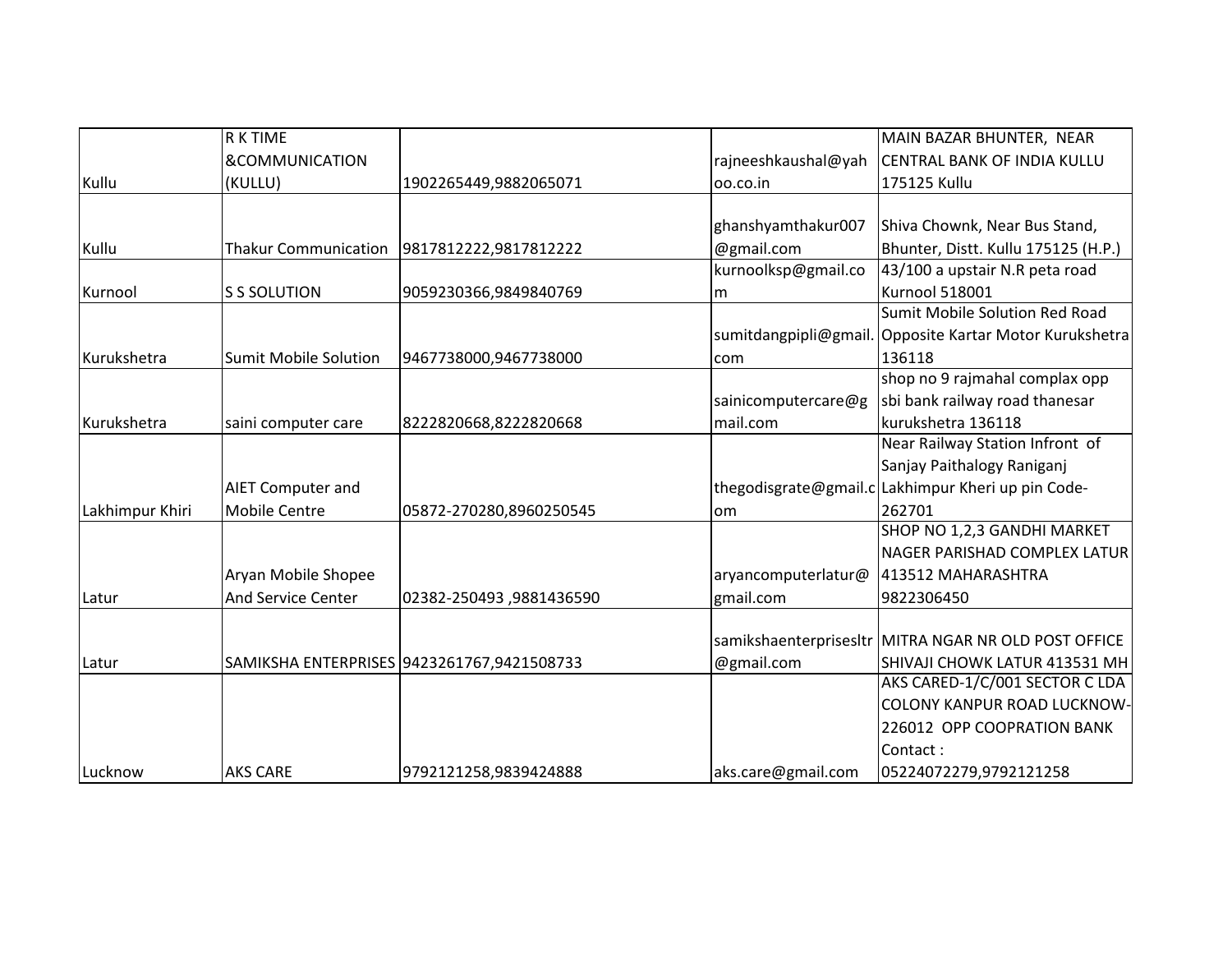|            |                          |                       | RVENTERPRISE0@GM    |                                                           |
|------------|--------------------------|-----------------------|---------------------|-----------------------------------------------------------|
|            |                          |                       |                     | AIL.COM, vinayguptaji7   M3-889 Sec-H Ashiyana Chauraha   |
| Lucknow    | <b>RV ENTERPRISES</b>    | 8004139780,8808260002 | 86@gmail.com        | Lucknow 226012 UP                                         |
|            |                          |                       |                     | Shop No. 4 N. D Complex Nahariya                          |
|            | <b>ROYAL</b>             |                       |                     | royalcommunication. Ik Near Piccadily Hotel, Kanpur Road, |
| Lucknow    | <b>COMMUNICATION</b>     | 9696821812,9696821812 | o@gmail.com         | Lucknow -226012                                           |
|            |                          |                       |                     | Hambran Rd, Opp.Police Lines,                             |
|            |                          |                       |                     | Gate No.2, Near Arya College For                          |
|            |                          |                       |                     | Boys, Civil Lines, Ludhiana 141001                        |
| Ludhiana   | Gogna teletron           | 9888955004,9888948201 | gognav@yahoo.com    | PB                                                        |
|            |                          |                       |                     | <b>MAIN ROAD MADHEPURA NEAR</b>                           |
|            |                          |                       |                     | VICKYANAND05@GMA SHIV MANDIR MADHEPURA                    |
| Madhepura  | <b>RAJ ENTERPRISSES</b>  | 9122250086,9570602120 | IL.COM              | 852113                                                    |
|            |                          |                       |                     | 137,1st Floor, North Veli st, Opp to                      |
|            | <b>Mobile Gallery</b>    |                       |                     | mobile_gallery2004@y Sultan Hotel Madurai 625001 Tamil    |
| Madurai    | (Madurai)                | 4524367133,9894621292 | ahoo.com            | Nadu                                                      |
|            |                          |                       |                     |                                                           |
|            |                          |                       |                     | No: 8, II ND Floor, Railway Line                          |
|            |                          |                       |                     | Pathai, Near M.G Hospital, Roman                          |
|            |                          |                       | gionee.rmd@gmail.co | Church, Ramanathapuram -                                  |
| Madurai    | <b>Thennaval Traders</b> | 9790608239,8610988489 | m                   | 623501                                                    |
|            |                          |                       |                     | MOBILE CITY AND CO.<br><b>KP</b>                          |
|            |                          |                       |                     | COMPLEX, CALICUT ROAD                                     |
|            |                          |                       | mobilecvly@gmail.co | , MEEMPARA, VALANCHERY                                    |
| Malappuram | Mobile city & co         | 7034101030,7034101030 | lm.                 | MALAPPURAM 676552 KERALA                                  |
|            |                          |                       |                     | Mardi Shopping Complex, 1st                               |
|            |                          |                       | mobileclub.gazole@g | Floor, Gazole Bus Stand, Malda                            |
| Malda      | <b>Mobile Club</b>       | 9126257297,9126257297 | mail.com            | 732124 West Bangal, India,                                |
|            |                          |                       | MALWANI.R@GMAIL.    | <b>REDCROSS BHAWAN SHOP NO.5</b>                          |
| Mandla     | <b>MALWANI BROS</b>      | 7642254766,9926652445 | <b>COM</b>          | <b>MANDLA M.P 481661</b>                                  |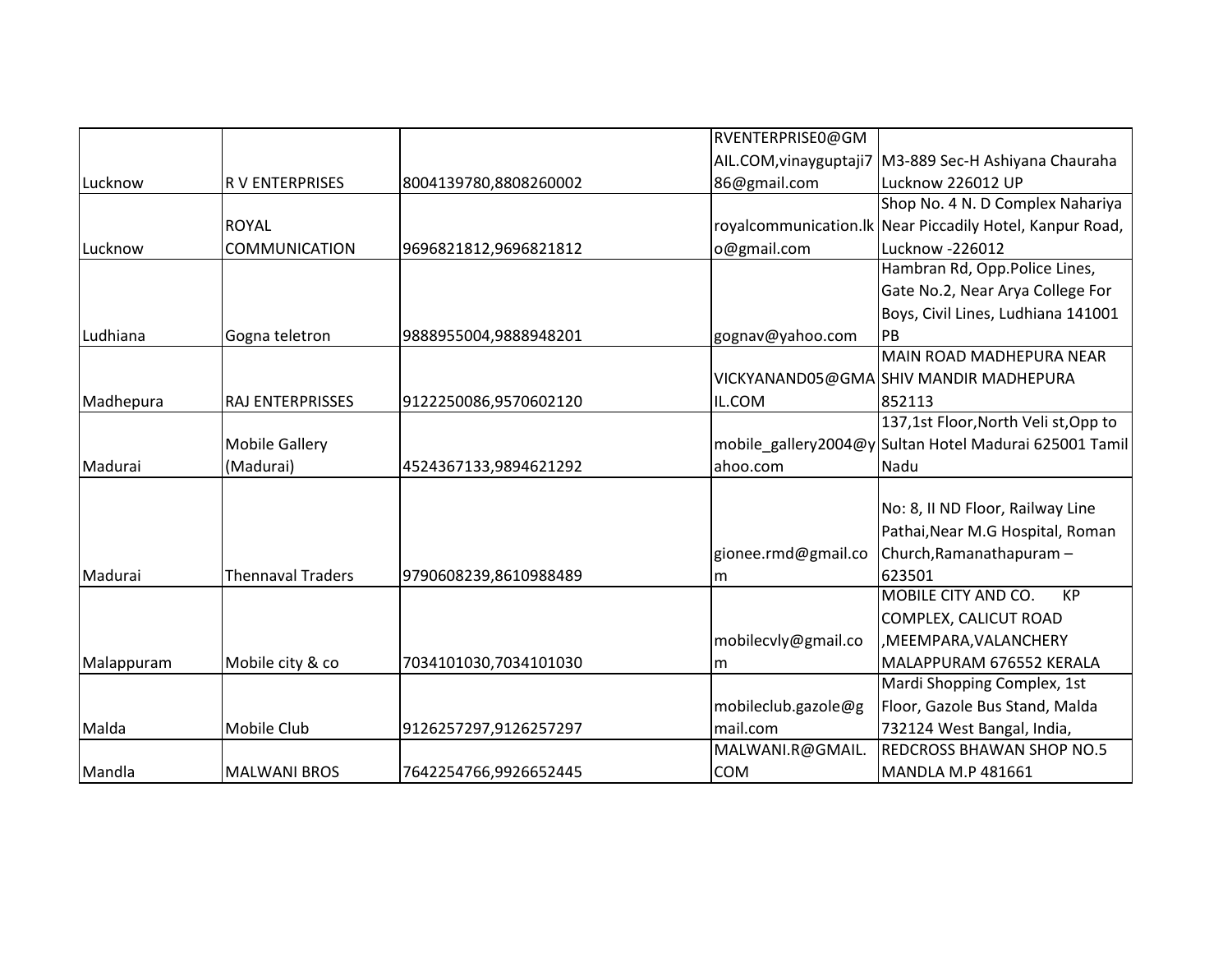|           |                          |                                                  |                     | MLA and Sons, Gandhi Choraha,                         |
|-----------|--------------------------|--------------------------------------------------|---------------------|-------------------------------------------------------|
|           |                          |                                                  | mlasons.06@gmail.co | Mandsaur 458001 Madhya                                |
| Mandsaur  | <b>MLA and Sons</b>      | 07422-408333,9893405461                          | m,                  | Pradesh                                               |
|           |                          |                                                  |                     | ashmit.thakur143@gm shop no 2066pipli wala town       |
| Manimajra | Naresh mobile world      | 7814840459,7814840459                            | ail.com             | manimajra 160101 chandigarh                           |
|           |                          |                                                  |                     | Fone4 communications india Pvt                        |
|           |                          |                                                  |                     | Ltd, Door no                                          |
|           |                          |                                                  |                     | 20/978A, Opp. Woodland,                               |
|           | Fone4 communications     |                                                  |                     | Malapuram Road, Manjeri Pin-                          |
| Manjeri   | (india) Pvt Ltd          | 7594905777,7594905777                            | sumesh.m@fone4.in   | 676121 Kerala                                         |
|           |                          |                                                  |                     | M/S I-TECH ZONEMr. B . Jaiswalji                      |
|           |                          |                                                  |                     | (Prop)Off no - 203, 2nd Floor,                        |
|           |                          |                                                  |                     | KAMAT CENTER, Above ROYAL                             |
|           |                          |                                                  |                     | itechzone.2010@gmail FOODS, Near Fish Market, Panjim, |
| Margao    | <b>I-TECH ZONE</b>       | 9665555448,9665555448                            | .com                | Goa - 403001                                          |
|           |                          |                                                  |                     | kbchaudhary99@yaho baldeo road raya oppo gas agency   |
| Mathura   |                          | shreya telecom services   8193886666, 9837312570 | o.com               | mathura 281204                                        |
|           |                          |                                                  |                     |                                                       |
|           |                          |                                                  |                     | F-8 BHAGWATI COMPLEX OPP                              |
|           |                          |                                                  |                     | saiteleservicesinmeeru NANDAN CINEMA HALL GARH        |
| Meerut    | <b>SAI TELE SERVICES</b> | 7252090700,9045001946                            | t@gmail.com         | ROAD MEERUT 250001 UP West                            |
|           |                          |                                                  |                     | DAS MOBILE & SERVICE CENTER,                          |
|           |                          |                                                  |                     | A1A2,226, HUB TOWN, S.T. WORK                         |
|           | <b>DAS MOBILLE</b>       |                                                  | PATEL.GAUTAM75@Y    | SHOP ROAD, MEHSANA 384002                             |
| Mehasana  | (MEHSANA)                | 9824404332,9104448881                            | AHOO.COM            | <b>GUJRAT</b>                                         |
|           |                          |                                                  |                     |                                                       |
|           |                          |                                                  | technosmartcare@gm  | 2582 Station Road, Near Gokulganj                     |
| Mhow      | <b>Techno Smart Care</b> | 8818891889,9165920388                            | ail.com             | Choraha, Mhow 453441(MP)                              |
|           |                          |                                                  |                     | ss.midnapore@gmail.c Vidyasagar University Road,      |
| Midnapur  | <b>System Security</b>   | 8001850811,9851200083                            | <b>om</b>           | Midnapore Town, WB                                    |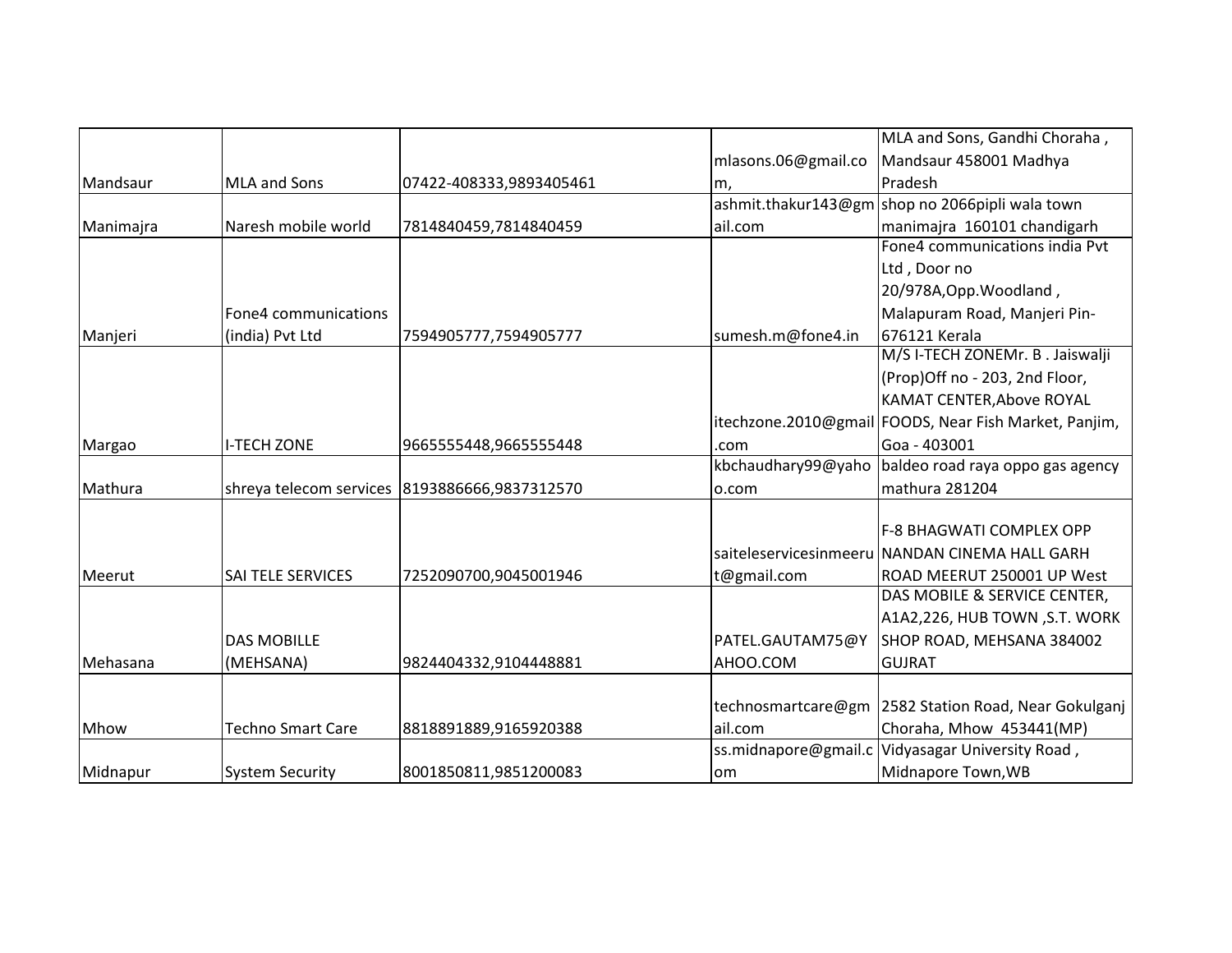|           |                            |                         |                      | HAPPY MOBILE, HAPPY LANE                         |
|-----------|----------------------------|-------------------------|----------------------|--------------------------------------------------|
|           |                            |                         | happymobilemzp@gm    | <b>GHANTAGHAR, MIRZAPUR</b>                      |
| Mirzapur  | <b>HAPPY MOBILE</b>        | 8115375555,8115375555   | ail.com              | 231001(U.P)                                      |
|           |                            |                         |                      | <b>SHOP NO 3 SHRI HARI MARKET</b>                |
|           |                            |                         |                      | OPP. SHIVPURI GALI NO.5, NIWARI                  |
|           |                            |                         | rahultyagigsm@gmail. | ROAD MODINAGAR 201204 UTTAR                      |
| MODINAGAR | <b>SNEHA ENTERPRISES</b>   | 01232-231771,9760717342 | com                  | <b>PRADESH</b>                                   |
|           |                            |                         |                      |                                                  |
|           |                            |                         |                      | SUNNY.MANCHANDAO MAJISTIC ROAD SHAKTI MARKET     |
| Moga      | <b>FRIENDS TELECOM</b>     | 1636502863,1636502863   | 786@GMAIL.COM        | NR. PETROL PUMP MOGA 142001                      |
|           |                            |                         |                      |                                                  |
|           |                            |                         |                      | Modern Touch Inc. IInd Floor Vikas               |
|           |                            |                         |                      | motomobilecare@gma Manzil, GMD Road, Moradabad-  |
| Moradabad | Modern Touch Inc.          | 9808251872,9808251872   | il.com               | 244001 +919808251872                             |
|           |                            |                         |                      |                                                  |
|           |                            |                         |                      | annumobilecenter@ya Ganpati Plaza Market, Chhoti |
| Morena    | Annu mobile center         | 7532250622,8823809099   | hoo.com              | Bazariya, Morena 476001 (M.P.)                   |
|           |                            |                         |                      | RAVAPAR ROAD, BH-CREAM                           |
|           |                            |                         |                      | Bhojwanirajesh797@g   PALACE HOTEL, MORBI-363641 |
| Morvi     | <b>BHARAT TELECOM</b>      | 9909172977,9909172977   | mail.com             | (GUI)                                            |
|           |                            |                         |                      | 4, JAY COMPLEX, NASTA GALI,                      |
|           |                            |                         | madhavtelecom1612    | NAHERU GATE, MORBI 363641                        |
| Morvi     | <b>MADHAV TELECOM</b>      | 2822222332,9724222233   | @gmail.com           | Gujrat                                           |
|           |                            |                         |                      | JANPUL CHOWK, STATION ROAD,                      |
|           |                            |                         | sushilamobilerxl@gma | NEAR DR. M. JAHIR MOTIHARI                       |
| Motihari  | <b>SUSHILA MOBILE CARE</b> | 6254244099,9931084990   | il.com               | 845401                                           |
|           |                            |                         |                      | shop no 206, gopi cinema building,               |
|           |                            |                         | sandeep6467@yahoo.i  | N.S.S. Road, dombivli west thane                 |
| Mumbai    | Sun Enterprises            | 8108895777,9892958642   | ın                   | 421202 mumbai                                    |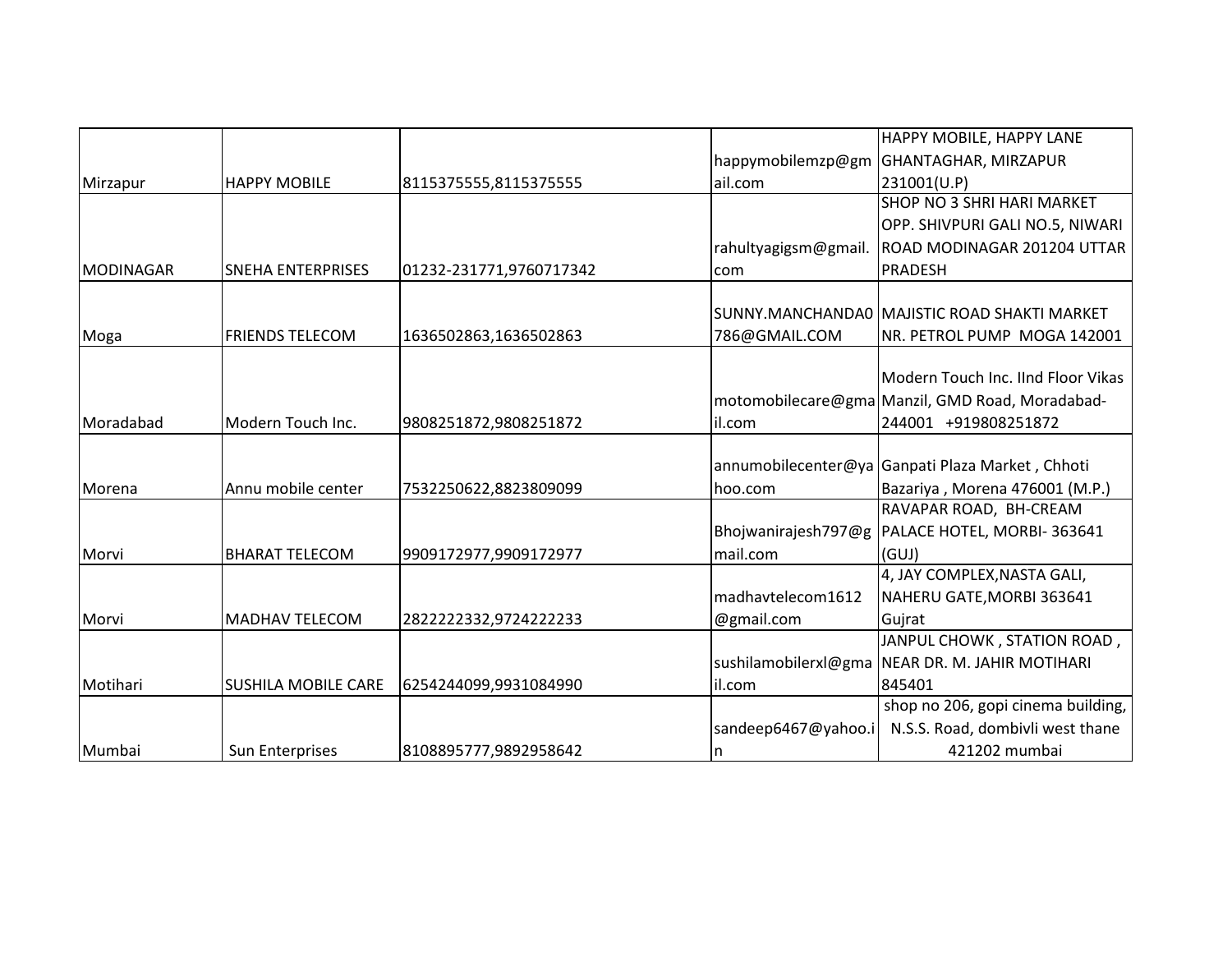|        |                             |                       |                     | SITARAM BLDG A/Block. Unit          |
|--------|-----------------------------|-----------------------|---------------------|-------------------------------------|
|        |                             |                       |                     | 20/AAbove peekay wine shop.1st      |
|        |                             |                       | SERVICE@KAISERELEC  | floorOpp: crime branch.Crawford     |
| Mumbai | <b>KAISER ELECTRONIC</b>    | 2223434469,9819838321 | <b>TRONICS.NET</b>  | Market.Mumbai- 400001               |
|        |                             |                       |                     |                                     |
|        |                             |                       |                     | D-104 Sumit Samarth Arcade, Tatya   |
|        |                             |                       |                     | Tope Nagar, Aarey Road, Opposite    |
|        | Masooma Mobile              |                       | masoomamc@gmail.c   | Jain Mandir, Goregaon West          |
| Mumbai | Communication               | 8655666760,9930472999 | lom.                | Mumbai-400104                       |
|        |                             |                       |                     | 86, M.S Ali Road, Akbar             |
|        |                             |                       |                     | Mansion, Grnd Floor, Shop no:       |
|        |                             |                       | phones4uservice@gm  | 07,Do Taaki,Near Café               |
| Mumbai | Phones4u                    | 9323290290,9920630374 | ail.com             | Paradise, Mumbai 400008 MH          |
|        |                             |                       |                     | 205, 2nd Floor, Rajgor Empire, J.V. |
|        |                             |                       |                     | Road, Khot Lane, Lane, Opp. Metro   |
|        |                             |                       |                     | Gate No: 4, Near Bata               |
|        |                             |                       | nitinppawar@yahoo.c | Showroom, Ghatkopar (West),         |
| Mumbai | <b>Tech Mobile Services</b> | 9819280698,7045450111 | lo.in               | Mumbai 400086                       |
|        |                             |                       |                     |                                     |
|        |                             |                       |                     | 2, AHMAD UMAR BUILDING, 1ST         |
|        |                             |                       |                     | FLOOR, Dr.D. SILVA ROAD, ABOVE      |
|        | <b>VINAYAK TELECOM</b>      |                       | vinayaktelecom86@g  | DARBAR HOTEL, DADAR (W),            |
| Mumbai | (Dadar)                     | 9004451123,9004451123 | mail.com            | MUMBAI 400028 MAHARASHTRA           |
|        |                             |                       |                     | vardhaman shopping center           |
|        |                             |                       |                     | 201,above tungareshwar              |
|        | vinayak communication       |                       | vinayakcommunicatio | sweet, 2nd floor, NR RLY            |
| Mumbai | (Vasai)                     | 9819323445,7057477133 | n12@gmail.com       | STN, vasai(W) 401202                |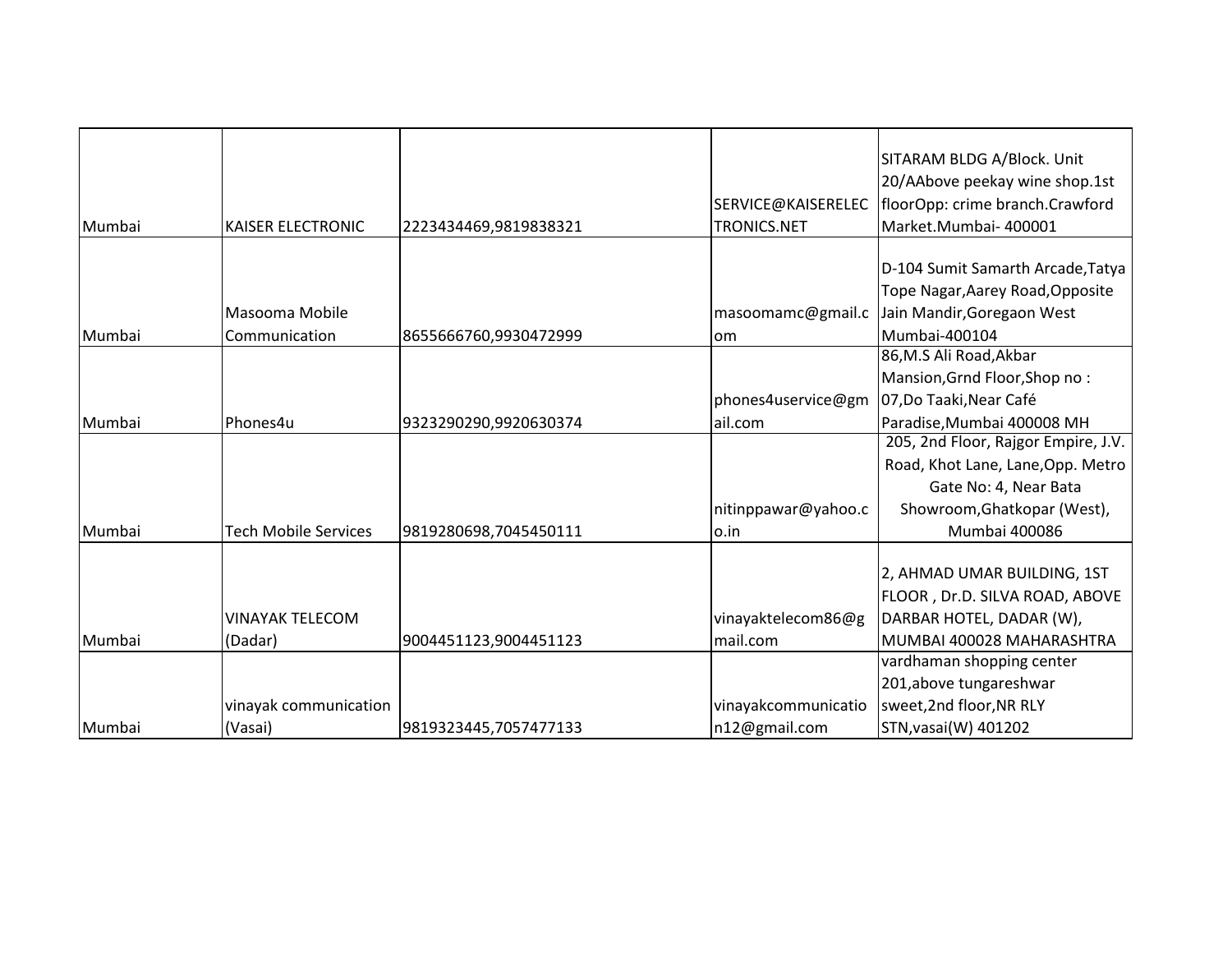|               |                             |                                               |                       | SHOP NO.- 201, 2nd FLOOR, PADMI                    |
|---------------|-----------------------------|-----------------------------------------------|-----------------------|----------------------------------------------------|
|               |                             |                                               |                       | <b>BAI TOWER, OPP.-RAILWAY</b>                     |
|               |                             |                                               |                       | mobilemaster266@gm SUBWAY, MANVEL PADA ROAD,       |
| Mumbai        |                             | MOBILE MASTER (Virar) 0250-6519603,8698969603 | ail.com               | VIRAR (E)-401305                                   |
|               |                             |                                               |                       | shop No.18 the mall shopping                       |
|               |                             |                                               |                       | center, 2nd floor, oppm malad                      |
|               | Shakti Infotech             |                                               | shaktiinfotech93@gm   | railway station, malad west,                       |
| Mumbai        | (MUMBAI)                    | 7666303974,9029479331                         | ail.com               | mumbai 400064 maharashtra                          |
|               |                             |                                               | gayatriservicepoint79 |                                                    |
|               |                             |                                               | @gmail.com,souravku   |                                                    |
|               |                             |                                               | marsingh79@gmail.co   | I.B.ROAD HAVELI KHARAGPUR                          |
| Munger        |                             | GAYATRI SERVICE POINT 8405013896,7545066740   | lm.                   | MUNGER 811213 Bihar                                |
|               |                             |                                               |                       | PAN MANDI, OLD DHARMSALA                           |
|               |                             |                                               | srikrishnaservices7@g | COMPOUND, MOTIJHEEL, MUZAFFA                       |
| Muzaffarpur   | <b>SRI KRISHNA SERVICES</b> | 9905070861,9905070861                         | mail.com              | RPUR, BIHAR 842001                                 |
|               |                             |                                               |                       | #2916/2, 1ST MAIN ROAD 5TH                         |
|               |                             |                                               |                       | <b>CROSS Saraswathipuram, MYSORE-</b>              |
| <b>Mysore</b> | A CELL POINT MYSORE         | 0821-4282954 ,9886410210                      | acellpoint@gmail.com  | 570009                                             |
|               |                             |                                               |                       |                                                    |
|               |                             |                                               | gsjinfotech@gmail.co  | 30-A, 1St FLOOR, DEVARAJA URS                      |
| <b>Mysore</b> | <b>G.S.J INFOTECH</b>       | 0821-4193304,9900123304                       | m                     | ROAD MYSORE 570001 Karnatka                        |
|               |                             |                                               |                       | Souvik Banik, Chasa para                           |
|               |                             |                                               |                       | more(opposite Lady Carmichael                      |
|               |                             |                                               |                       | souvikss123@gmail.co School)Krishnagar, Nadia,Pin- |
| Nadia         | <b>Banik Electronics</b>    | 7031332233,7031332233                         | m                     | 741101                                             |
|               |                             |                                               |                       |                                                    |
|               |                             |                                               |                       |                                                    |
|               |                             |                                               |                       | ROY MARKET (BUS STAND) BEHIND                      |
|               |                             |                                               |                       | SBI AND AXIS ATM VILL+P.O-                         |
|               | <b>MOBILE SERVICING</b>     |                                               | madhuhaldar2010@g     | PALASHIPARA, P.S-TEHATTA, DIST-                    |
| Nadia         | <b>CENTER</b>               | 9800728281,8250128996                         | mail.com              | <b>NADIA 741155 WB</b>                             |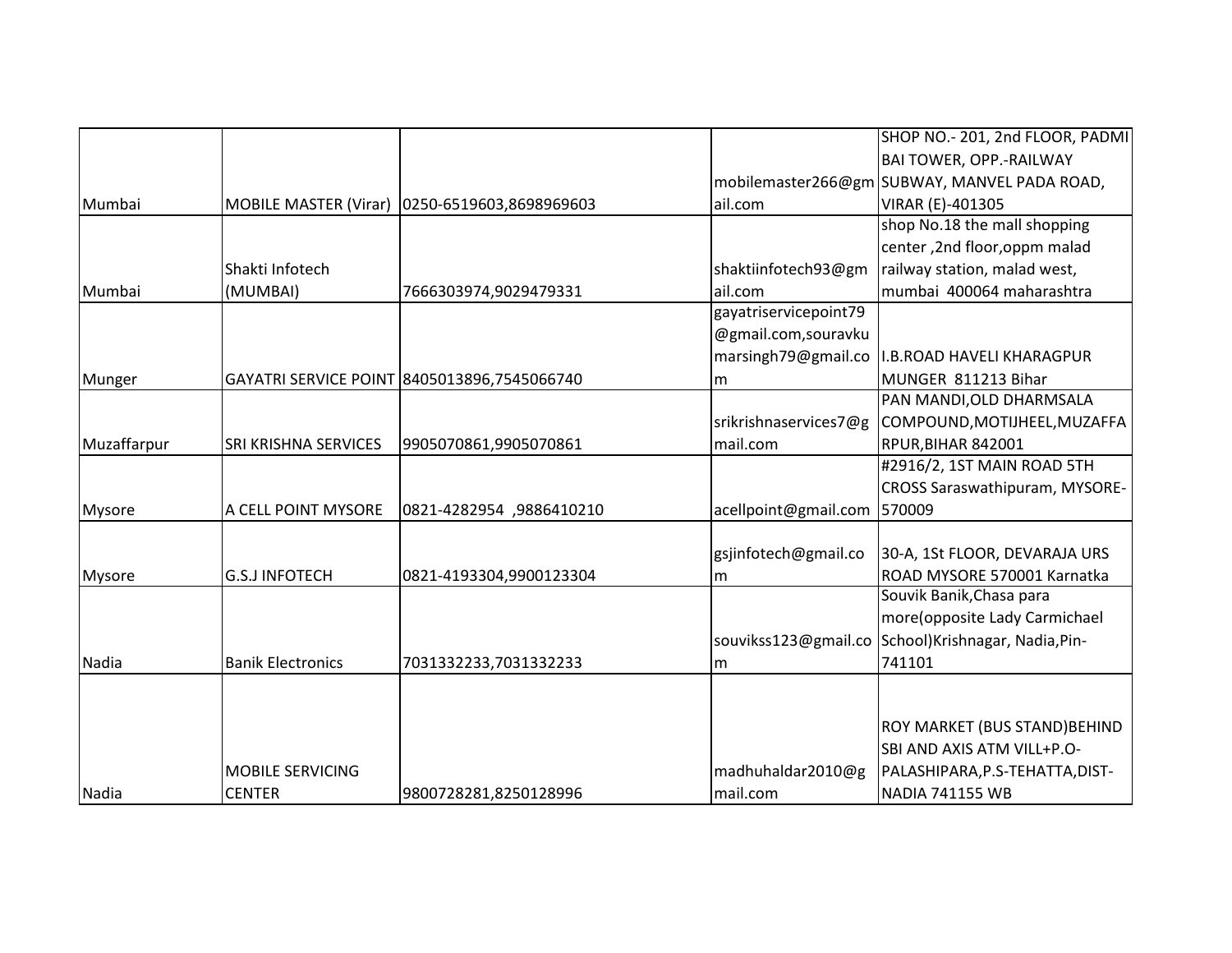|              |                             |                         |                       | No:128 opp crc tapo publlic office                         |
|--------------|-----------------------------|-------------------------|-----------------------|------------------------------------------------------------|
|              |                             |                         | sricommunication46@   | road, velliplayam, nagapattinam                            |
| Nagapattinam | sri communication           | 04365-247714,7667666760 | gmail.com             | 611001 TN                                                  |
|              |                             |                         |                       |                                                            |
|              |                             |                         |                       | SHOP NO. 4&5 KARNI COMPLEX,                                |
|              | <b>SMT SUGANI</b>           |                         | JUGAL.SPICE@GMAIL.    | NEAR S.B.I. ATM, GANDHI CHOWK                              |
| Nagaur       | <b>COMMUNICATION</b>        | 8058924041,9214992571   | <b>COM</b>            | NAGAUR 341001 Rajasthan                                    |
|              |                             |                         |                       |                                                            |
|              |                             |                         |                       | sai_shopee0313@redif Central Avanue Road, Chandra          |
|              |                             |                         |                       | fmail.com, akash.patrik Shekhar Azad Square, Opp. Hotel Al |
| Nagpur       | Sai Shopee                  | 9372477258,9372477258   | ar@gmail.com          | Zam-Zam, Nagpur- 440002 (MH)                               |
|              |                             |                         |                       | <b>GRU SAI APPARTMENT</b>                                  |
|              |                             |                         |                       | <b>BESIDE SHYAM TAKIES</b>                                 |
|              | <b>SKY COLLECTION &amp;</b> |                         | skycollectionn@gmail. | <b>SHUVAJI PUTALA NANDED</b>                               |
| Nanded       | <b>MOBILE CENTRE</b>        | 8888323221,8888323221   | com                   | 431602                                                     |
|              |                             |                         |                       | VAMSI CELL POINT D/4/444                                   |
|              |                             |                         |                       | MADHU MANI COMPLEX CAMPUS                                  |
|              |                             |                         |                       | <b>BALAJI COMPLEX NANDYAL-518</b>                          |
| Nandyal      | <b>VAMSI CELL POINT</b>     | 9885596227,8686919696   | vamsicell@gmail.com   | 501                                                        |
|              |                             |                         |                       |                                                            |
|              |                             |                         |                       | Shope No. - 05, Taneja Complex,                            |
|              |                             |                         | sunilsharma7200@gm    | Near Narula Hotel, Rewari Road,                            |
| Narnaul      | Mobile Care (Narnaul)       | 01282-255255,9050084111 | ail.com               | Narnaul 123001 Hry                                         |
|              |                             |                         |                       |                                                            |
|              | <b>Exclusive Cellular</b>   |                         |                       | BL 8,9&10 Thakker Bazaar Trimbak                           |
| Nashik       | <b>Services</b>             | 7350009893,7350009893   |                       | ecs.nashik@gmail.com Road Nasik 422002 Maharastra          |
|              |                             |                         |                       | SHOP NO 3, BALAJI COMPLEX, OPP                             |
|              |                             |                         |                       | SHREEJEEMARKETING.I CENTRAL BANK, KAMAL CHOWK              |
| Neemuch      | <b>SHREEJEE MAREKTING</b>   | 7423404776,9425328441   | NFO@GMAIL.COM         | NEEMUCH 458441 MP                                          |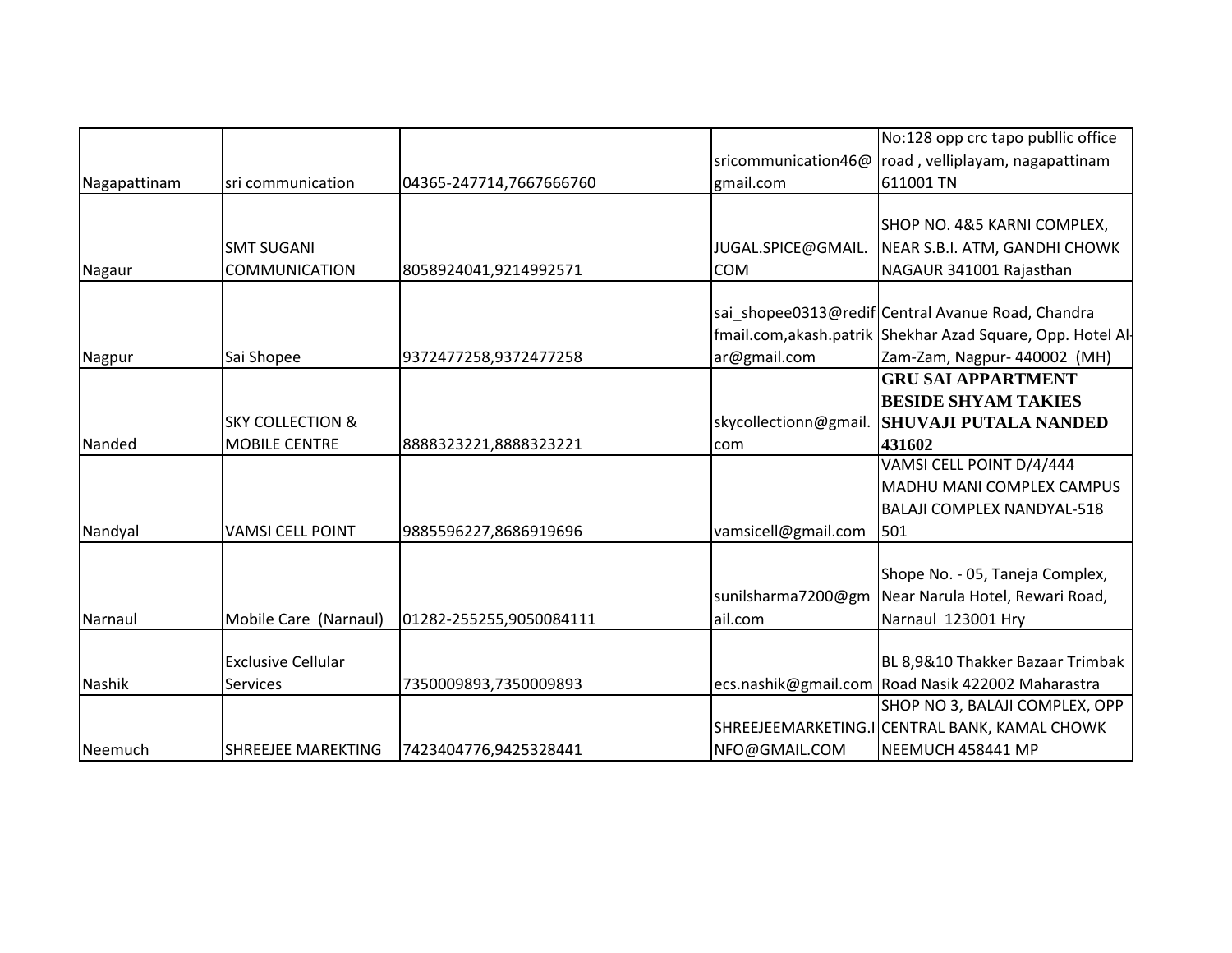|                |                         |                         |                        | 16/410, SHOP NO.3, 1ST                            |
|----------------|-------------------------|-------------------------|------------------------|---------------------------------------------------|
|                |                         |                         | srikalyanienterprisesn | FLOOR, M.V. AGRAHARAM, OPP. ST.                   |
|                |                         |                         |                        | ellore@gmail.com,srik OF VINAYAKA TEMPLE, NEAR    |
|                | <b>SRI KALYANI</b>      |                         | alyanienterprisesnlr@  | <b>GANDHI BOMMA, TRUNK</b>                        |
| <b>Nellore</b> | <b>ENTERPRISES</b>      | 9393172122,8099995052   | gmail.com              | ROAD, NELLORE 524001                              |
|                |                         |                         |                        | Office no. 201, 202 Second floor                  |
|                |                         |                         |                        | pmp.noida2015@gmai Om complex Opp. Nirula's Hotel |
| Noida          | Perfect Mobile Point    | '01204108326,8130102656 | l.com                  | Sec - 15 Noida 201301                             |
|                |                         |                         |                        | 230 IInd Floor Sukh Lal Complex                   |
|                | Lakshya Tech Solutions  |                         |                        | Shiva Market (Near Shiv Murti)                    |
| North Delhi    | Limited                 | 1147564100,8800563888   | logistics@ltsl.in      | Pitampura New Delhi                               |
|                |                         |                         |                        |                                                   |
|                |                         |                         |                        | SHOP NUMBER 7 DDA MARKET                          |
|                |                         |                         |                        | solutionsmart4@gmail GROUND FLOOR, WAZIRPUR       |
| North Delhi    | <b>SMART SOLUTION</b>   | 9958939431,8826422074   | .com                   | COMPUTER MARKET DELHI110052                       |
|                |                         |                         |                        |                                                   |
|                |                         |                         |                        | TURNK ROAD, OPP KERALA BAKERY                     |
|                | LEELA KRISHNA           |                         | leelakrishnaenterprise | ONGOLE ONGOLE, PRAKASAM (DT)                      |
| Ongole         | <b>ENTERPRISES</b>      | 08592-231651,9849835736 | s.ongole@gmail.com     | 523001 phone 08592-236335                         |
|                |                         |                         |                        | SCO- 41, 2ND FLOOR, Near Sameul                   |
|                | <b>ONKAR COMPUTER</b>   |                         |                        | Dairy, SECTOR 41- D, CHANDIGARH                   |
| <b>Others</b>  | <b>SERVICES</b>         | 1725019696,9814334839   | onkar34@yahoo.com      | - 160036                                          |
|                |                         |                         | ominfotech.pkr@gmail   |                                                   |
|                |                         |                         | .com,                  | MAIN ROAD, KRISHNA PLAZA                          |
|                | OM INFOTECH (SHREE      |                         | balajiservice.pakur@g  | MARKET, PAKUR 816107                              |
| Pakur          | <b>BALAJI SERVICES)</b> | 6435222555,9431194300   | mail.com               | <b>JHARKHAND</b>                                  |
|                |                         |                         |                        | <b>ARCHANA BUSINESS</b>                           |
|                | <b>SJS MOBILE PHONE</b> |                         |                        | SJSMOBILEPHONE11@ CENTER, V.H.ROAD, PALAKKAD      |
| Palakkad       | <b>SERVICE CENTER</b>   | 0491-3262004,9446890404 | <b>GMAIL.COM</b>       | 678001 kerala                                     |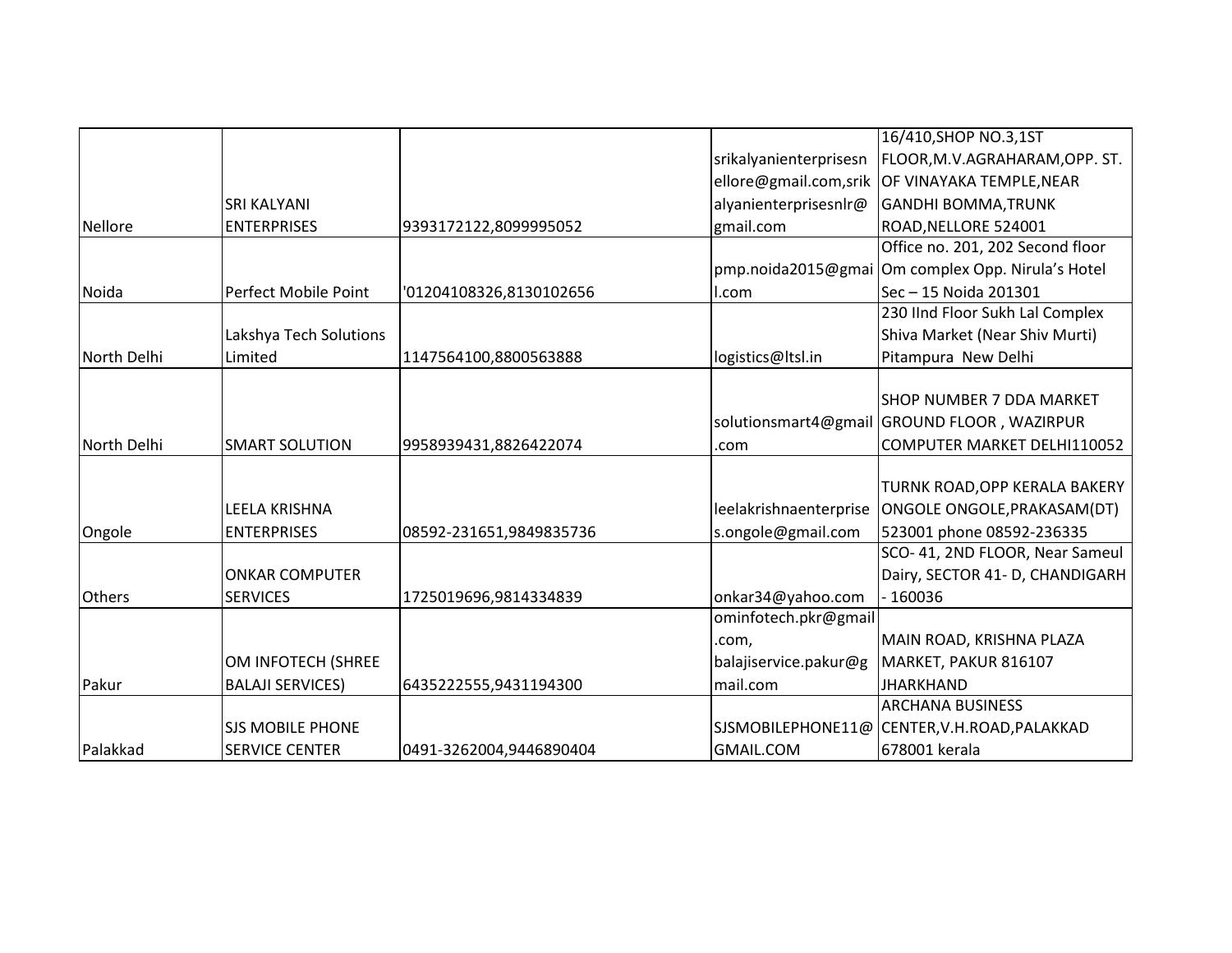|                     |                              |                         |                   | 15, NAGA BABA KI BAGECHI,                             |
|---------------------|------------------------------|-------------------------|-------------------|-------------------------------------------------------|
|                     |                              |                         |                   |                                                       |
|                     |                              |                         |                   | STATION ROAD, NEAR MANTHAN                            |
|                     | SIDDHI VINAYAK               |                         | DEVLOHAR66@GMAIL. | CINEMA, PALI - 306401                                 |
| Pali                | <b>COMMUNICATION</b>         | 9251045100,2932221700   | <b>COM</b>        | (Rajasthan)                                           |
|                     |                              |                         |                   |                                                       |
|                     | CTIS ( Cyber Tech Info       |                         |                   | Dss 305, Basement, Sector 20,                         |
| Panchkula           | systems)                     | 0172-4622305,9814446777 | ctisind@gmail.com | Panchkula (Haryana) - 134117                          |
|                     |                              |                         |                   | #1087, Shop No. 3, Neelkanth                          |
|                     |                              |                         | SAINATHTELECOM@h  | Arcade Building, Bishan Sarup                         |
| Panipat             | sainath telecom              | '01804006886,9034000886 | otmail.com        | Colony Panipat-132103                                 |
|                     |                              |                         |                   |                                                       |
|                     |                              |                         |                   | <b>CITIFONE TELESERVICES,</b>                         |
|                     |                              |                         |                   | NAVELKAR TRADE CENTRE, SHOP                           |
|                     |                              |                         |                   | NO;13, 1ST FLOOR, OPP AZAD                            |
|                     |                              |                         |                   | citifoneteleservices@g MAIDAN, M.G.ROAD, PANJIM, GOA- |
| PANJIM              | <b>CITIFONE TELESERVICES</b> | 0832-2232573,9422062218 | mail.com          | 403001                                                |
|                     | <b>KAPOOR</b>                |                         |                   | <b>KAPOOR COMMUNICATION</b>                           |
|                     | COMMUNICATION(Paon           |                         |                   | funkychetan2@gmail.c   BADRIPUR PONTA SAHIB (HP) Dist |
| <b>PAONTA SAHIB</b> | ta Sahib)                    | 9318788898,7018767878   | lom               | <b>Sirmaur 173025</b>                                 |
|                     |                              |                         |                   |                                                       |
|                     | <b>NATIONAL MOBILE</b>       |                         |                   | maksudsmart123@gm NATIONAL MOBILE SHOPE Shop          |
| Parbhani            | <b>SHOPE</b>                 | 8087212120,8087212120   | ail.com           | No.10, MAIN ROAD JINTUR 431509                        |
|                     |                              |                         |                   | #381, GURU NANAK NAGAR,                               |
|                     |                              |                         |                   | DALHOUSIE ROAD, BEHIND                                |
|                     |                              |                         |                   | chankyabawa@gmail.c TELEPHONE EXCHANGE,               |
| Pathankot           | <b>ACT SERVICES</b>          | 1862220385,9988488666   | lom               | PATHANKOT-145001 (PUNJAB)                             |
|                     |                              |                         |                   | Ambika Telecom, Shop no: 101,                         |
|                     |                              |                         |                   | Opp: UMA Cinema, Yadav Market                         |
|                     |                              |                         |                   | ambika patna@yahoo Pirmuhani, Kadamkuan Patna         |
| Patna               | Ambika Telecom               | 9835033871,8409423333   | .com              | 800003 Bihar                                          |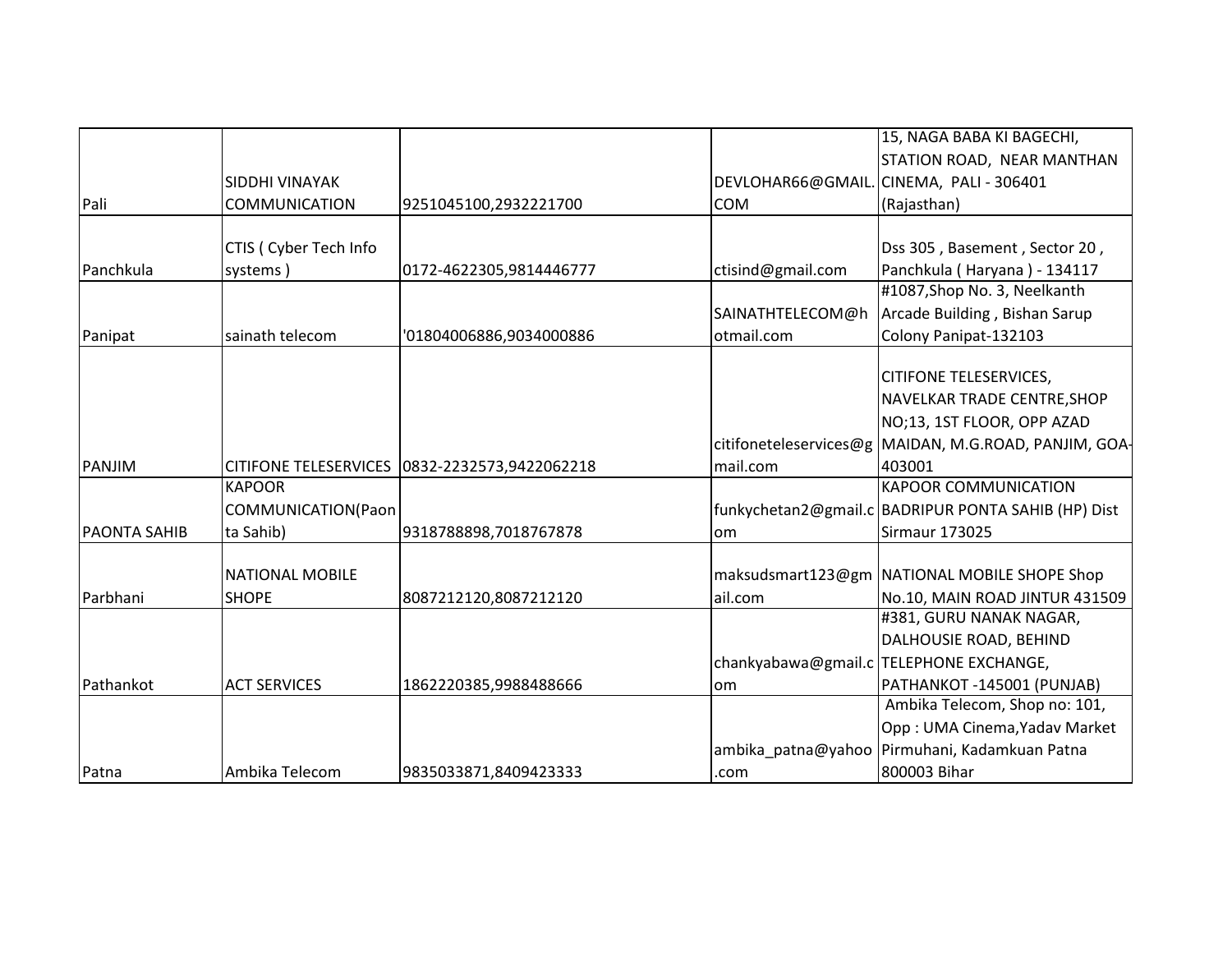|             |                               |                                               |                     | B-16, Basement, Grand Chandra                        |
|-------------|-------------------------------|-----------------------------------------------|---------------------|------------------------------------------------------|
|             | <b>AMIN COMPUTER</b>          |                                               |                     | acsspatna12@gmail.co Apartment, Fraser Road, PATNA - |
| Patna       | <b>SYSTEMS &amp; SERVICES</b> | 9386548399,9386548399                         | m                   | 800001 (Bihar)                                       |
|             |                               |                                               |                     |                                                      |
|             |                               |                                               |                     | Fone4pattambi@gmail Fone4 communications (india) Pvt |
|             | Fone4 communications          |                                               |                     | .com,sumesh.m@fone Ltd, Ground Floor, Hiwaymall,     |
| Pattambi    | (Pattambi)                    | 9539462777,9539462777                         | 4.in                | Melepattambi, Palakkad 679303                        |
|             |                               |                                               |                     |                                                      |
|             |                               |                                               | mohitjain8883@gmail | lopp. seeta ram mandir, near shiva                   |
| Pinjore     |                               | sai kirpa communication 9541502464,8570008883 | com                 | complex pinjore 134102 Hr                            |
|             |                               |                                               |                     | soun compalex near Nagar palika                      |
|             | Chauhan sales and             |                                               |                     | arjunchauhanpith@gm chowk Pithoragarh 262501         |
| Pithoragarh | services                      | 9760513882,9639628203                         | ail.com             | Uttarakhand                                          |
|             |                               |                                               |                     | D.NO: 10/294 (UP), BESIDE                            |
|             |                               |                                               |                     | MEESEVA CENTRE, OPP.                                 |
|             |                               |                                               |                     | <b>GURUSWAMY ICE COMPANY,</b>                        |
|             |                               |                                               |                     | <b>GANDHI ROAD, PRODDATUR-</b>                       |
|             | <b>SV MOBILES</b>             |                                               |                     | svmobiles2013@gmail 516360, YSR KADAPA DISTRICT,     |
| Proddatur   | (PRODDATUR)                   | 9848585853,9848585853                         | .com                | <b>ANDHRA PRADESH</b>                                |
|             |                               |                                               |                     | #50, Villianur Main Road, Indira                     |
|             |                               |                                               |                     | Gandhi Statue, Near Pavazha                          |
|             |                               |                                               |                     | Nagar, (Opp: Darling Digital                         |
|             | <b>NexWin Information</b>     |                                               |                     | ganessan@nexwinit.co World), Reddiarpalayam,         |
| Puducherry  | Technology                    | 4132205666,9003924255                         | m                   | PUDUCHERRY - 605005 (TN)                             |
|             |                               |                                               |                     |                                                      |
|             |                               |                                               |                     | "Oswal House", 1st Floor, 931                        |
|             |                               |                                               |                     | Shivajinagar, F.C.Road, Shree Sant                   |
|             |                               |                                               | oswalcommunication  | Dnyaneshwar Paduka Chowk, Next                       |
| Pune        | <b>OSWAL SERVICES</b>         | 020 25675959, 8087485588                      | @gmail.com          | To IDBI Bank, Pune - 411004.                         |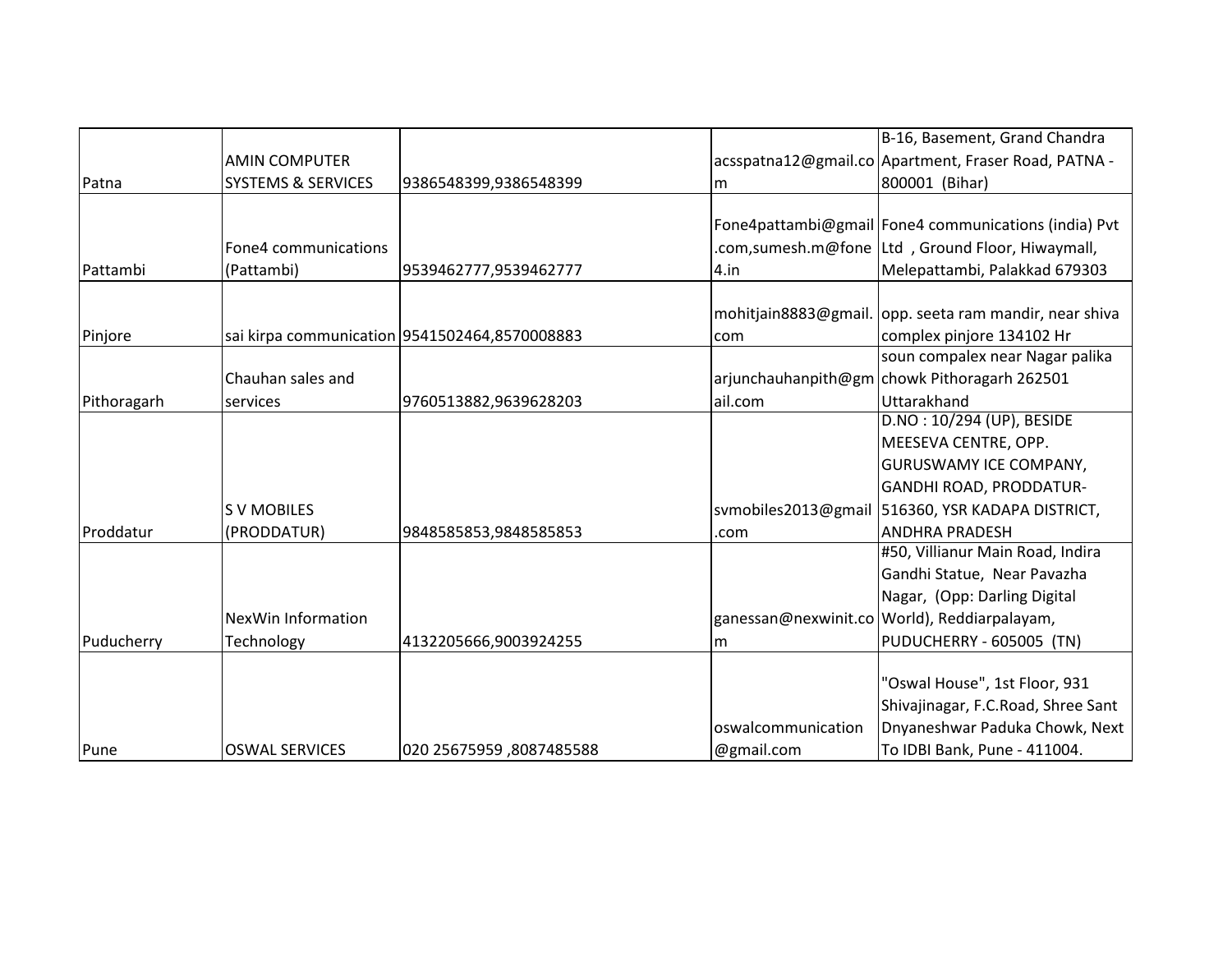|                |                             |                                               |                      | Shop NO. 12/12 A, A Wing, Jai                     |
|----------------|-----------------------------|-----------------------------------------------|----------------------|---------------------------------------------------|
|                | <b>Reliable Enterprises</b> |                                               |                      | Reliableent9@gmail.co Ganesh Vision, Akurdi, Pune |
| Pune           | (Pune)                      | 9371029777,9371029777                         | lm                   | 411035                                            |
|                |                             |                                               |                      | Shop No 52, 1 St Floor, BHOSALE -                 |
|                |                             |                                               |                      | SHINDE ARCADE, J.M. ROAD,                         |
|                |                             |                                               | p.suraj6674@gmail.co | DECCAN, PUNE - 411004 phone                       |
| Pune           | <b>SURAJ TECHNOLOGY</b>     | 2025530282,9921234555                         | m                    | 9822814006                                        |
|                |                             |                                               |                      |                                                   |
|                | Suraj Technology            |                                               | p.suraj6674@gmail.co | C-105, Mega Center, Magarpatta                    |
| Pune           | (Hadapsar)                  | 020 66207909 ,8484850805                      | m                    | City, Hadapsar Pune - 411028                      |
|                |                             |                                               |                      |                                                   |
|                |                             |                                               |                      | adityaatelecom@gmail RAMA CHANDI SAHI, NEAR LAXMI |
| Puri           |                             | ADITYA TELECOM (Puri)   9777581581,9777581581 | .com                 | TAKIES, PURI 752001 ODISHA                        |
|                |                             |                                               |                      | NAGARPALIKA MARKET, KHIRU                         |
|                |                             |                                               |                      | abhinit.prakash@gmail CHWOK,BHATTA BAZAR PURNEA   |
| Purnea         | <b>SIDDHI ENTERPRISES</b>   | ,9525041177                                   | .com                 | 854301 Bihar                                      |
|                |                             |                                               |                      | <b>S.C SEN ROAD RADHA KRISHNA</b>                 |
|                |                             |                                               |                      | mahendratelecompuru MORE, PURULIA. WEST BENGAL    |
| <b>PURULIA</b> | Mahendra Telecom            | 9851770404,9851343539                         | lia@gmail.com        | <b>PURULIA 723101</b>                             |
|                |                             |                                               |                      |                                                   |
|                |                             |                                               |                      | kedarnath complex shop no 9                       |
|                |                             |                                               | riyaenterprises824@g | kotwali road beside tilak bhawan                  |
| Raebareli      | <b>Riya Enterprises</b>     | 7068682966,8115001486(8112320026)             | mail.com             | bus stop RAEBARELI 229001                         |
|                |                             |                                               |                      | Shop No: 02 Opp janatha bazer,                    |
|                |                             |                                               |                      | PLD bank complex. Sindhanur-                      |
|                | karnataka Mobile (Sales     |                                               | karnatakamobile9@g   | 584128 Distic: RaichurState:                      |
| Raichur        | &Service)                   | 8722404203,9035411413                         | mail.com             | Karnataka                                         |
|                |                             |                                               |                      | 1ST FLOOR, LINE BAZAR, PO+PS-                     |
|                |                             |                                               | koushik.rnj@gmail.co | RAIGANJ, DIST.-UTTAR DINAJPUR,                    |
| <b>RAIGANJ</b> | <b>CYBERIA</b>              | 03523-243998,9434144727                       | Im                   | Pin 733134 WB                                     |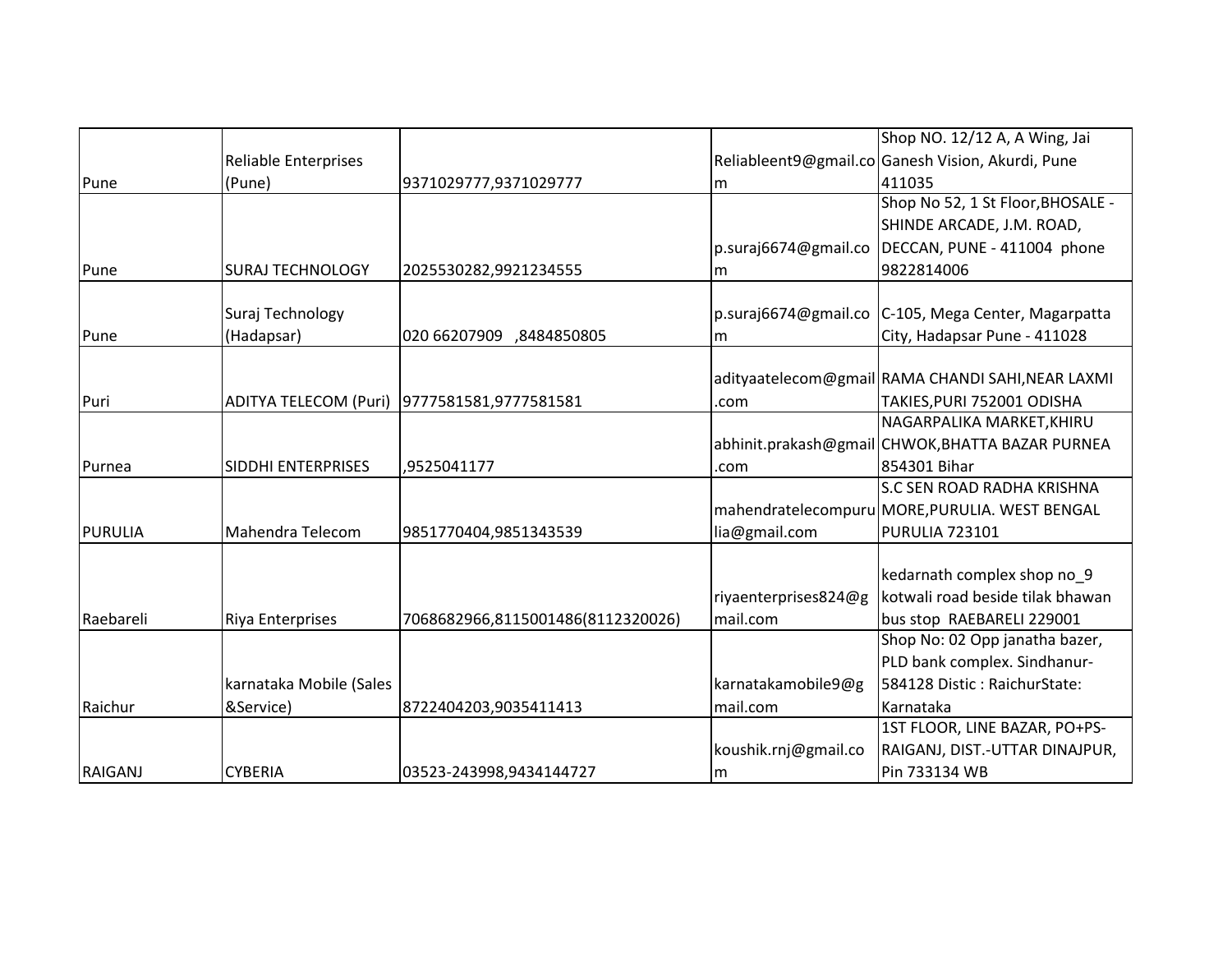|                |                            |                         |                       | MS MOBILE, DHIMRAPUR                                |
|----------------|----------------------------|-------------------------|-----------------------|-----------------------------------------------------|
|                |                            |                         |                       | ROAD, NEAR-WOODLAND                                 |
|                |                            |                         | mannu.oct@gmail.co    | SHOWROOM, RAIGARH 496001                            |
| <b>RAIGARH</b> | <b>MS MOBILE</b>           | 7000988098,7587195121   | m                     | CHAATTISHGARH.                                      |
|                |                            |                         |                       | TATYA PARA CHOWK, 2-                                |
|                |                            |                         |                       | RAKESHSHARMA.SONY FLOOR, SHOP NO-1, MISHRA          |
| Raipur         | <b>SHREE BALAJI MOBILE</b> | 9300130045,9300130045   | 41@GMAIL.COM          | <b>BHAWAN RAIPUR (C.G)</b>                          |
|                |                            |                         |                       | rawal.sawan86@gmail Bheru darwaja road Near New Bus |
|                |                            |                         |                       | .com,rcsarangpur@gm Stand sarangpur Dist RAJGARH    |
| Rajgarh        | Rawal Computer             | 7999400000,9479373519   | ail.com               | 465697 MP                                           |
|                |                            |                         |                       | U-8, Kuber Complex Dr. Yagnik                       |
|                |                            |                         |                       | dr.mobile47@gmail.co Road, Opp.Chandubhai Bhelwala  |
| Rajkot         | <b>Doctor Mobile</b>       | 9924555220,9016158161   | lm                    | Rajkot 360001 Gujrat                                |
|                |                            |                         |                       |                                                     |
|                |                            |                         |                       | <b>GROUND FLOOR, GUPTA</b>                          |
|                |                            |                         | service.shreyasempire | COMPLEX, NH-33, NEAR ANDHRA                         |
| Ramgarh        | <b>SHREYAS EMPIRE</b>      | 7361907454,9835516642   | @gmail.com            | BANK, RAMGARH CANTT 829122                          |
|                |                            |                         |                       | Reyan market Jawala nagar                           |
|                | Customer telepoint         |                         | Ashok telepoint@redi  | shahbad road Rampur UP west                         |
| Rampur         | (Rampur)                   | 9412523232,595233309    | ffmail.com            | 244901                                              |
|                |                            |                         |                       |                                                     |
|                |                            |                         | amcranchi.lg@gmail.c  | 158A, NEAR VINAYAKA                                 |
|                |                            |                         | om,ajaylg.kumar@gm    | <b>APPARTMENT KADRU RANCHI</b>                      |
| Ranchi         | <b>AMC SERVICES</b>        | 0651-3291019,9334436179 | ail.com               | 834002 JHARKHAND 9386228158                         |
|                |                            |                         |                       |                                                     |
|                |                            |                         |                       | 1st FLOOR, UPPER KUNDAN                             |
|                |                            |                         |                       | ELECTONICS, RANIKHET ROAD                           |
|                | JAI MAHADEV                |                         |                       | manoj1000kumar@gm NEAR M.P INTER COLLAGE            |
| Ranikhet       | <b>COMMUNICATION</b>       | 5947252172,7599233772   | ail.com               | RAMNAGAR (NAINITAL) 244715                          |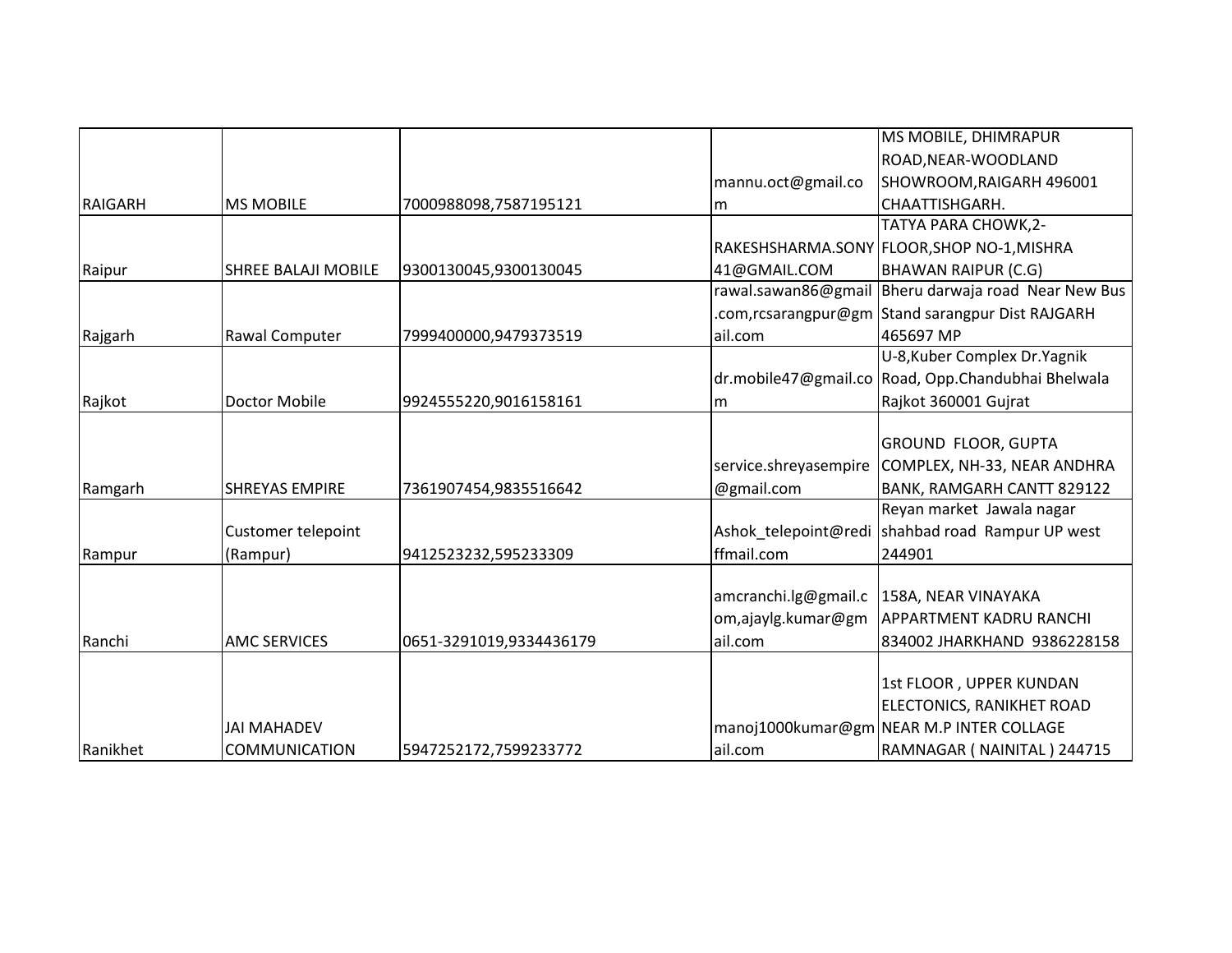|               |                            |                         |                         | 128, STATION ROAD, SHARMA                           |
|---------------|----------------------------|-------------------------|-------------------------|-----------------------------------------------------|
|               |                            |                         |                         | parmarrakesh623@gm LODGE IN FRONT OF HOTEL UJALA    |
| Ratlam        | <b>EXPERT ENTERPRISES</b>  | 8085917520,8085917520   | ail.com                 | PALACE RATLAM M.P. 457001                           |
|               |                            |                         | phonecare.raxaul@gm     |                                                     |
|               |                            |                         | ail.com, vicky kumar.in | Old Exchange Road (In Front Of                      |
| <b>RAXAUL</b> | <b>Phone Care</b>          | 9473433808,7004972909   | @gmail.com              | Gandhi School) RAXAUL 845305                        |
|               |                            |                         |                         | hollywood mobile shop shilpi plaza                  |
|               |                            |                         | hollywoodmobilerewa     | B, block behind old union bank                      |
| Rewa          | hollywood mobile shop      | 7662421502,9993005502   | 02@gmail.com            | rewa (mp)486001                                     |
|               |                            |                         |                         |                                                     |
|               | <b>NEW BHARDWAJ</b>        |                         |                         | pankaj.newbhardwaj@SHOP NO 366 NAI WALI CHOWK       |
| Rewari        | <b>COMMUNICATION</b>       | 8396039859,9896772929   | gmail.com               | REWARI HARYANA 123401                               |
|               |                            |                         |                         |                                                     |
|               | New vasudeva               |                         |                         | munishvasu@ymail.co lehri Shah mandir road, Opp Dr. |
| Ropar         | communication              | 9872005631,9888056971   | lm                      | sardana ROPAR 140001 Punjab                         |
|               |                            |                         |                         |                                                     |
|               |                            |                         |                         | GC-150,151, RCMS COMPLEX, STI,                      |
|               | <b>CHIPTECK SOLUTIONS</b>  |                         | ctsrourkela@gmail.co    | NEAR JODA PANITANKI, PANPOSH                        |
| Rourkela      | (ROURKELA)                 | 9437777217,9437777217   | m                       | ROAD, ROURKELA 769004 ORISSA                        |
|               |                            |                         |                         | H.No: 56/2, Computer Palace,                        |
|               |                            |                         |                         | Aawas vikas, Near Brahaspati Dev                    |
|               |                            |                         |                         | Mandir, jagatpura road, Rudrapur                    |
| Rudrapur      | <b>COMPUTER PALACE</b>     | 9219512675,8791356727   | cp.jatin@gmail.com      | 263153 Uttarakhand                                  |
|               | Digamber telecom           |                         | pankajdigamber@gma      | Shop no.3 varni complex katra                       |
| Sagar         | service                    | 7582405161,8821844243   | il.com                  | bazar sagar 470002 MP                               |
|               |                            |                         |                         | DEEPAK PLAZA BASEMENT, OPP                          |
|               | <b>SMART TECH SOLUTION</b> |                         |                         | SMARTTECH.SAHARAN THANA JANAKPURI, BAJORIYA         |
| Saharanpur    | (Saharanpur)               | 013223209916,9259445413 | PUR@GMAIL.COM           | ROAD, SAHARANPUR                                    |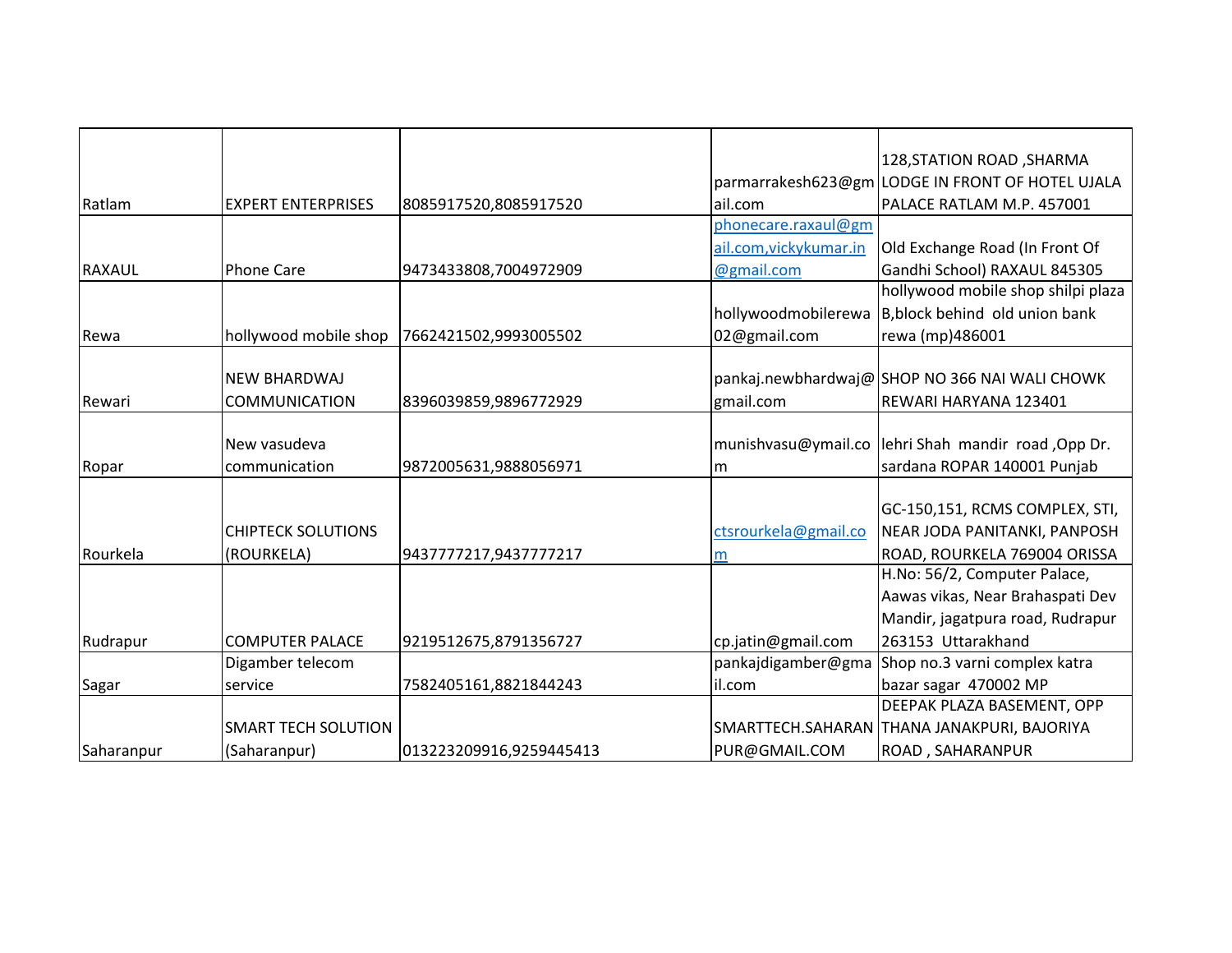|               |                           |                         |                                     | Link Road, opp kapil tvs bike     |
|---------------|---------------------------|-------------------------|-------------------------------------|-----------------------------------|
|               |                           |                         | Digitalhut9045087566                | agencuy (City Mobile Plaza        |
| Saharanpur    | Digital Hut               | 9045087566,9045887566   | @gmail.com                          | saharanpur 247001 upw             |
|               |                           |                         |                                     |                                   |
|               |                           |                         |                                     | raj electronices mahaveer chowk   |
|               |                           |                         | rajelectronices@gmail.              | near rupwati school bangaon road  |
| Saharsa       | Raj electronics           | 9304360560,9693310010   | com                                 | saharsa 852201 Bihar              |
|               |                           |                         |                                     | AT+PO- SONBARSA RAJ, NEAR         |
|               |                           |                         | RATHOUR242@GMAIL                    | BANK OF INDIA, DIST-SAHARSA       |
| Saharsa       | <b>MOBILE PLAZA</b>       | 9122539392,7050222020   | .COM                                | (BIHAR), PIN-852129,              |
|               |                           |                         |                                     | 266c, Advaida ashram Road, Opp    |
|               |                           |                         |                                     | Punjab national bank, Near New    |
|               |                           |                         |                                     | bus stand Salem 636004 Tamil      |
| Salem         | <b>Allied Electronics</b> | 4274040442,9092191866   | alliedtms@gmail.com                 | nadu                              |
|               |                           |                         | vm.salem@hotmail.co                 | 262A, Advaitha Ashram RoadSalem   |
| Salem         | <b>Vishwesh Mobiles</b>   | 0427-4973459,9362093629 | lm                                  | 636004 Tamil Nadu                 |
|               |                           |                         |                                     | INFRONT OF CITY LIFE, VOTARIKA    |
|               |                           |                         |                                     | COMPLEX BUDHARAJA, MAIN           |
|               | <b>CHIPTECK SOLUTIONS</b> |                         | ctsrourkela@gmail.co                | ROAD, SAMBALPUR 768004            |
| Sambalpur     | (SAMBALPUR)               | 9778228844,9778228844   | m                                   | <b>ORISSA</b>                     |
|               |                           |                         |                                     |                                   |
|               |                           |                         |                                     |                                   |
|               |                           |                         |                                     | MAA SAMLESWERI COMPLEX, NEAR      |
|               | <b>MAA SANTOSHI</b>       |                         |                                     | <b>BUDHARAJAHIGH SCHOOL, MAIN</b> |
|               | <b>ENTERPRISE</b>         |                         | mohantysunil8@gmail. ROAD BUDHARAJA |                                   |
| Sambalpur     | (SAMBALPUR)               | 9078064645,9078064646   | com                                 | SAMBALPUR, PIN-768004 ODISSA      |
|               |                           |                         |                                     | MAIN ROHTAK ROAD NEAR GUPTA       |
|               |                           |                         |                                     | DIAMOND TOOLS OPP OLD             |
|               | ROHILLA MOBILE &          |                         |                                     | <b>MARKET COMETEE SAMPLA-</b>     |
| <b>SAMPLA</b> | <b>COMPUTERS</b>          | 9728897730,7988412205   | rohillay7@gmail.com                 | 124501(Haryana)                   |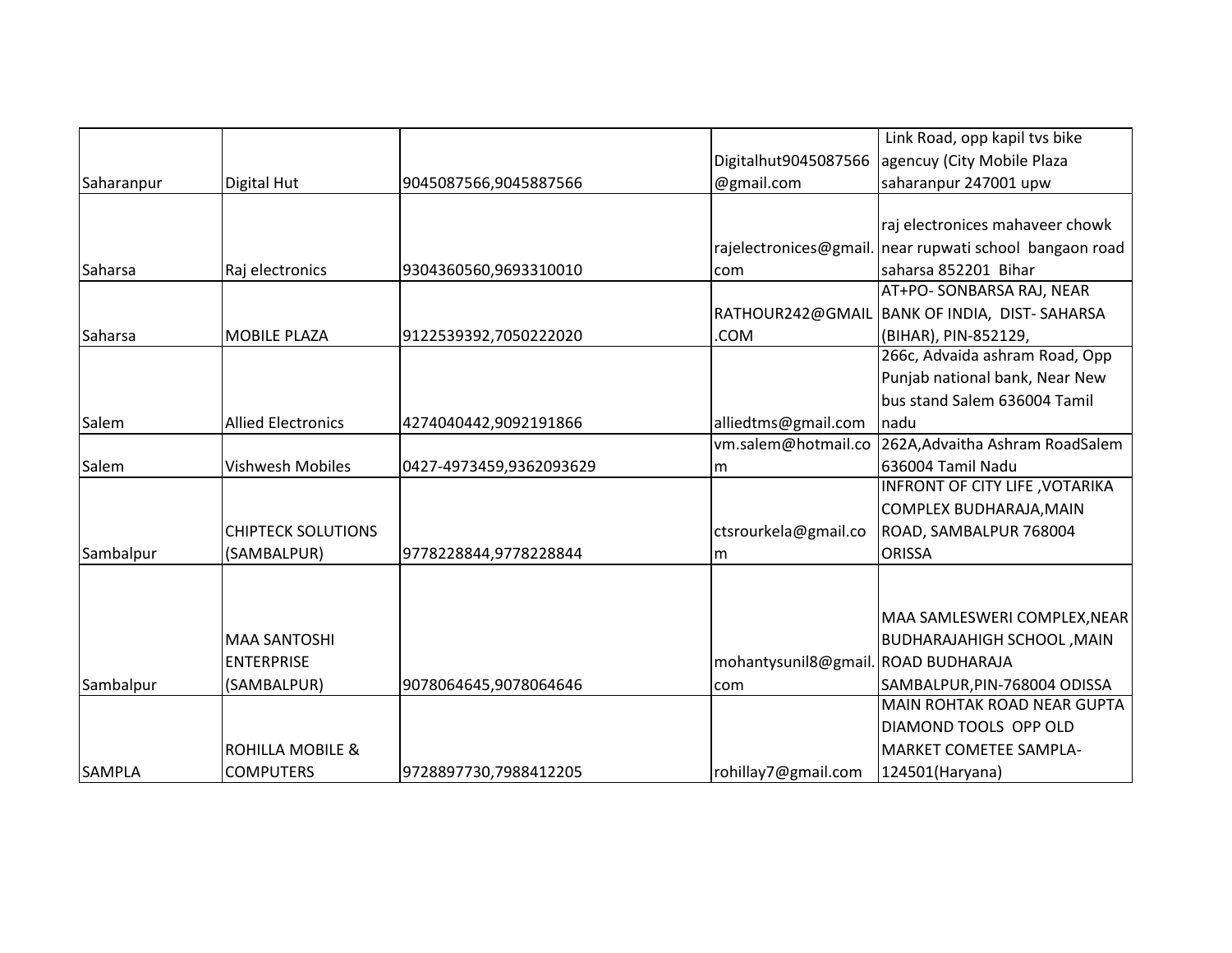|                |                           |                                               | mannu_birla@msn.co   | 4 rathore market bahavani road                      |
|----------------|---------------------------|-----------------------------------------------|----------------------|-----------------------------------------------------|
| Sanawad        | Suryansh Enterprises      | 8808266416,9893397527                         | m                    | sanawad 451111 MP                                   |
|                |                           |                                               |                      | Ajinkya Tower, Near Mali garden,                    |
|                | Orange gift and           |                                               |                      | tohidshaikh786@gmail chandani chowk, sangli.        |
| Sangli         | greetings                 | 0233-6601999,9518375381                       | .com                 | Maharashtra 416416                                  |
|                |                           |                                               |                      |                                                     |
|                |                           |                                               |                      | Opp Bus Stand, Near Red Light,                      |
|                |                           |                                               |                      | Khalsa School, Shopping Complex                     |
|                |                           |                                               | natcom@rediffmail.co | no 4, D.C. Office Road, Sangrur -                   |
| Sangrur        | <b>National Computers</b> | 1672223000,9814586196                         | m,natcom@live.in     | 148001, (Punjab)                                    |
|                |                           |                                               | indrasingh810@gmail. |                                                     |
|                |                           |                                               | com,                 | DHARAMSHALA ROAD, SASARAM,                          |
|                | <b>MAA TARACHANDI</b>     |                                               | ASIFAKHTAR2011@G     | DIST-ROHTAS, PIN CODE-821115                        |
| Sasaram        | <b>ENTERPRISES</b>        | 9572859999,9572859999                         | MAIL.COM             | <b>BIHAR</b>                                        |
|                |                           |                                               |                      |                                                     |
|                |                           |                                               |                      | 12 SHREE JAY APARTMENT KADAM                        |
|                | <b>YAADEIN</b>            |                                               |                      | sms satara@rediffmai   BAG AREA NEAR OLD RTO OFFICE |
| Satara         | <b>COMMUNICATION</b>      | 9922580060,9021374646                         | l.com                | SATARA 415002 MH                                    |
|                |                           |                                               |                      | VIRENDRA NAGAR, NEAR ADARSH                         |
|                |                           |                                               |                      | <b>VIDHY MANDIR SCHOOL, TONK</b>                    |
|                | lGANESHAM MOBILE          |                                               | amitjain263@gmail.co | ROAD, SAWAI MADHOPUR 322001                         |
| Sawai Madhopur | <b>SERVICE CENTER</b>     | 9314398618,9414398618                         | lm                   | Rajasthan                                           |
|                |                           |                                               |                      | G.P. TOWER, GROUND                                  |
|                |                           |                                               |                      | FLOWER, NEAR BY RANTHAMBOR                          |
|                |                           |                                               | parmodvideocon@gm    | Circle Bajariya SAWAI MADHOPUR                      |
| Sawai Madhopur |                           | SAROJ SERVICE CENTER   9468700800, 9828210012 | ail.com              | 322001                                              |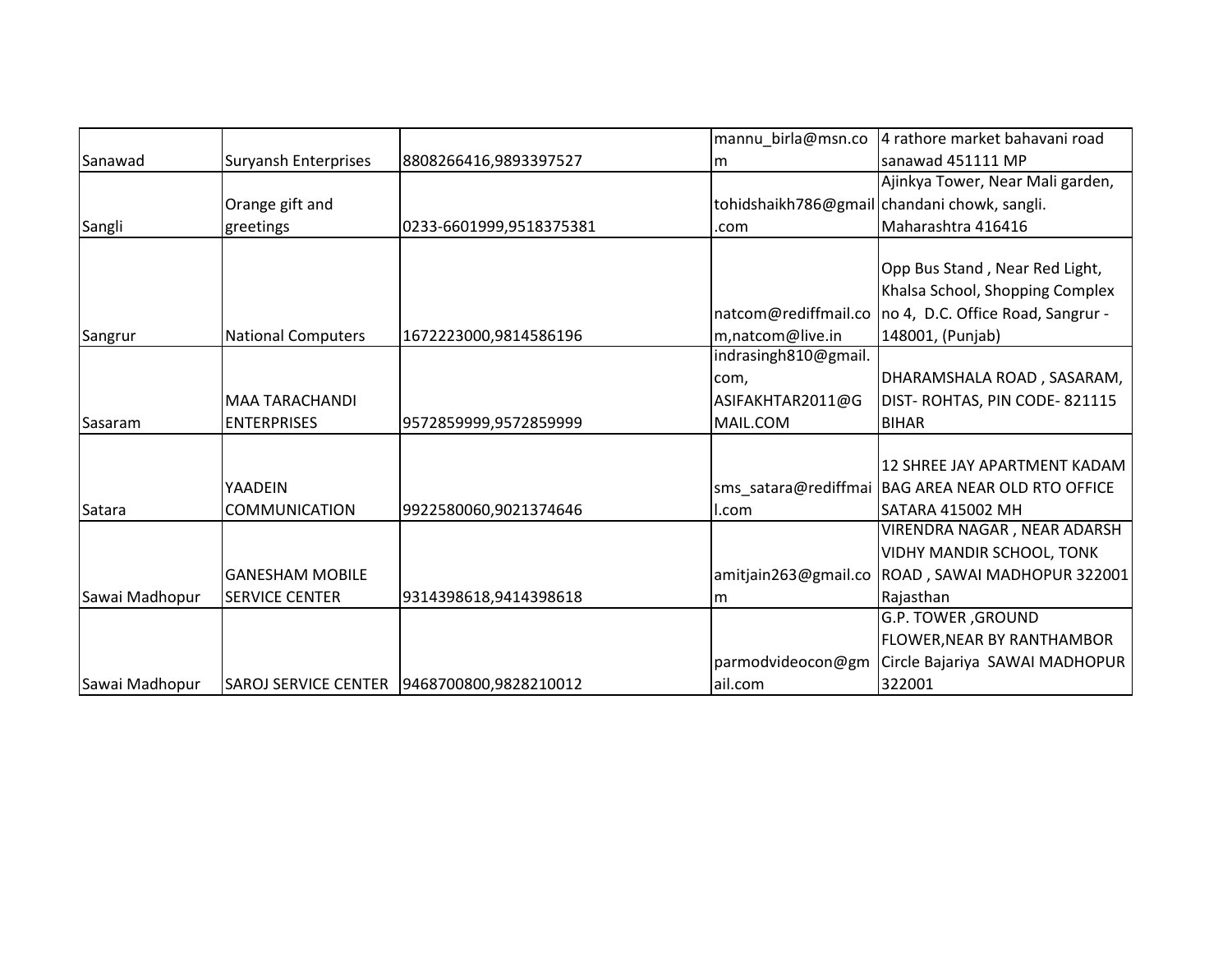|                 |                          |                       |                      | "RENEGADESFlat No # 8, 2nd Floor,  <br>Deepthi Chambers, Near Metro<br>Station, Tarnaka, |
|-----------------|--------------------------|-----------------------|----------------------|------------------------------------------------------------------------------------------|
|                 |                          |                       |                      | Secunderabad, TELANGANA                                                                  |
| Secunderabad    | <b>RENEGADES</b>         | 4027008888,9701968881 | hari@renegades.in    | 500017. Mon to Sat 10 AM to 08<br>PM 04027008888 or 9701968881                           |
|                 |                          |                       |                      |                                                                                          |
|                 |                          |                       |                      | <b>SHIVA INFOSYS FIRST FLOOR</b>                                                         |
|                 |                          |                       |                      | DELHI TENT HOUSE NEAR DON &                                                              |
|                 |                          |                       |                      | deepu 10feb20@redif DONA SCHOOL, SHAHJAHANPUR                                            |
| Shahjahanpur    | <b>SHIVA INFOSYS</b>     | 9358554517,9235193270 | fmail.com            | 242001 UP East                                                                           |
|                 |                          |                       |                      | Main Market, Souda Bara Halwai                                                           |
|                 | Yash Computers and       |                       | i.helpyou24@gmail.co | Patti, Fatehpur, Shekhawati-                                                             |
| Shekhawati      | Mobile                   | 1571222260,9461541583 | Im                   | 332301 (Rajasthan)                                                                       |
|                 |                          |                       |                      | KAMAL MOBILE ZONE, ALI                                                                   |
|                 |                          |                       |                      | k.mobile0009@gmail.c COTTAGE OPP.KHALSA NIWAS,                                           |
| Shimla          | <b>KAMAL MOBILE ZONE</b> | 1772659199,9736577666 | lom                  | RAM BAZAR SHIMLA (H.P)                                                                   |
|                 |                          |                       |                      |                                                                                          |
|                 |                          |                       |                      | <b>SRI RENUKA TOWERS NEAR</b>                                                            |
|                 | <b>SRI RENUKA</b>        |                       |                      | RANGAPPA CIRCAL C. N. ROAD OLD                                                           |
|                 | <b>ELECTRONIC &amp;</b>  |                       |                      | TOWN BHADRAVATHI, SHIMOGA                                                                |
| Shimoga         | <b>ELECRONICS</b>        | 8282266222,9900566183 |                      | pravenmv@gmail.com (D) Pin code 577301 Karnataka                                         |
|                 |                          |                       |                      | parveentelicom@gmai PAPER TOWN BHADRAVATHI                                               |
| Shimoga         | <b>PARVEEN TELECOM</b>   | 8282272800,9060067000 | I.com                | SHIMOGA 577302 KARNATAKA                                                                 |
|                 |                          |                       |                      | KALAR STREET, HOSPITAL CIRCLE,                                                           |
|                 |                          |                       | KSHLPAL007@GMAIL.    | COURT ROAD, SHIVPURI 473551                                                              |
| <b>SHIVPURI</b> | <b>PAL MOBILE</b>        | 9926455515,8305655556 | <b>COM</b>           | (M.P.)                                                                                   |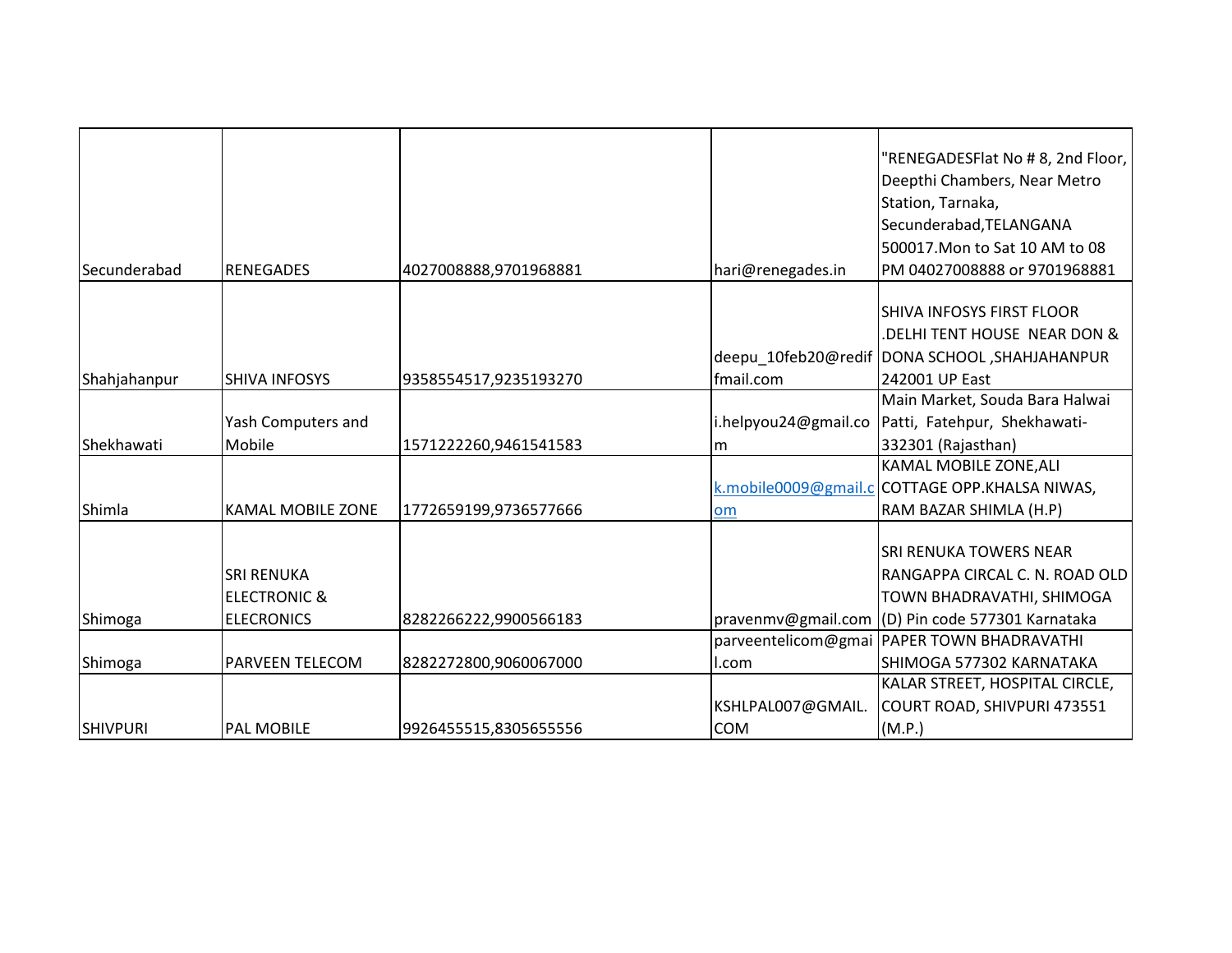|                |                            |                                           |                           | TIRUPATI MARKET, UNDER DENA                     |
|----------------|----------------------------|-------------------------------------------|---------------------------|-------------------------------------------------|
|                |                            |                                           |                           | BANK, BEHIND WINE SHOP,                         |
|                |                            |                                           | bpmittal@hotmail.co       | TAPARIA BAGICHI, BAJAJ ROAD                     |
|                |                            |                                           |                           |                                                 |
| Sikar          |                            | MOBILEWALA DOTCOM 01572-270191,9828143035 | m                         | SIKAR-332 001 (RAJ)                             |
|                |                            |                                           |                           | rupeshsutradhar@gma SEVOKE ROAD, 2nd MILE, Near |
|                | Raima's Communication      |                                           | il.com, rupesh sutradha   | Gitanjali Complex, SILIGURI 734001              |
| Siliguri       | Point                      | 9832601049,9832041067                     | r@yahoo.com               | <b>WB</b>                                       |
|                |                            |                                           | kulwinderbawa39@ya        | NEAR MASALE WALI GALI,                          |
|                |                            |                                           | hoo.com,                  | RAILWAY ROAD, SIRHIND, DISTT.                   |
|                | <b>NEW BAWA</b>            |                                           | newbawa6@gmail.co         | FATEHGARH SAHIB 140406                          |
| <b>SIRHIND</b> | <b>COMMUNICATION</b>       | 01763-502059,9914722059                   | m                         | (PUNJAB)                                        |
|                | <b>NON STOP MOBILE</b>     |                                           | vicky.makani@gmail.c      | SADER GATE L.I.C ROAD SIRSA                     |
| <b>Sirsa</b>   | <b>SHOPEE</b>              | 9053252009,9253140007                     | lom                       | <b>125055 HARYANA</b>                           |
|                |                            |                                           |                           |                                                 |
|                |                            |                                           |                           | <b>GURU INSTITUTE OF</b>                        |
|                | <b>GURU INSTITUTE OF</b>   |                                           |                           | INFORMATION TECHNOLOGY, RING                    |
|                | <b>INFORMATION</b>         |                                           | gurufoundation35@g        | <b>BANDH, MATHURA HIGH SCHOOL</b>               |
| Sitamarhi      | <b>TECHNOLOGY</b>          | 9470007153,9470007153                     | mail.com                  | ROAD, SITAMARHI 843302 Bihar                    |
|                |                            |                                           | manustp@rediffmail.c      | Krishna Bhawan, 72, Jail                        |
| Sitapur        | <b>Voice Communication</b> | 9236057153,9415053153                     | lom                       | Road, Sitapur. 261001 UP EAST                   |
|                |                            |                                           |                           | indian mobile, Thondi Road,                     |
|                |                            |                                           |                           | Amman Kovil (near) kalaiyarkovil.               |
|                |                            |                                           | muthuramalingam.ra        | District SIVAGANGA 630551                       |
| SIVAGANGA      | <b>Indian Mobile</b>       | 9629332889,9629332889                     | m16@gmail.com             | Tamilnadu                                       |
|                |                            |                                           |                           | Chungi no 1, near 66 kv power                   |
|                | Shree shyam                |                                           | komalsaini242@gmail       | house ,laxmi mode sohna 122103                  |
| Sohana         | enterprises                | 9802555656,9896812286                     | com                       | Haryana                                         |
|                |                            |                                           |                           | 320, SOUTH KASABA, NEAR LAXMI                   |
|                |                            |                                           |                           | <b>BANK, SIDE IN MEGHATECH</b>                  |
|                | VIJYALAXMI MOBILE          |                                           | <b>VYANKATESHSHRIGIRI</b> | COMPUTERS, SOLAPUR 413007                       |
| Solapur        | <b>SHOPPY</b>              | 02172729991,9850845311                    | @GMAIL.COM                | MH                                              |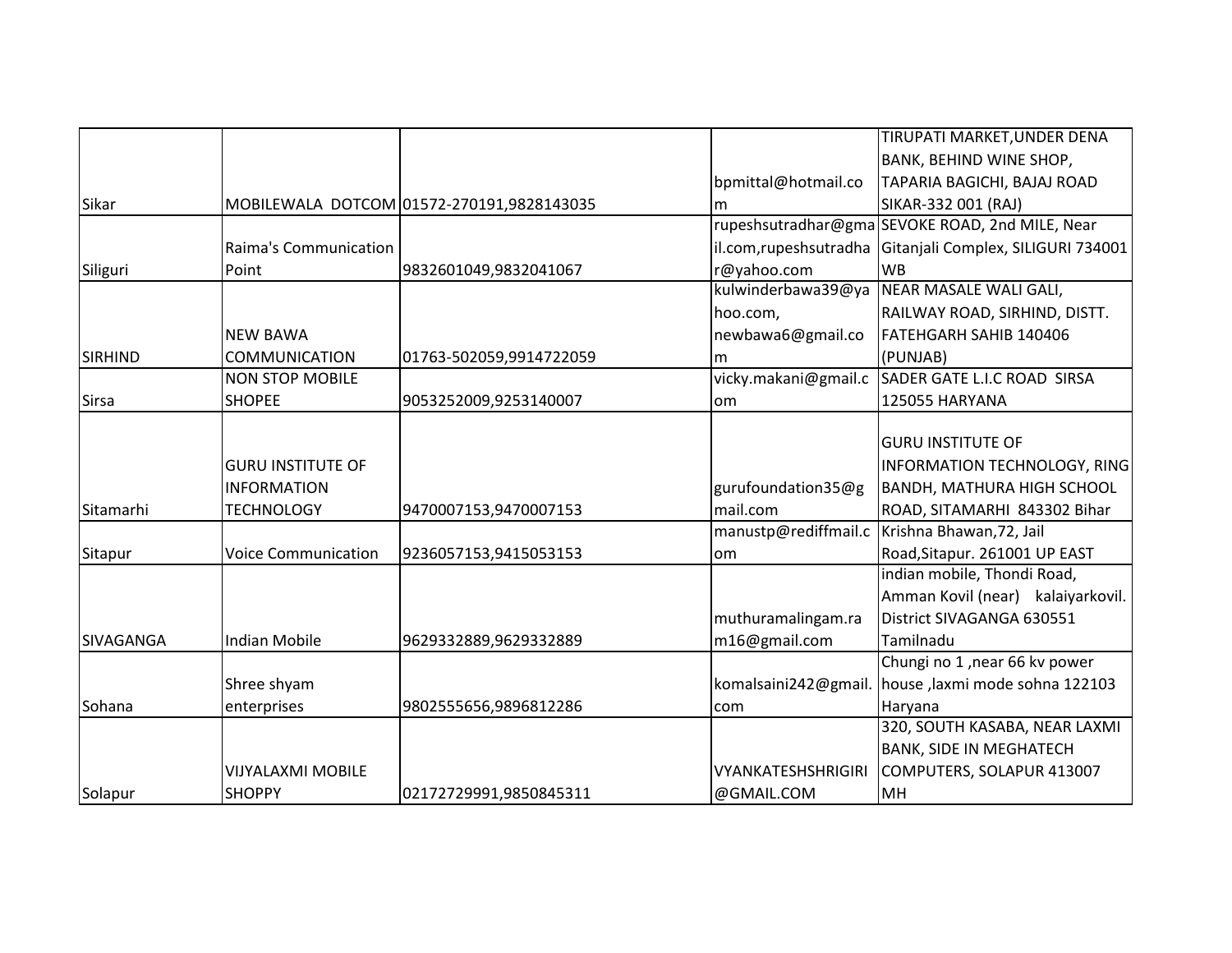|               |                           |                                              |                        | 90/1A Malviya Nagar NEAR                           |
|---------------|---------------------------|----------------------------------------------|------------------------|----------------------------------------------------|
|               |                           |                                              | princemp3@gmail.co     | <b>GOVERMENT SENIOR SECENDERY</b>                  |
|               |                           |                                              |                        | m,jitenderkumar127@ HIGH SCHOOL MAIN GATE New      |
| South Delhi   | <b>MOBILE PLANET</b>      | 1140518489,9818900022                        | gmail.com              | Delhi 110017                                       |
|               |                           |                                              |                        |                                                    |
|               |                           |                                              |                        | <b>SURYAMAHAL BACK SIDE WOMENS</b>                 |
|               |                           |                                              |                        | <b>COLLLEGE ROAD OPP, SRIRAM</b>                   |
| Srikakulam    | <b>SANDHYA CELL WORLD</b> | 7013106735,9100806553                        | atmsivaa@gmail.com     | CHITS sriakakulam 532001                           |
|               |                           |                                              |                        | <b>16 SHRI CHANDER CHINAR</b>                      |
|               |                           |                                              |                        | COMPLEX M.A.ROAD OPP GOVT                          |
|               |                           |                                              | malikmulti@gmail.co    | WOMENS COLLEGE SRINAGAR                            |
| Srinagar      | <b>MALIK MULTISTORES</b>  | 1942470579,9858084843                        | lm                     | 190001 J&K                                         |
|               |                           |                                              |                        | Rahmaan Complex , near at                          |
|               |                           |                                              |                        | amirmohd18@yahoo.c   Badhmandi Chauraha, Sultanpur |
| Sultanpur     |                           | Mobile World Sultanpur 9839609894,9807190729 | lo.in                  | 228001 UP EAST                                     |
|               |                           |                                              |                        | KHUSHI ENTERPRISES BHIMNAGAR                       |
|               |                           |                                              |                        | SIV MANDIR CHOWK At.Po-                            |
|               |                           |                                              | indrajitjayswal@gmail. | Bhimnagar, Ps-Birpur, Dis-Supaul                   |
| Supaul        | <b>KHUSHI ENTERPRISES</b> | 9631672171,7209545214                        | com                    | 854338                                             |
|               |                           |                                              |                        | 204, JALAM TERRACE, NR-                            |
|               |                           |                                              |                        | KADIWALA SCHOOL, CIVIL                             |
|               |                           |                                              | sarkar@pcpoint.in,ser  | CROSSING, RING ROAD, SURAT -                       |
| Surat         | P.C. POINT                | 0261-4017161,2612707046                      | vice@pcpoint.in        | 395002 (Guj)                                       |
|               |                           |                                              |                        | near swaminarayan Temple college                   |
|               |                           |                                              | taalmobilecare@gmail   | road joravarnagar Surender Nagar                   |
| Surendranagar | <b>Taal Mobile Care</b>   | 9377411110,9327611110                        | .com                   | 363001                                             |
|               |                           |                                              |                        | <b>N.B ROAD MANIK MOTOR</b>                        |
|               | <b>SHREE GANESH</b>       |                                              |                        | BUILDING, SONITPUR, TEZPUR                         |
| <b>TEZPUR</b> | <b>ENTERPRISE</b>         | 7002606978,7002606978                        | gmdsunil@gmail.com     | ,784001 Assam                                      |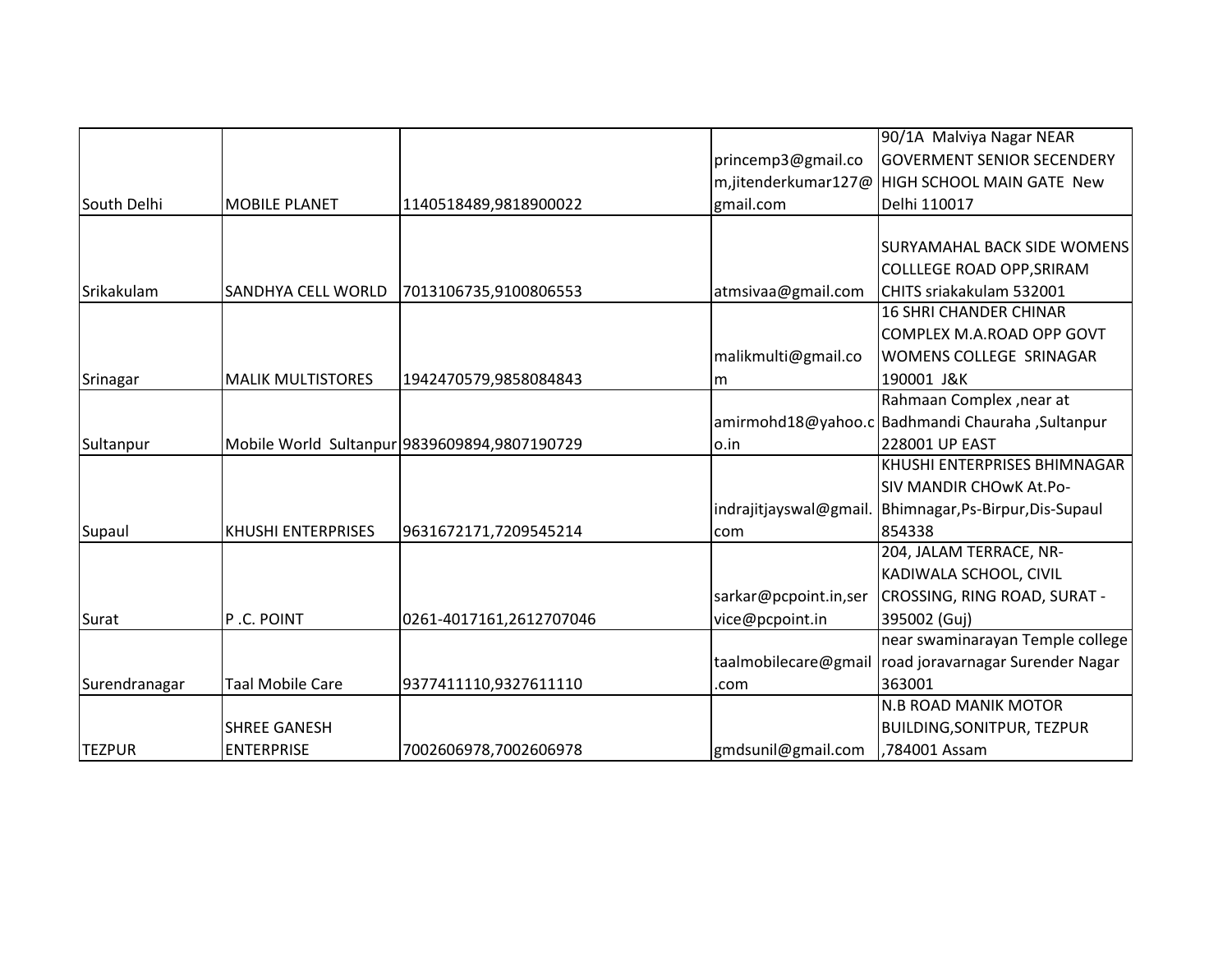|             |                            |                         | shreesaisamarthenter | SHOP NO. 12, SHIV SHAKTI CHS,                            |
|-------------|----------------------------|-------------------------|----------------------|----------------------------------------------------------|
|             | <b>SHREE SAI SAMARTH</b>   |                         | prises1620@gmail.co  | ANAND NAGAR, VASAI WEST                                  |
| Thane       | <b>ENTERPRISES</b>         | 9821999917,9821999917   | m                    | Thane Mumbai 401202 MH                                   |
|             |                            |                         |                      | Jampur Road, Near Bus Stand,                             |
|             |                            |                         | sahajaydip2222@gmai  | Thara, Distt: - Banaskatha 385555                        |
| Thara       | shree samor enterprize     | 8469263888,9898742514   | l.com                | Gujrat                                                   |
|             |                            |                         |                      | Johns service, near idea office,                         |
|             |                            |                         |                      | thrissur road, tana,                                     |
|             |                            |                         |                      | johnskombaraijk@gma irinjalakuda,thrissur dist. 680121   |
| Thrissur    | <b>JOHNS SERVICE</b>       | 4802821019,9495797973   | lil.com              | kerala.                                                  |
|             |                            |                         |                      | Rangghar commercial complex, 1st                         |
|             | Multimedia mobile          |                         |                      | multimediamobileservi floor, G.N.B. Road Tinsukia 786125 |
| Tinsukia    | service                    | 9085284040,9954226672   | ce@gmail.com         | <b>ASSAM</b>                                             |
|             |                            |                         | fathimamobilestvl@g  | 8 S.N High Road, Near Town                               |
| Tirunelveli | <b>Fathima Electronics</b> | 0462-2322479,7339728887 | mail.com             | Arch, Tirunelveli-627006                                 |
|             |                            |                         |                      |                                                          |
|             |                            |                         |                      |                                                          |
|             |                            |                         |                      | 141/1 TVM Road , Murugan                                 |
|             | <b>GRACE Mobile</b>        |                         | gracemobilesnetwork  | Kuruchi, palayam kottai, Tirunelveli                     |
| Tirunelveli | <b>NETWORK</b>             | 0462-4001121,9543777769 | @gmail.com           | 627002 TAMILNADU                                         |
|             |                            |                         |                      | 52-C/59-16, RAJA                                         |
|             |                            |                         | starcare2017@gmail.c | <b>BUILDING, JUNCTION Tirunelveli</b>                    |
| Tirunelveli | Star Care (Ikall)          | 4624020100,9655304358   | lom                  | 627001 TAMILNADU                                         |
|             |                            |                         |                      | SHOP No-111, CENTRAL PARK,                               |
|             |                            |                         | KSPTIRUPATI@GMAIL.   | TILAK ROAD, TIRUPATI- 517501                             |
| Tirupati    | S.V. CELLULAR              | 0877-6667567,9849507907 | <b>COM</b>           | (AP)                                                     |
|             |                            |                         |                      | 318 Avinashi road , near pushba                          |
|             | anutraders tirupur         |                         | tirupurmobiles477@g  | theatre (Saravana Bhavan) Tirupur                        |
| Tirupur     | mobiles                    | 4214336477,9790177477   | mail.com             | 641602 TN                                                |
|             | <b>OM ENTERPRISES</b>      |                         | oment.tohana@gmail.  |                                                          |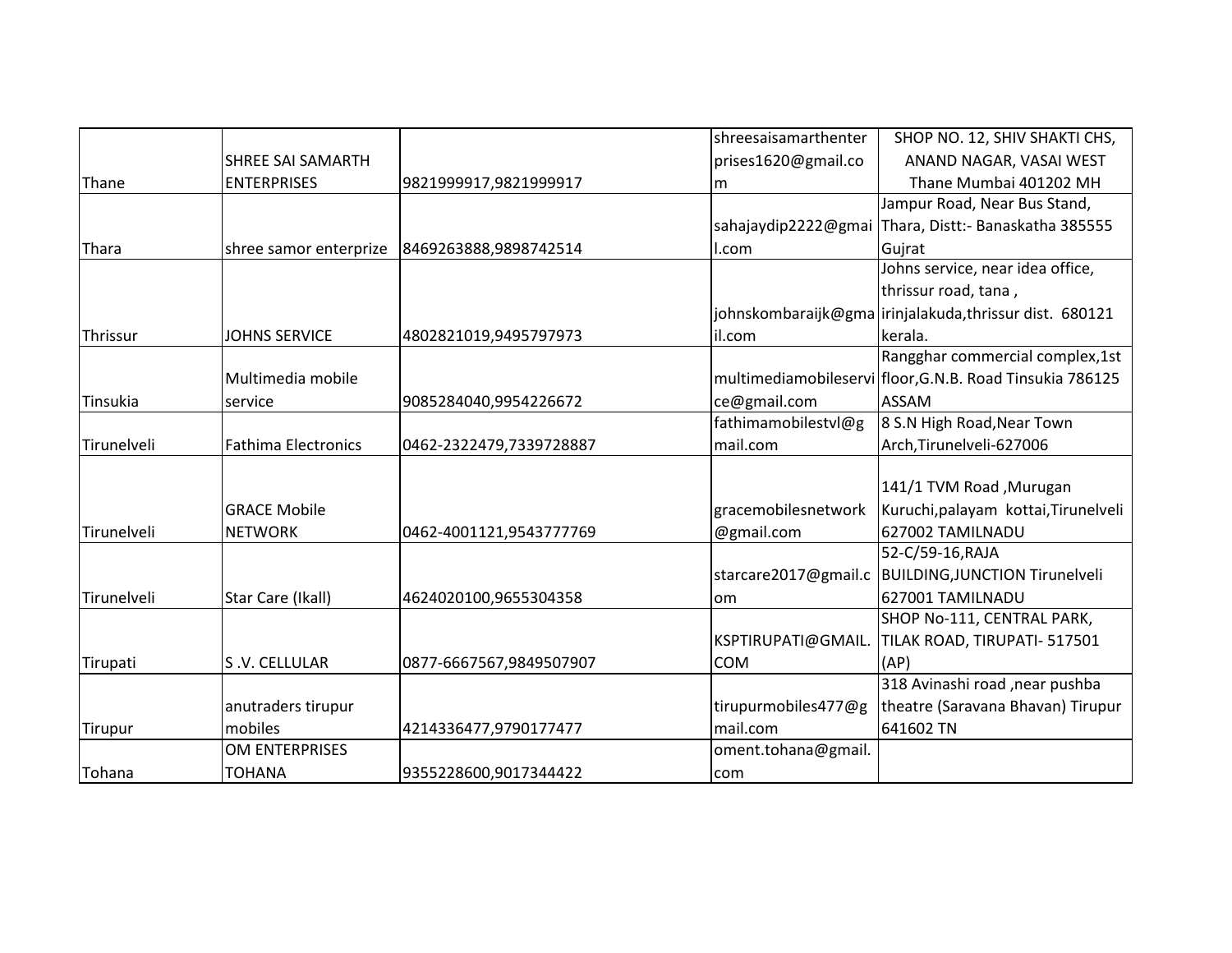|                           |                         |                         |                      | Nazar Bagh Road, Tonk - 304001                     |
|---------------------------|-------------------------|-------------------------|----------------------|----------------------------------------------------|
| <b>Tonk</b>               | Softcom Mobile Point    | 8104683397,9571404096   | fizeshah@yahoo.in    | (Rajasthan)                                        |
|                           |                         |                         |                      | 10, Vignesh plaza, thillai nager                   |
|                           | X plus communication    |                         |                      | xpluscommunication@ corner complex, Above dominos, |
| Trichy                    | (Trichy)                | 4314023031,9150922222   | gmail.com            | <b>Trichy 620018 TN</b>                            |
|                           |                         |                         |                      |                                                    |
|                           |                         |                         |                      | Fone4 communications (india) Pvt                   |
|                           | Fone4 communications    |                         | tvm3.fone4@gmail.co  | Ltd, Near Big Bazar, CD Tower                      |
|                           | (india) Pvt             |                         | m,sumesh.m@fone4.i   | Kesavadasapuram, Trivandram                        |
| Trivandram                | Ltd(Trivandram)         | 9539962777,9539962777   | n                    | 695004                                             |
|                           |                         |                         |                      |                                                    |
|                           |                         |                         |                      | <b>CORPORATION GOLDEN JUBILEE</b>                  |
|                           | <b>GLOBAL MOBILE</b>    |                         |                      | globalmobilemasters@ BUILDING, OPP SMV HS, MG ROAD |
| Trivandram                | <b>MASTERS</b>          | 0471-2476471,8848493880 | gmail.com            | TRIVANDRUM-695001                                  |
|                           |                         |                         |                      |                                                    |
|                           |                         |                         |                      | TC 24/1033(3), COTTOOR PLAZA                       |
|                           | LIVE INFOTECH AND       |                         | liveinfotech.tvm@gma | W&C HOSPITAL ROAD, thycaud                         |
| Trivandrum                | <b>SERVICES</b>         | 9746745433,9995362446   | il.com               | p.o Trivandrum 695014 Kerala                       |
|                           |                         |                         |                      | CENTRAL ROAD(GIRIDHARI PALLI)                      |
|                           | <b>GLOBAL INFOTECH</b>  |                         | globalinfotech217@g  | UDAIPUR GOMATI 799120                              |
| UDAIPUR TRIPURA (TRIPURA) |                         | 03821 226667,9862604846 | mail.com             | <b>TRIPURA</b>                                     |
|                           |                         |                         |                      | Mini Chopati Behind Guru                           |
|                           | Modern mobile service   |                         | modern_Mobile19@Y    | Dwara, Dhanwantri Marg                             |
| Ujjain                    | center                  | 9926666968,9926666968   | ahoo.com             | Freeganj, ujjain - 456010 (MP)                     |
|                           |                         |                         | happymusicshop@gm    | JASSAL MARKET OLD BUS STAND                        |
| Una                       | <b>HAPPY MUSIC SHOP</b> | 9816137214,9882765733   | ail.com              | UNA 174303 HP                                      |
|                           |                         |                         |                      | SATNAM MOBICARE, WARD NO.                          |
|                           |                         |                         |                      | 4, SHOP NO.4, 1ST FLOR, NEAR                       |
|                           |                         |                         | SATNAMMOBICARE@      | DAV SCHOOL, NANGAL ROAD, UNA                       |
| Una                       | <b>SATNAM MOBICARE</b>  | 9625442607,9646557331   | <b>GMAIL.COM</b>     | 174303 HP                                          |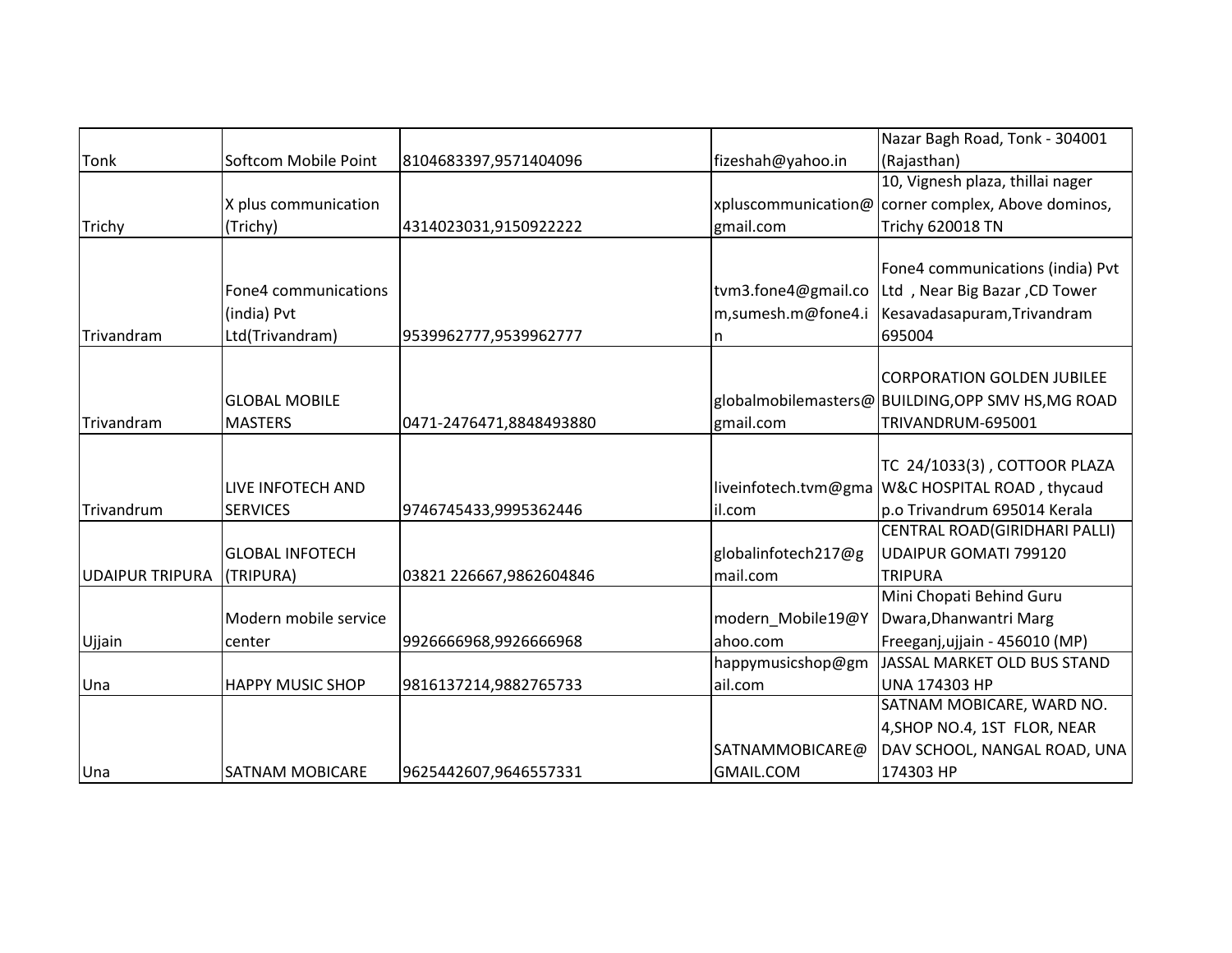|               |                       |                         |                      | ABC TOWER, 2ND FLOOR, SHOP                            |
|---------------|-----------------------|-------------------------|----------------------|-------------------------------------------------------|
|               |                       |                         |                      | NO 6, SIGRA, NEAR SAJAN                               |
| Varanasi      | <b>IT Point</b>       | 5422220337,9336486071   | itpoint51@gmail.com  | CINEMA, Varanasi-221001 (UP)                          |
|               |                       |                         | dinsha594@gmail.com  |                                                       |
|               |                       |                         | ,gokul.4010@ymail.co | 12B, Opp.Lakshmi Theater, Krishna                     |
| Vellore       | siva Micro System     | 9787619007,9787619007   | m                    | nagar, vellore 632001 Tamilnadu                       |
|               |                       |                         |                      |                                                       |
|               |                       |                         |                      | MK MOBILES, NANI PLAZA, shop no                       |
|               |                       |                         |                      | mk.mobiles.vzm@gma 2 GROUND FLOOR, MG ROAD,           |
| Vijayanagaram | <b>MK MOBILES</b>     | 9885949523,9966843586   | il.com               | VIZIANAGARAM 535001 AP                                |
|               |                       |                         |                      | SHOP NO: 8, GVR COMPLEX, MG                           |
|               |                       |                         |                      | ROAD, BESIDE KK 20 AND                                |
|               |                       |                         |                      | PONDHURU CHENETHA                                     |
|               |                       |                         |                      | srigayatri.celkon@gma VASTRALAYAM VIZIANAGARAM-       |
| Vijayanagaram | Sri Gayarti Mobiles   | 08922-270777,8977178779 | il.com               | 535002                                                |
|               |                       |                         |                      | shop no-13, CVR Shopping                              |
|               |                       |                         | satyammobiles2011@   | Complex, Governor Pet,                                |
| Vijayawada    | <b>SATYAM MOBILES</b> | 8662578147,9985626265   | gmail.com            | Vijayawada -520002 (AP)                               |
|               |                       |                         |                      |                                                       |
|               | PADMARAJ SMART        |                         |                      | padmarajsmartcare@g 49-34-32/3, AKKAYYAPALEM,         |
| Visakhapatnam | <b>CARE</b>           | 9052219119,9032715555   | mail.com             | VISAKAPATNAM-53001616 (AP)                            |
|               |                       |                         |                      | 46-21-4, 1st Floor sony care                          |
|               |                       |                         |                      | Bulding Neer big bazar, Beside                        |
|               |                       |                         |                      | Dwaraka inn, Mandavari                                |
|               | <b>SV CARE</b>        |                         |                      | naveen14369@gmail.c street,Donadaparthi,visakapatnam- |
| Visakhapatnam | (VISAKAPATANAM)       | 8897908244,9618772934   | lom                  | 530016 (AP)                                           |
|               |                       |                         |                      | 43-19-18/A, OPP ESEVA                                 |
|               | NOOKAMBICA            |                         |                      | nanireddy1432@gmail DONDAPARTHY, AKKAYYAPALEM         |
| Visakhapatnam | <b>ELECTRONICS</b>    | 8499824914,9030106162   | .com                 | VISAKHAPATNAM 530016                                  |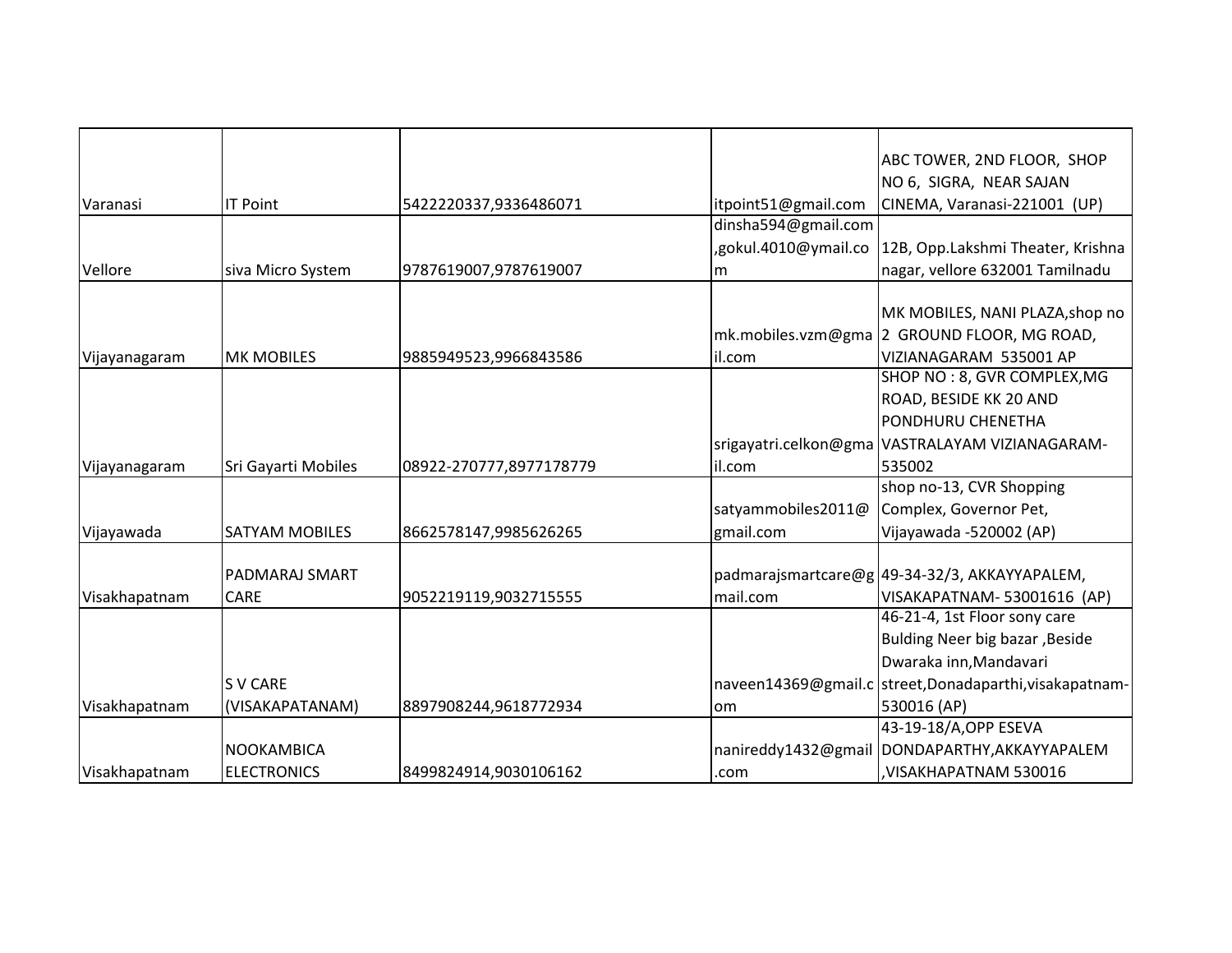|                      |                               |                         |                                         | DR.NO: 12-60-03, 1st                              |
|----------------------|-------------------------------|-------------------------|-----------------------------------------|---------------------------------------------------|
|                      |                               |                         |                                         | FLOOR, BESIDE MOHAN SWEETS,                       |
|                      |                               |                         | mmcellcare@gmail.co                     | BC ROAD, NEW GAJUWAKA,                            |
| Visakhapatnam        | MM CELL CARE                  | 9553335090,9553335090   | m                                       | VISAKHAPATNAM 530026                              |
|                      |                               |                         |                                         | Victoria Estate, Shop NO # 7 & 8                  |
|                      |                               |                         |                                         | Jayaprakash Narayan Road,                         |
|                      | <b>AKSHAYA</b>                |                         | AKSHAYATECHNOLOGI                       | Girmajipet, Warangal Telangana                    |
| Warangal             | <b>TECHNOLOGIES</b>           | 0870-6664249,9390939017 | ESWGL@GMAIL.COM                         | 506002,                                           |
|                      |                               |                         |                                         | H.No.8/11/196, Seema Xerox Lane,                  |
|                      |                               |                         |                                         | damodhar.gone@gmai J.P.N.Road, Warrangal - 506002 |
| Warangal             | <b>Venus Mobiles Solution</b> | 9290125524,9848026670   | l.com                                   | (Telangana)                                       |
|                      |                               |                         |                                         |                                                   |
|                      | PRASHANT                      |                         |                                         | prasadkolhe0011@gm   PRASHANT ELECTRONICS, INGOLE |
| Wardha               | <b>ENTERPRISES</b>            | 9272147310,9890320806   | ail.com                                 | CHAUK, WARDHA 442001 (MS)                         |
|                      |                               |                         |                                         |                                                   |
|                      |                               |                         |                                         | ADR TechnologiesFirst Floor M. A                  |
|                      |                               |                         |                                         | Complex13/823 Room No.34,                         |
|                      |                               |                         | ssantosh.pp@gmail.co                    | Near New BustandOpp Mahaveer                      |
|                      | ADR Technologies -            |                         | m,adrkalpetta@gmail.                    | Theatre, Kalpetta, Waynad-kerala-                 |
| Waynad               | Wynad-Kalpetta                | 04936-207515,4936207515 | com                                     | 673121Phone - 04936-207515                        |
|                      |                               |                         | yashitelecom2015@g                      | P2/409, First Floor, Sultanpuri,                  |
| <b>West Delhi</b>    | Yashi Telecom                 | 9540614600,9540614600   | mail.com                                | (sultan puri thana road) 110086                   |
|                      |                               |                         |                                         | Shop No. 2 B15 Building Main                      |
|                      |                               |                         |                                         | Najafgar Road, Opp. Metro Piller                  |
|                      |                               |                         | shanklatelecomjanakp                    | No. 609 Janakpuri New Delhi                       |
| <b>West Delhi</b>    | Shankla Telecom               | 9278500143,9278500143   | uri@gmail.com                           | 110018                                            |
|                      |                               |                         |                                         | Shop No 2 puliraju complex, Near                  |
|                      |                               |                         | lgcellworld@gmail.co                    | subbarao cloth shop, maszid street,               |
|                      | Lakshmi Ganapathy cell        |                         | m,                                      | jangareddigudem distt west                        |
| <b>WEST GODAVARI</b> | world                         | 08821-534447,9951068674 | kajuluri45@gmail.com Godavari AP 534447 |                                                   |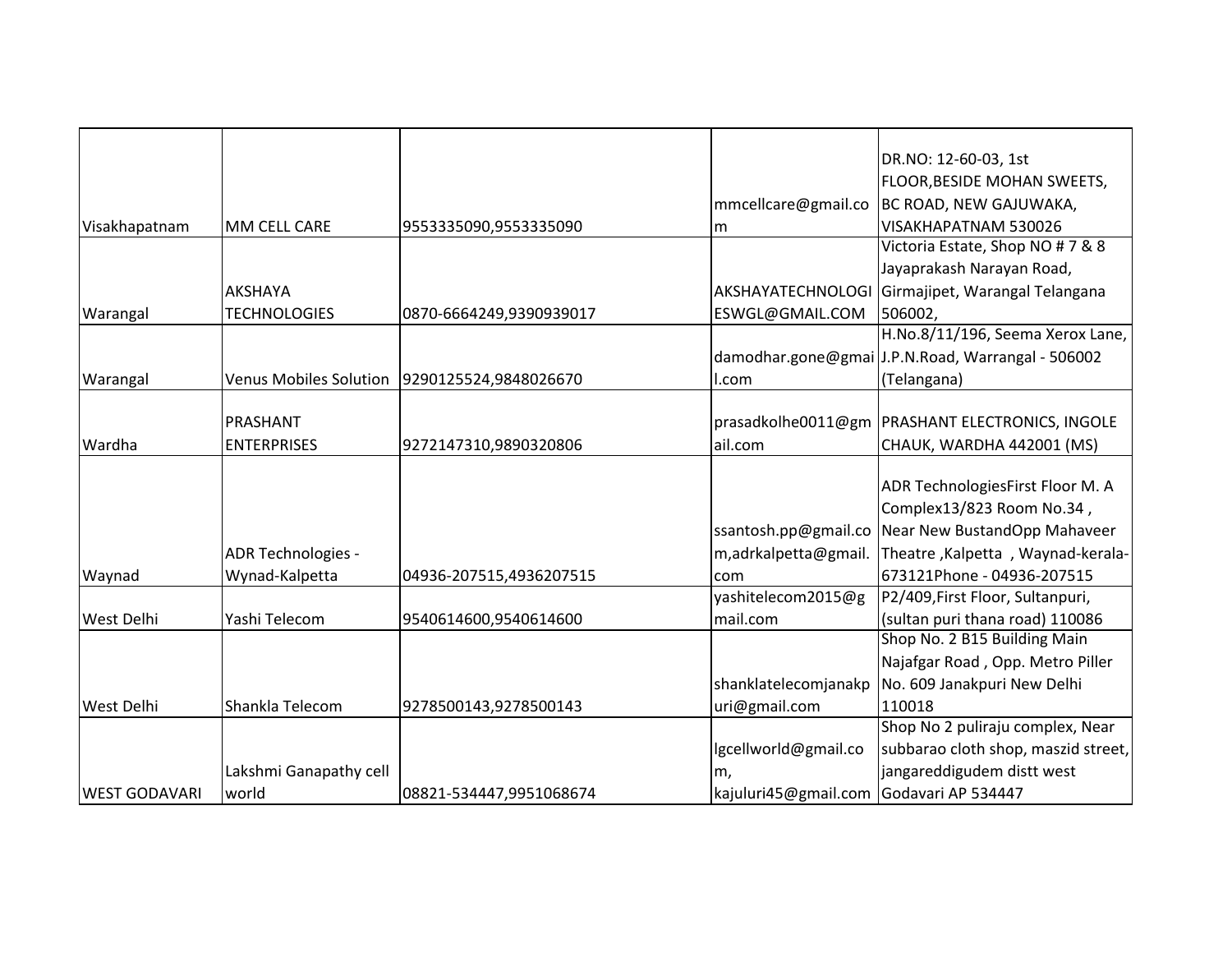|                      |                    |                       |          | <b>BESIDES USHA GRAND HOTEL, KN</b>                   |
|----------------------|--------------------|-----------------------|----------|-------------------------------------------------------|
|                      |                    |                       |          | prasadmca22@gmail.c ROAD TADEPALLIGUDEM WEST          |
| <b>WEST GODAVARI</b> | IVIBHAVARI MOBILES | 9247667175,9550185651 | lom      | GODAWARI 534101 AP                                    |
|                      |                    |                       |          |                                                       |
|                      |                    |                       |          | Behind Mahindra Petrol Pump,                          |
|                      | Cell point (Yamuna |                       |          | cellpoint.dhiman95@g Near Madhu chowk, Jagadhri Road, |
| Yamuna Nagar         | Nagar)             | 9355421593,9813923239 | mail.com | Yamunanagar 135001 Haryana                            |
|                      |                    |                       |          |                                                       |
|                      |                    |                       |          |                                                       |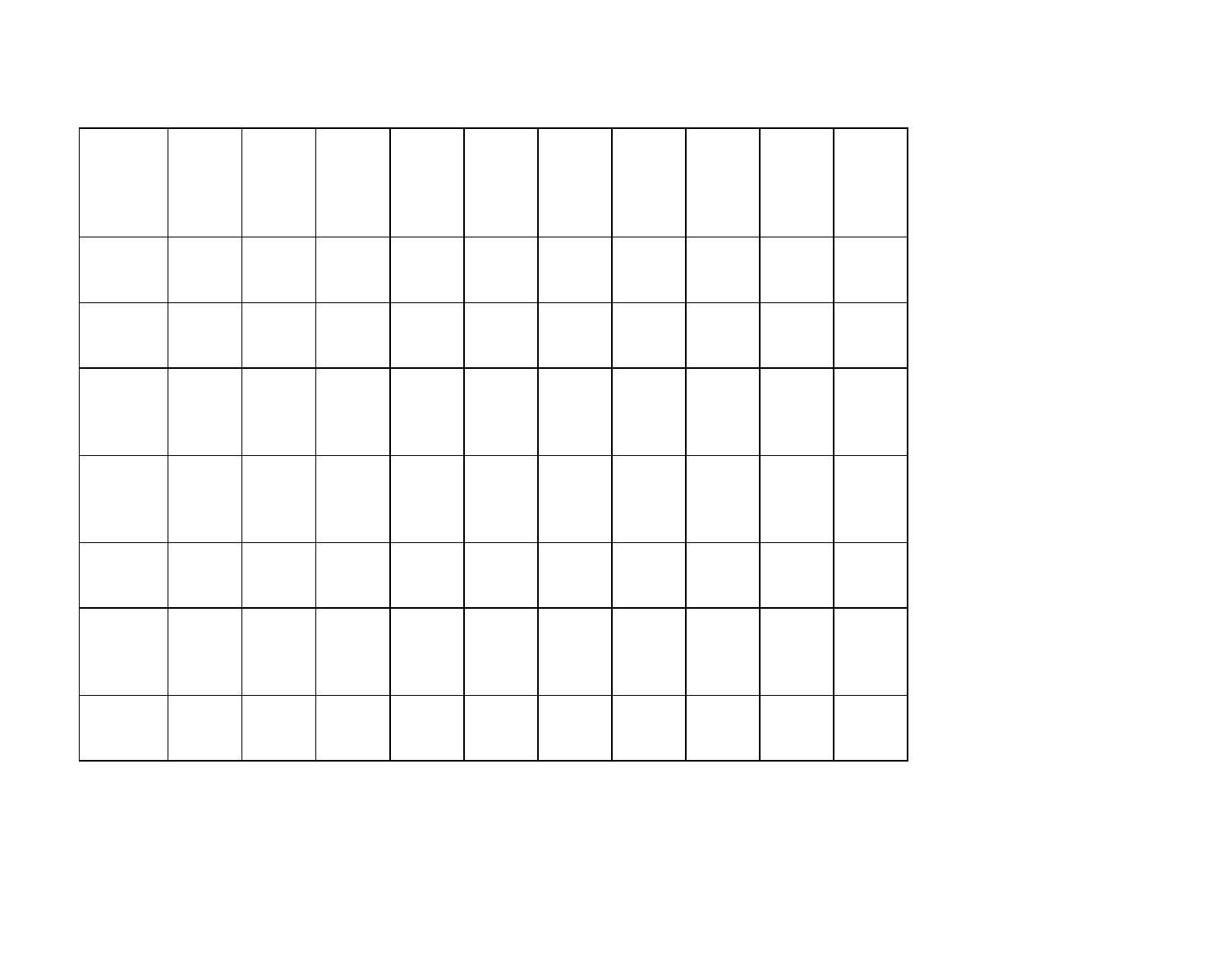| 1724347896 |  |  |  |  |  |
|------------|--|--|--|--|--|
|            |  |  |  |  |  |
|            |  |  |  |  |  |
|            |  |  |  |  |  |
|            |  |  |  |  |  |
|            |  |  |  |  |  |
|            |  |  |  |  |  |
|            |  |  |  |  |  |